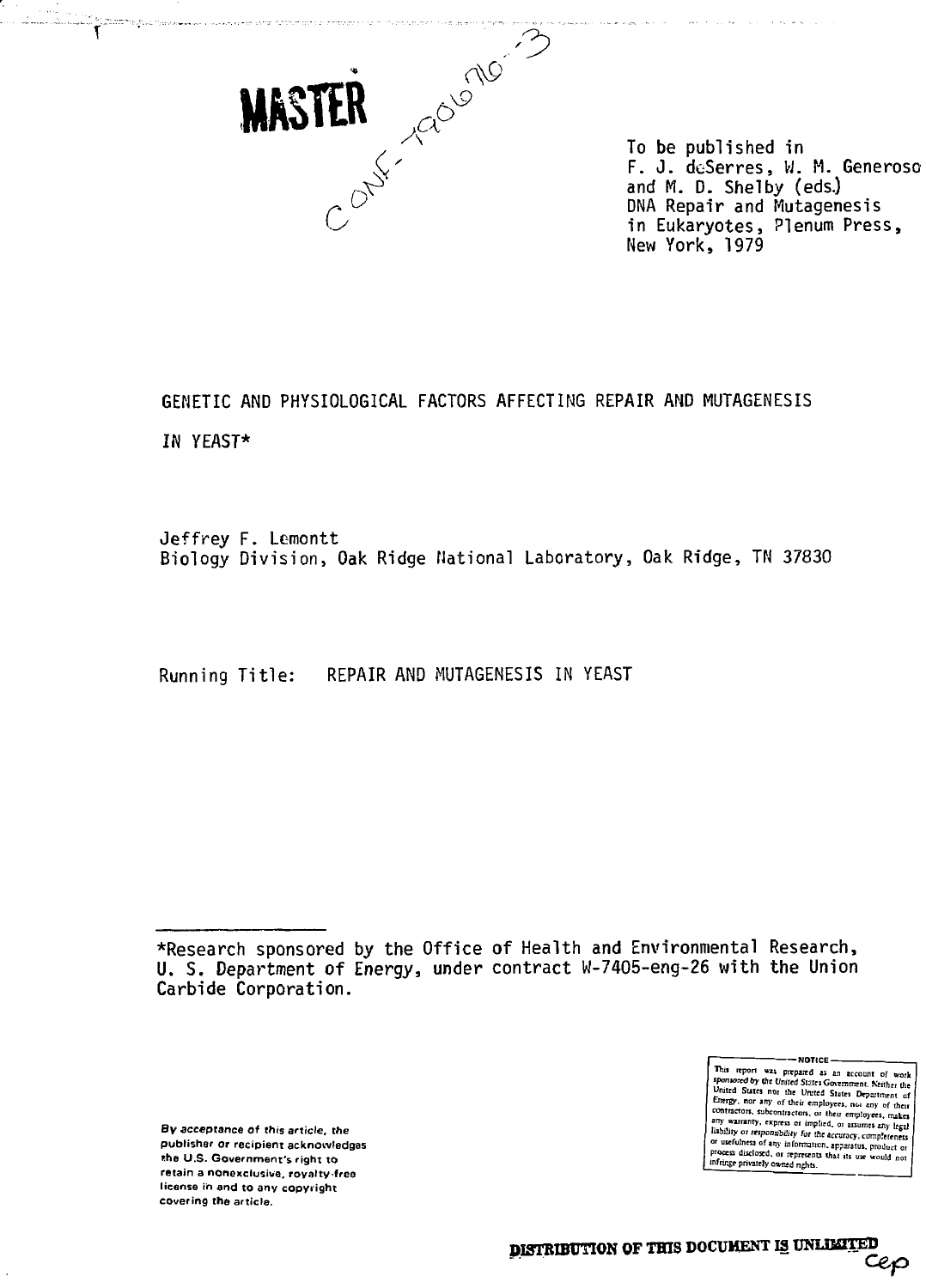**Send proof to: Dr. J. F. l.emontt Biology Division Oak Ridge National Laboratory Post Office Box Y Oak Ridge, Tennessee 37830**

 $\hat{\phi}$  ,  $\hat{\phi}$  ,  $\hat{\phi}$  ,  $\hat{\phi}$ 

in composition continu-

 $\mathcal{L}$ in and

.<br>Video anticamente della

line and the research and a special through

and so say and the

**Carl Carl A**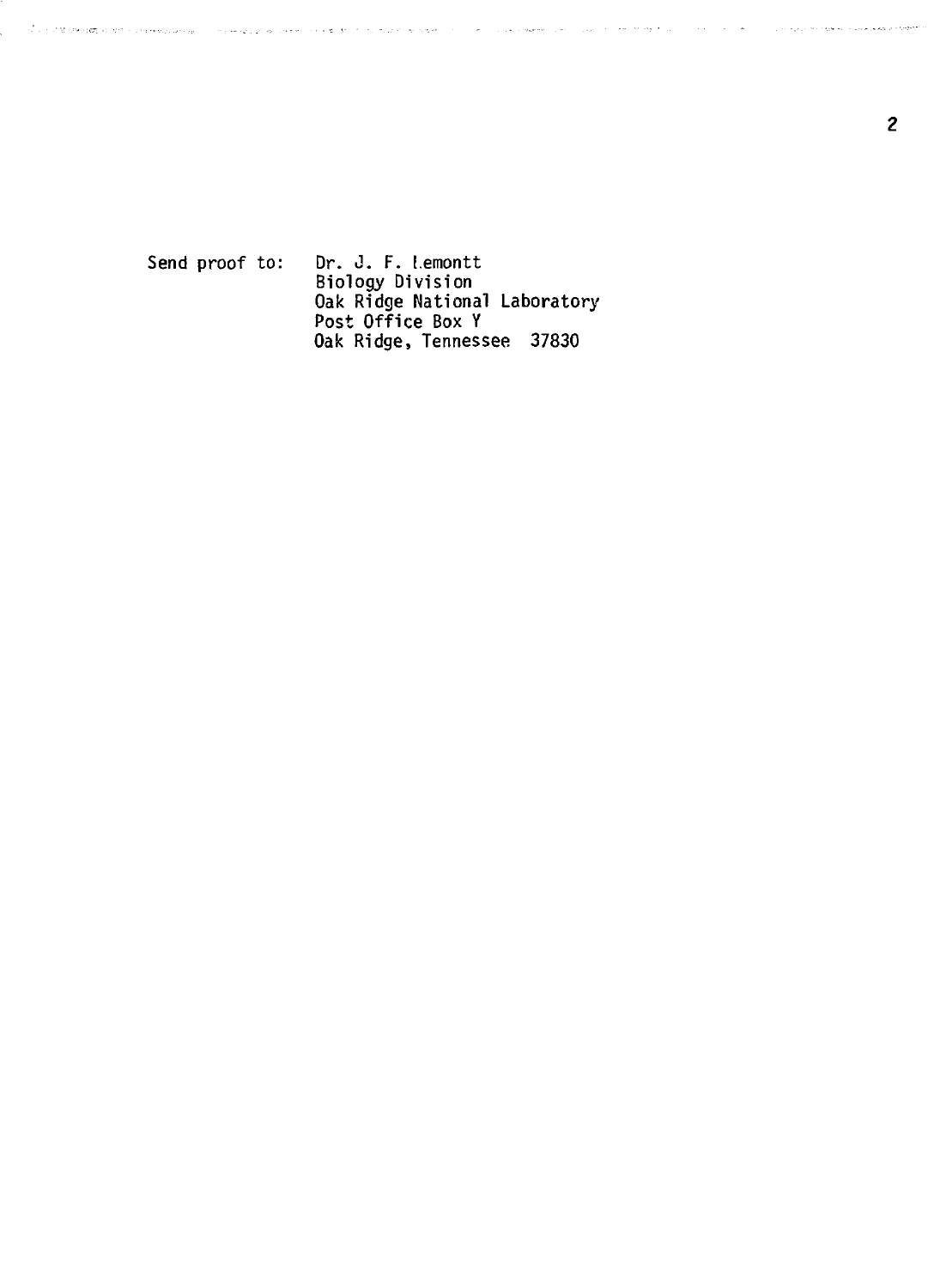**Abbreviations: UV, ultraviolet light; NA, nitrous acid; MMS, methylmethanesulfonate; EMS, ethylmethanesulfonate; MNNG, N-methyl-N' nitro-N-nit'osoguanidine; HZ, hydrazine**

<u>. A All 2000 contractive survey is a strategion of the contraction contractive consumer and the contraction of the contraction of the contraction of the contraction of the contraction of the contraction of the contraction</u>

 $\Delta$  $\mathbb{Z}^{2k}$ 

 $\sim 10^{-10}$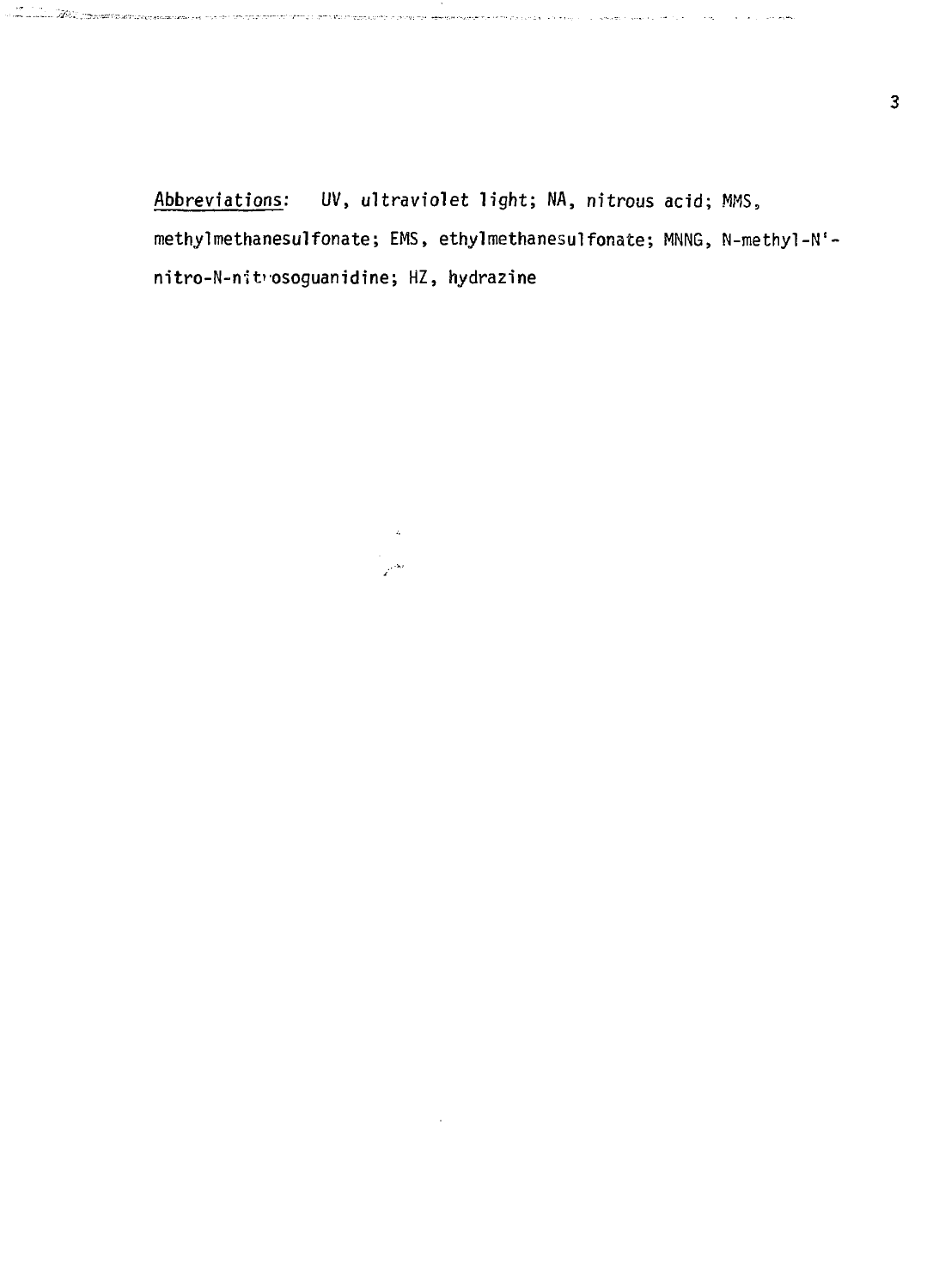# SUMMARY<br>Vinnan

se and may

**Current views of DNA repair and mutagenesis in the yeast Saccharomyces cerevisiae are discussed in the light of recent data, and with emphasis on the isolation and characterization of genetically well-defined mutations that affect DNA metabolism in general (including replication and recombination). Various "pathways" of repair are described particularly in relation to their involvement in mutagenic mechanisms. In addition to genetic control, certain physiological factors such as "cell age", DNA replication and the regulatory state of the mating-type locus, are shown to also play a role in repair and mutagenesis.**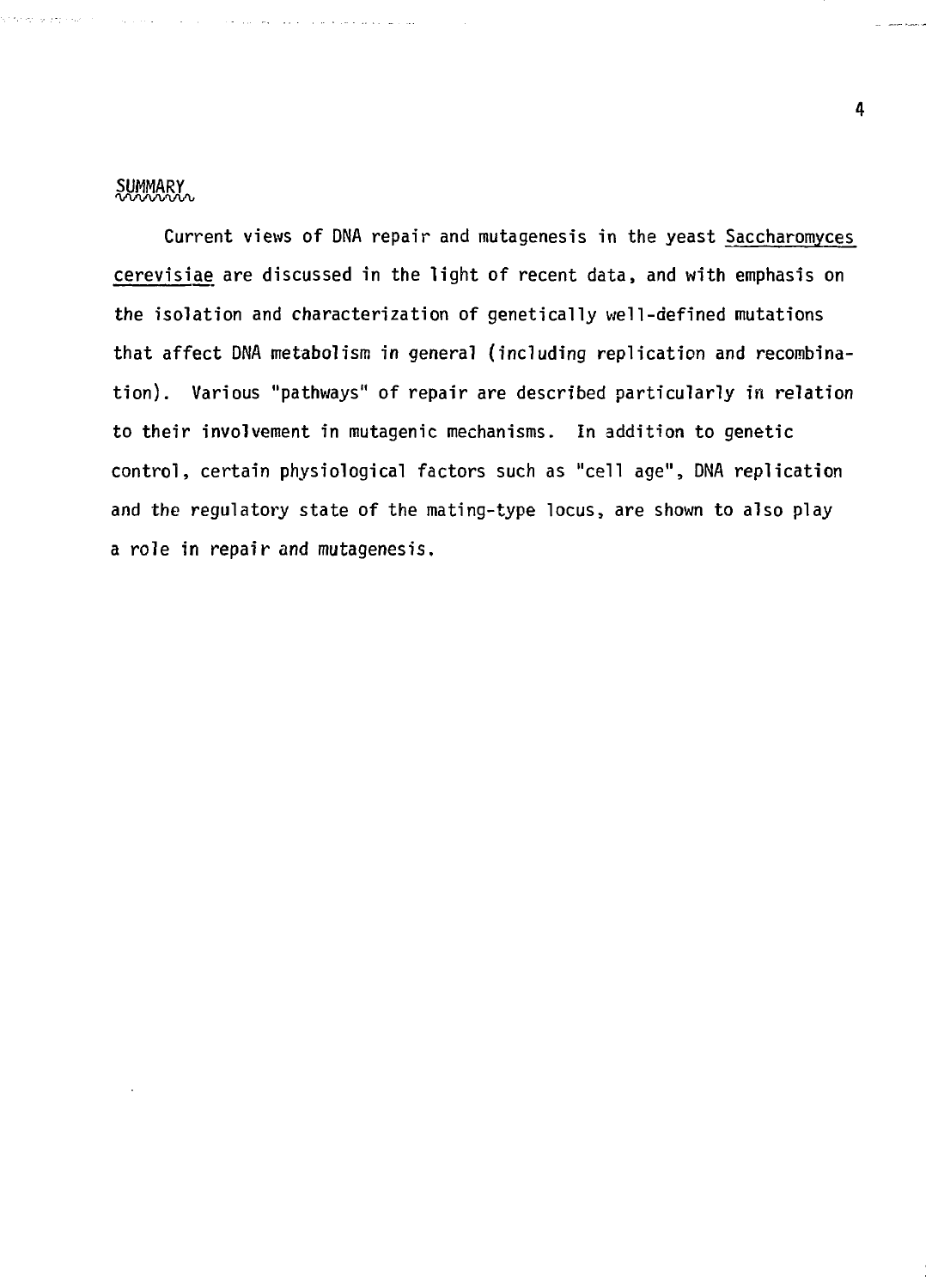# INIRODUCIION

Since the realization that DNA repair and mutagenesis in E. coli are closely related, enzymatically controlled cellular processes [8, 59, 172, 175],there has been a great deal of interest to determine whether repair mechanisms proposed for prokaryotes might also apply to eukaryotic cells. The axiomatic belief held by many that these more highly evolved cells would prove to be more complex in every way no doubt influenced many investigators to focus attention upon the unicellular uninucleate budding yeast Saccharomyces cerevisiae. This organism is among the simplest of all eukaryotes and offers several advantages over not only simpler prokaryotic systems but also more complex eukaryotic systems. These include: 1) ease of handling and low cost, 2) sophisticated genetic manipulation, 3) well-defined mitotic cell cycle in stable haploid, diploid and polyploid strains, 4) a relatively high tolerance of certain aneuploidies, 5) conjugation and meiotic development, 6) a nucleosomedependent chromosomal organization, 7) a wealth of genetic and biochemical information concerning both nuclear-specific and mitochondrial-specific cellular processes [3, 5, 20, 51, 54, 118, 124, 149, 150, 154].

Attempts to explain the phenotypic traits of uvr, lex, rec and other mutants of E. coli, most notable of which is enhanced mutagen cytotoxicity, led inescapably to the hypothesis that this increased lethality is caused by the failure to repair DNA damage, providing the genomes suffer the same number of initial lesions [68, 172]. Moreover, the proposal by Evelyn Witkin in 1967 [173] that different pathways of repair could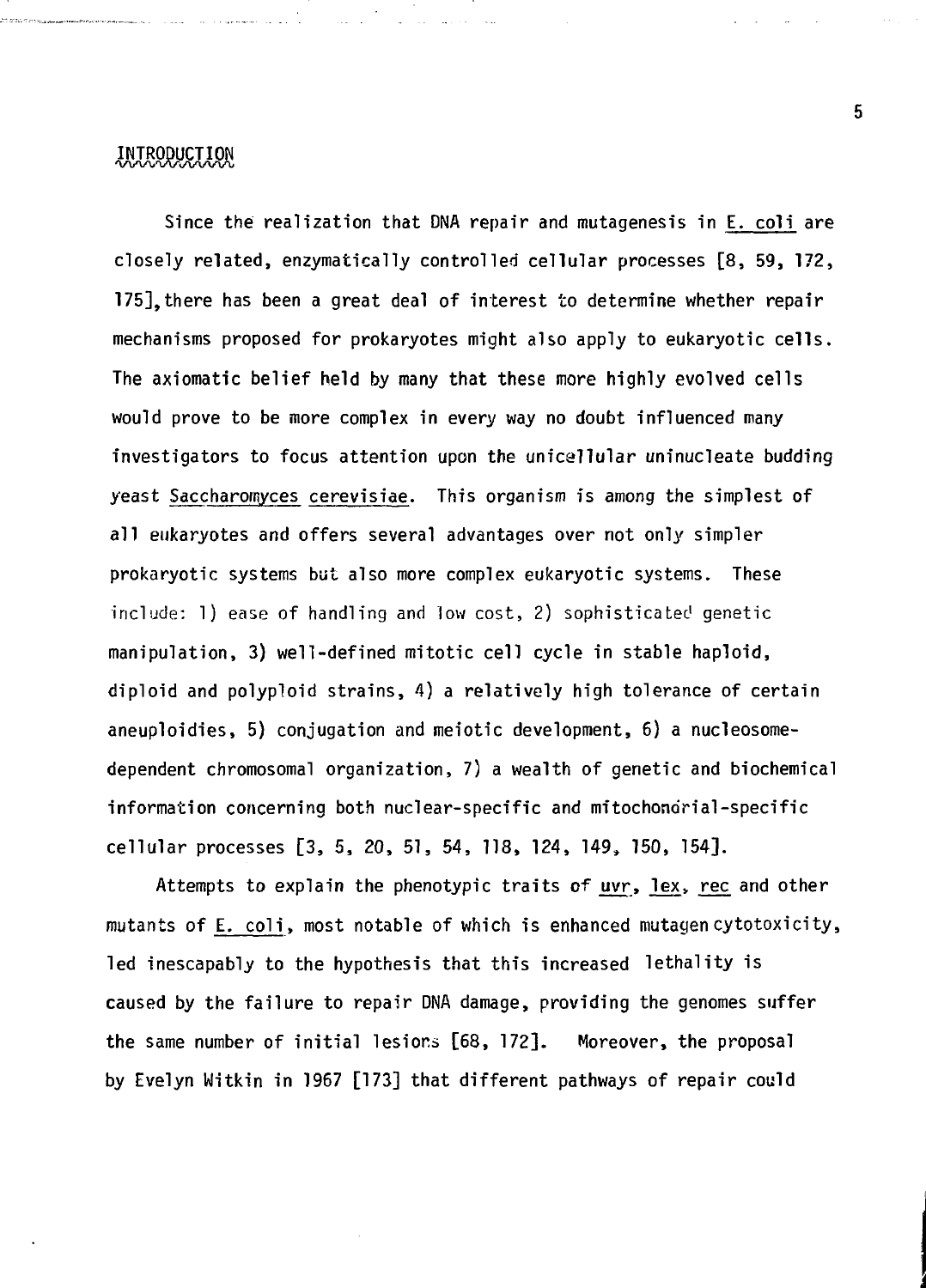represent either an accurate (error-proof or error-free) or an inaccurate (error-prone or mutagenic) molecular restoration of genetic information proved to be an important turning point in the way geneticists interpreted experiments concerning repair effects on induced mutagenesis. Today, error-prone repair of UV damage in bacteria is believed to have an inducible component involving alteration or inhibition of the editing (nucleolytic) function of a DMA polymerase [78, 176].

والموارد والمرادي والمرادي والمستعين والمتعاقب والمتعارف والمتعارف والمتعارض والمتعارض

In spite of efforts to extend the concept of error-prone repair to eukaryotic organisms, we still know very little about the nature of this repair, much less how the errors are made. Thus, without direct error frequency assays involving defined damaged-DNA substrates and purified repair enzymes, it should be emphasized that the error-prone repair concept represents only a descriptive albeit useful construct, just as it did in 1967. The evidence for error-prone repair depends upon the identification of one or more mutant genes conferring both increased mutagen sensitivity and defective induced mutability, compared to a wild type. Similarly, error-free repair is inferred by virtue of its apparent absence in well-defined hypersensitive mutants that are also hypermutable (presumably because more lesions are repaired by error-prone repair). Obviously, these concepts cannot apply when chemical mutagens are subject to cellular metabolism unless numbers of DNA lesions are quantitated in both mutant and wild type cells. This is one reason why physical agents, particularly ultraviolet light and to a lesser extent ionizing radiations, have been so useful for quantitative studies of repair and mutagenesis.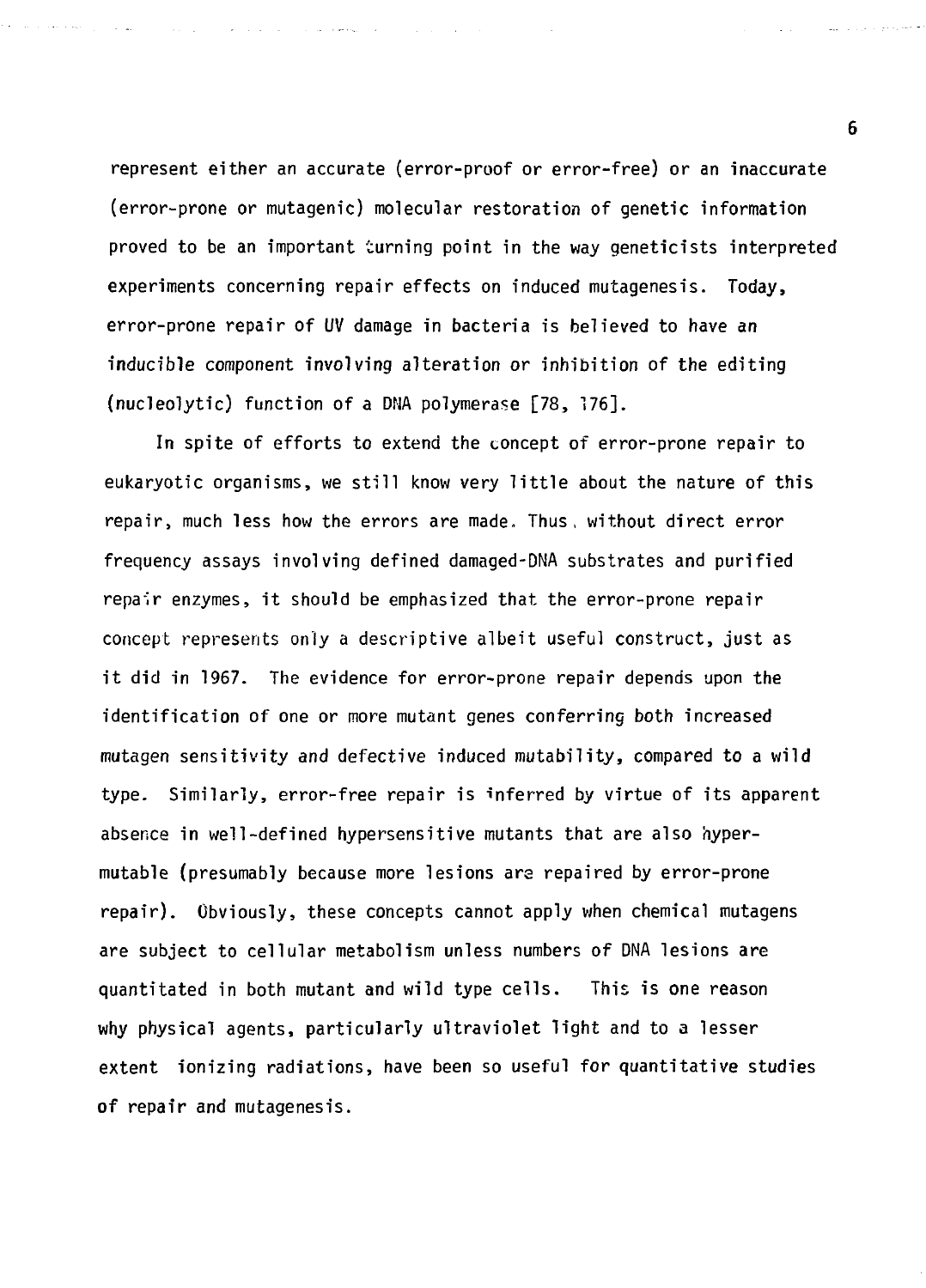There now exists a considerable body of information on repair and mutagenesis in Saccharomyces cerevisiae. Although certain aspects of this subject have been reviewed in the past [19, 56, 121, 164], the present summary will attempt to broaden our current understanding not only by including more recent genetic data, but also by emphasizing the interrelation betwaen cellular processes that involve DMA metabolism, namely repair, mutagenesis, recombination and replication; also included are developmental systems regulating the sexual cycle which affect chromatin indirectly.

# ISOLATION OF MUTANTS WITH ENHANCED MUTAGEN SENSITIVITY

In 1967 Nakai and Matsumoto [122] were the first to describe radiosensitive mutants in yeast. They identified two separate mutant loci, now called radl and rad2 [38], that caused a significant loss of UV resistance; another, now called rad51[37, 42], led primarily to X-ray sensitivity with only a slight effect on UV sensitivity. Snow [157] then reported 6 UV-sensitive mutants, each carrying different mutant loci, four of which were also hypersensitive to NA (but with a different rank order). Snow hypothesized that although repair of lesions inflicted by UV and NA would likely occur by nonidentical enzymatic reactions, the different repair enzymes might represent components of one general repair system. Cox and Parry [22] then deliberately attempted to "saturate" the yeast genome with mutations conferring UV sensitivity in an effort to estimate the total number of independent genes responsible. Genetic analysis of 96 isolates revealed 22 separate mutant loci, 5 of which were also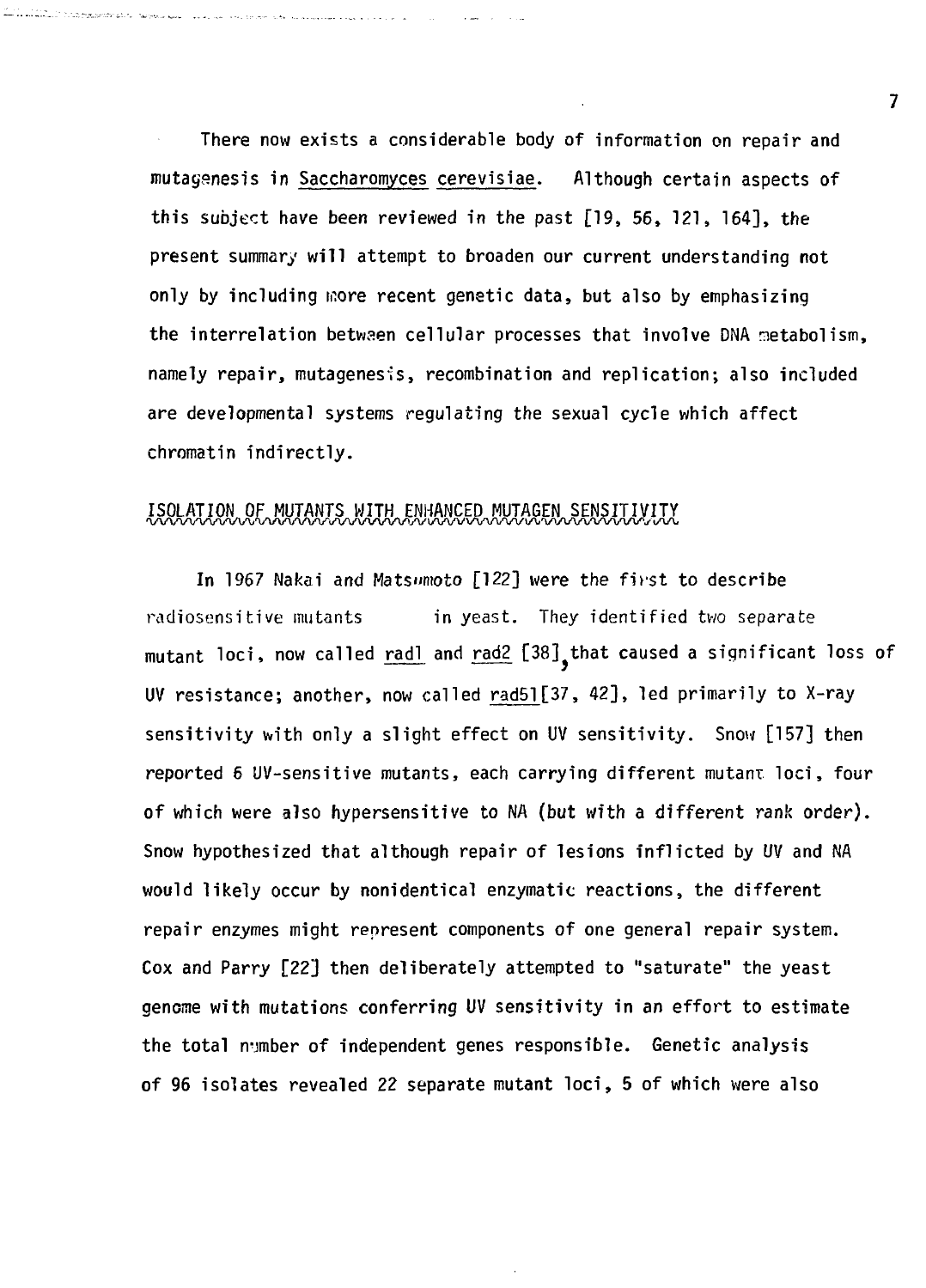responsible for increased X-ray sensitivity. Subsequent isolations (Table 1) have revealed a large number of genetic loci controlling mutagen sensitivity, including 22 new genes detected in mutants selected for MMS sensitivity by Prakash and Prakash [135]. Of these, only 5 conferred MMS sensitivity alone, while others caused either UV (six) or X-ray (five) sensitivity as well, and 6 others led to cross sensitivity to both radiations.

Ananthaswamy et al.[l] recently attempted to "saturate" the yeast genome with mutations controlling X-ray sensitivity and found 15 new complementation groups, each complementing the existing rad set. Among such X-ray sensitive mutants all but four were cross sensitive to MMS, while none were cross sensitive to UV. Although allelism tests to nms strains have not been performed, it is likely that several new unique genes are represented because the combined X-ray-and MMS-sensitivity phenotype of these 11 is expressed by only 5 of 22 mms loci.

To summarize thus far, UV-sensitive mutants comprise at least 19 genetic loci (rad1,2,3,4,7,10,13,14,16,19,20,21,22 and mms3,6,10,13,18,19), X-ray-sensitive mutants 26-31 loci (rad50,51,52,53,54,55,56,57, xs3, xrs2, xrs4, mms8,9,14,16,20, and an estimated 10-15 others), UV- and X-ray sensitive mutants 15 loci (rad5,6,8,9,11,12,15,17,18 and mms7,11,12,15,17, 21), and finally mutants at 5 loci (mmsl,2,4,5,22) sensitive to MMS but not to radiations. Since many but not all of the above 65-70 mutations have been shown to recombine with one another in meiosis, it is important to bear in mind the distinction between allelism and genetic complementation in estimating numbers of genetic loci. On the other hand, complementing repair-deficient mutants at the same chromosomal locus have not been reported.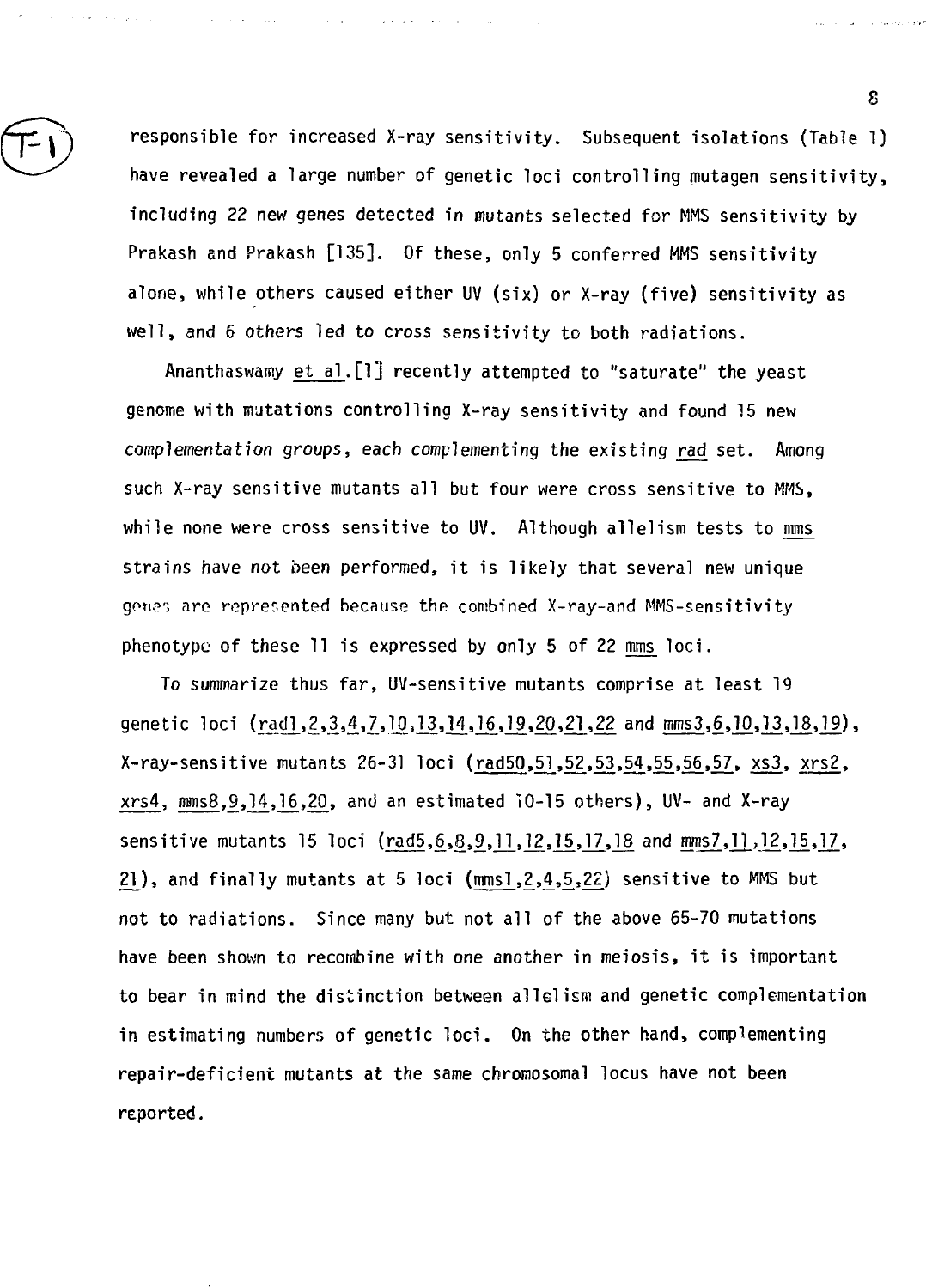**Does this very large number of genes represent a reasonably accurate estimate for all possible mutants of this type? Although the answer to this question is not known, it does not seem likely to be a resounding "yes" for several reasons. On statistical grounds (based on the distri**bution of allelic repeats observed at 22 loci). Cox and Parry *i*221 estimated an additional 8-15 undetected mutable rad loci. With respect to **the 22 new mms loci, Prakash and Prakash [135] have calculated a maximum likelihood estimate of 48 ± 15 (standard deviation) loci responsible for MMS sensitivity. Table I shows that mutants at some loci (e.g.** radl or rad2) have been more readily detectable than others. Doubtiess, **this results from a variety of factors including the original strain employed (genetic background), the dose and type of mutagen used to enrich the mutant population prior to screening, the dose and type of mutagen used for screening hypersensitive strains, the conditions of treatment, and finally the level of effect arbitrarily chosen as a criterion for isolation. For example, the extreme UV sensitivity of radl and rad2 strains, a result of defective pyrimidine dimer excision repair [130, 162, 166] is probably a major reason such mutants have been repeatedly reisolated. Moreover, Prakash and Prakash [135] screened for the inability to grew in the continual presence of 0.5% MMS and found three loci (mms2>10,22) that did not confer MMS hypersensitivity when cells were exposed to brief fr'MS treatments in buffer. Thus, the permeability of MMS in such strains may be different under different conditions and in different genetic back**grounds. Since mms<sup>10</sup> also enhances UV sensitivity, repair processes may be **involved. Since mms2 and mms22 confer only enhanced MMS sensitivity (under certain conditions), MMS-specific repair processes may exist or alternatively, genetically altered MMS transport into the cell nucleus may be involved, again underscoring the need to compare strains having the same initial DNA damage.**

**Service Community** 

المتارين والمتارين والمعجم والتوار

.<br>Alai 1000 1100 metri kalendari dan mengenasi dan kemudian dan menjadi kalendari dan menjadi kalendari dan menj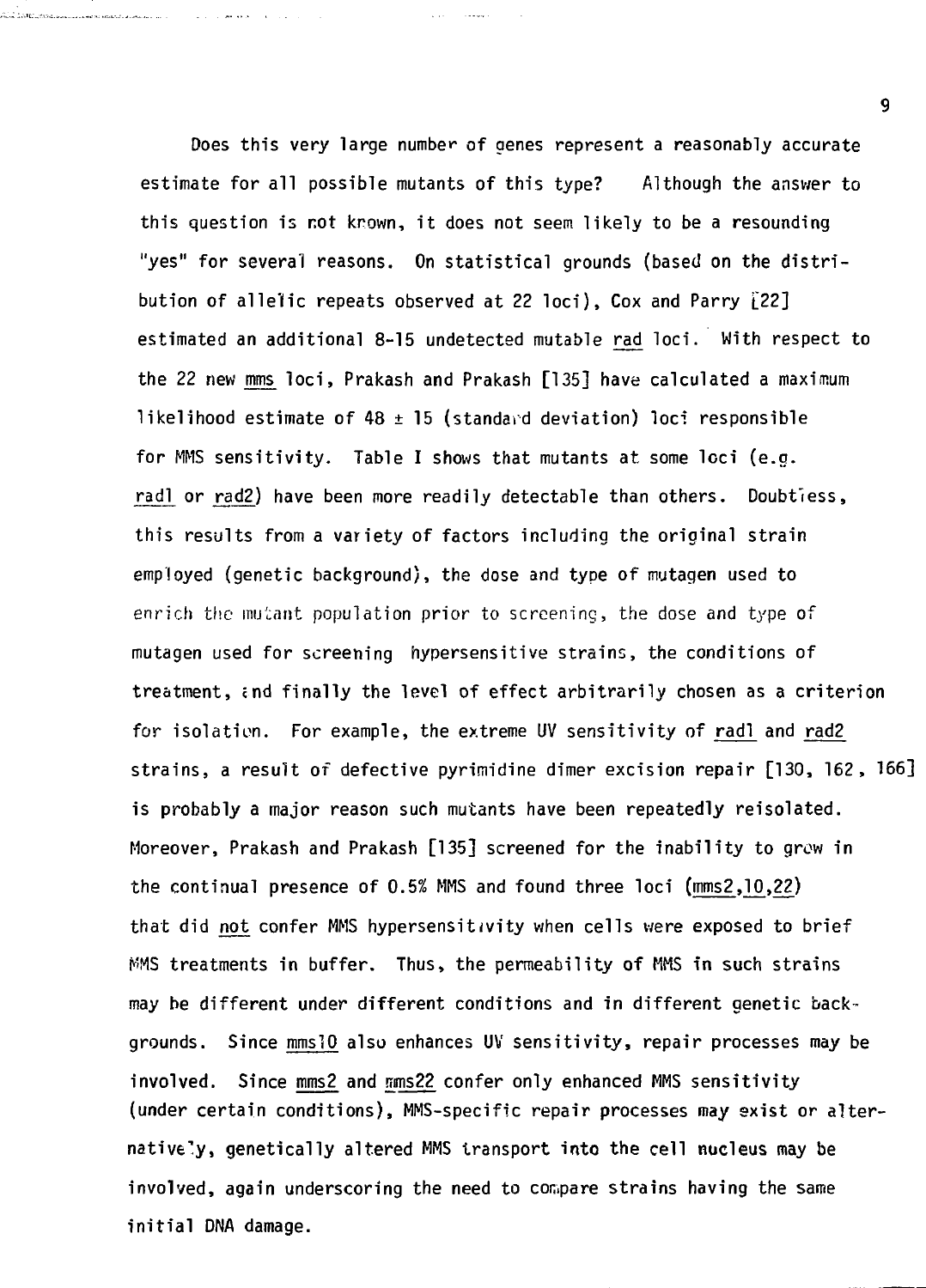# ISOLATION OF MUTANTS AFFECTED IN MUTAGENESIS AND RECOMBINATION

Early recognition of the interrelation between DNA repair, mutagenesis, recombination and replication in bacteria [68, 174] stimulated a number of yeast geneticists to ask whether these processes have anything in common in eukaryotic organisms. In particular, 1) Are mutagenesis and recombination in yeast genetically controlled?, 2) If so, how many genes are involved?, and 3) Do any of these genes function in repair-associated mechanisms? Table 2 shows that a number of genes have been identified in mutants selected for a variety of genetic endpoints other than enhanced mutagen sensitivity. These include spontaneous and induced mutation as well as spontaneous and induced mitotic recombination.

#### Withaviolet nevension-defective matants

Using the vigorous UV-indured revertibility of the arg4-17 ochre allele to monitor induced mutability, Lemontt [93] screened clones (derived from cells surviving EMS treatment) for defective UV reversion. Upon genetic analysis 20 such isolates were found to comprise single recessive alleles of only 3 genes, called revl, rev2 and rev3; rev2 was subsequently found to be allelic with UV-sensitive mutants isolated by Snow [157] and by Cox and Parry [22], and has since been renamed rad5 [38]. Mutations at any one of these 3 loci cause varying degrees of enhanced sensitivity to UV, X-rays and EMS, implicating their involvement in some form of DNA repair. This suggested that UV mutagenesis in yeast is genetically controlled by an error-prone repair process, as already proposed for E. coli at that time by Witkin [175].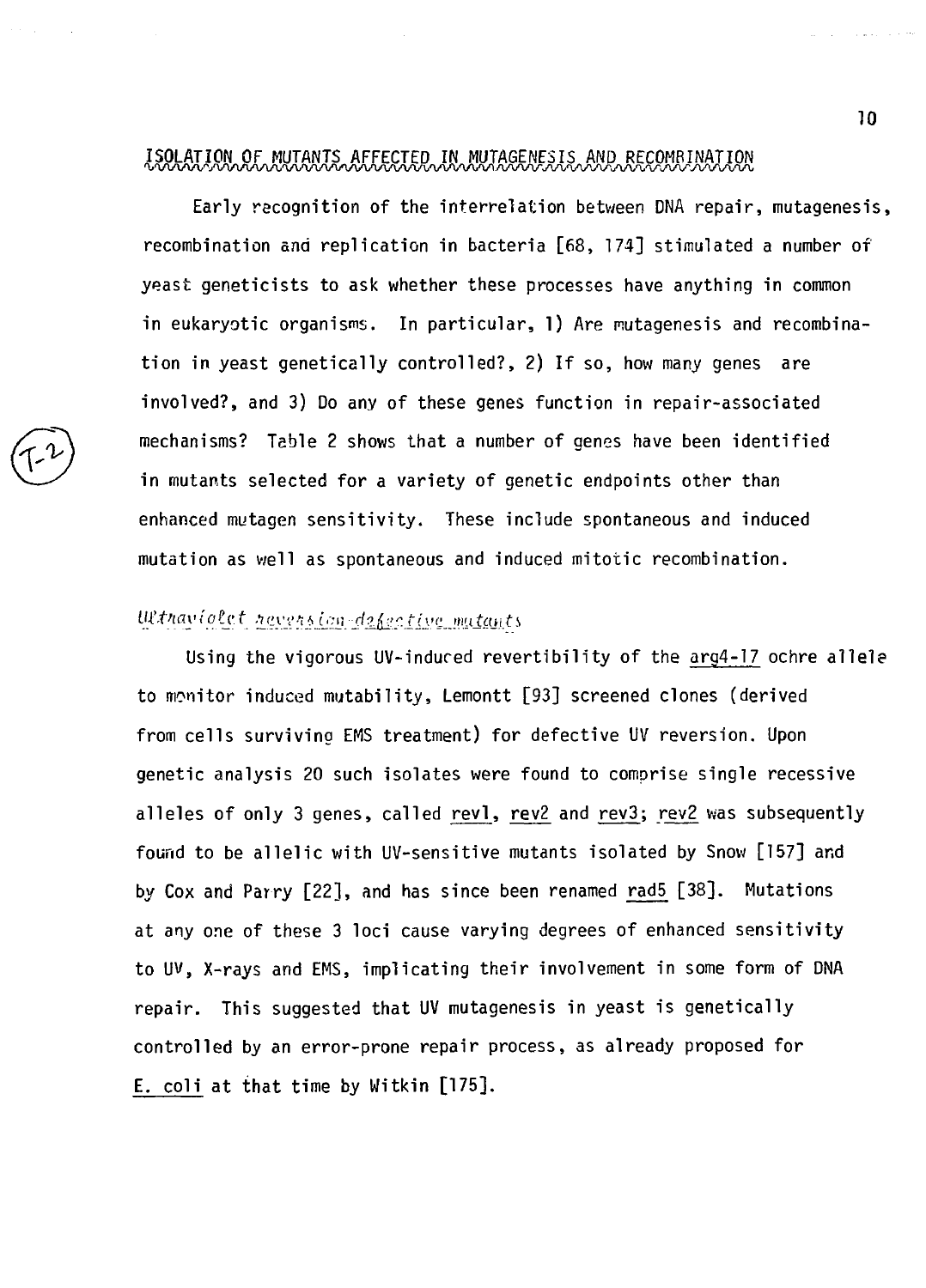The rev1 and rev3 genes were shown to cause large reductions in UV mutation frequencies compared to the wild type not only for reversion of arg4-17 (ochre), lysl-1 (ochre) and arg4-6 (putative missense) [93]. but also for forward mutation at biosynthetic loci across the genome leading to auxotrophic requirements, and for forward mutation at 2 specific APE loci (adei or ade2) [148] causing red-pigmented clones [95]; rev2 on the other hand, had much smaller effects at arg4-17 and lysl-1, and at biosynthetic loci. Yet rev2 had no significant effect at all on UV reversion of arg4-6 or on forward mutation at the APE loci [93, 95]. Moreover, the average effect of rev! across the genome (4% of the wild-type response) was much greater than at the 2 selected ade genes (19% of wild type), while the effect of rev3 was large in both cases (4% and 2% of wild type, respectively)  $[95]$ . This was one of the first indications that UV mutagenesis might not be acting uniformly at all genetic sites, i.e. a hot-spotting effect or a specificity of interaction between certain mutagenic (error-prone repair) enzymes and particular genomic regions or particular types of PNA damage. It was also suggested that the rev2 block is highly specific, perhaps affecting only UV reversion of ochre alleles.

<u>USE construction communication</u> in Line

More recently, extensive data of Lawrence and Christensen concerning the effect of rev genes on UV reversions of well-defined cycl (iso-1-cytochrome cj alleles has for the most part confirmed these earlier suggestions of specificity and nonradomness of UV mutcgenesis [88, 89, 91]. In addition, they have identified several other mutant rad loci that reduce UV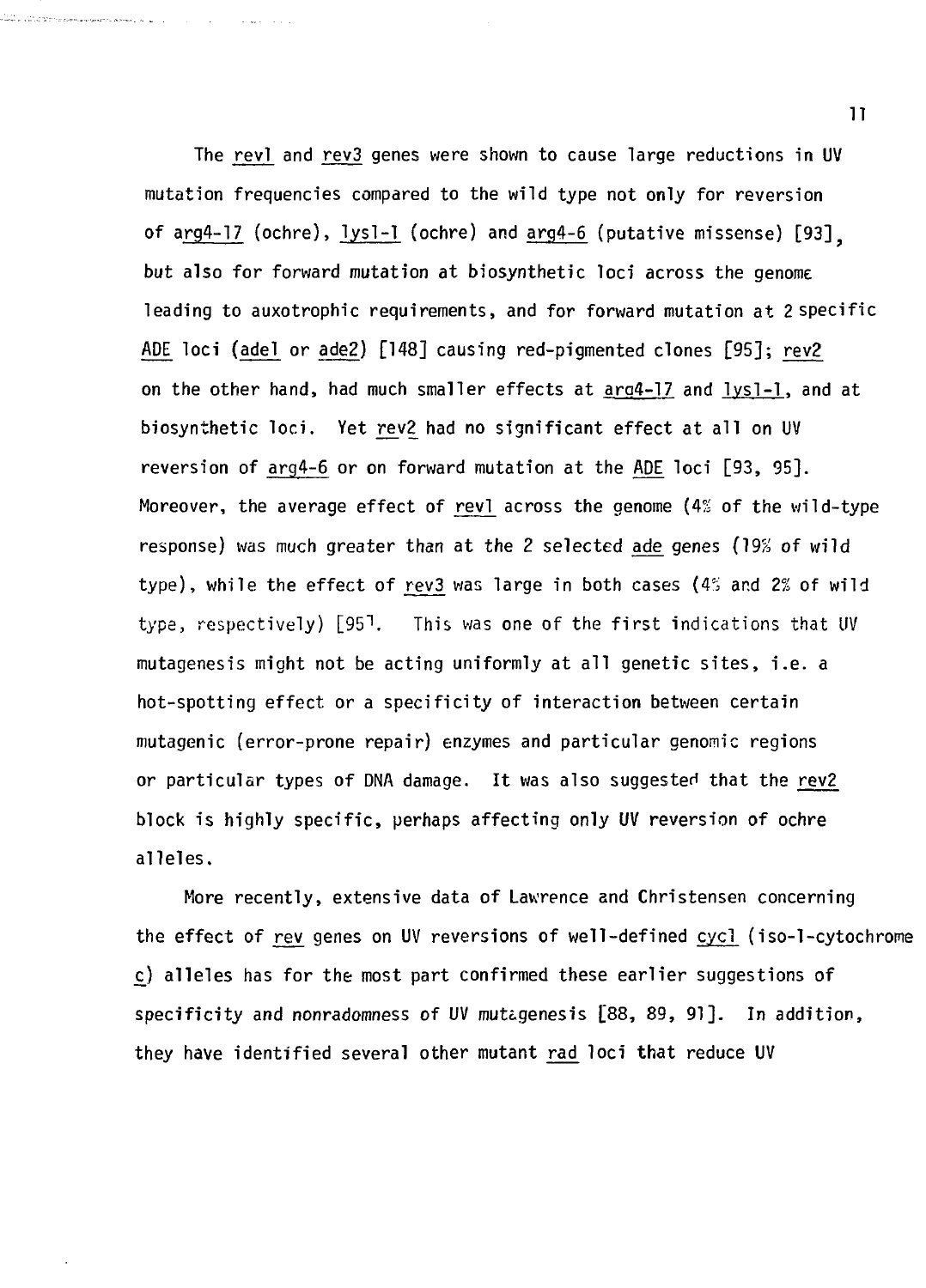mutagenesis [87] -- rad6, rad8, rad9 and rad!8. These all cause enhanced sensitivity to both UV and X-rays, like the rev genes and like recA and lex genes of E. coli [175]. Unlike lexA, however, which is dominant over the wild type allele [119], rad and rev genes involved in UV mutagenesis are all recessive in their effects on survival and induced mutation, suggesting the loss of required enzymatic steps in the mutagenic mechanism.

#### Forward mutation at the CAN1 locus

Unlike reversion, recessive forward mutation usually results in the loss of an essential cellular function and, in principle, can derive from a variety of mutational alterations. Many systems used to quantitate forward mutation (e.g. auxotrophy, pigmented clones, lethals) have limited utility mainly because they are nonselective and therefore relatively inconvenient. Many systems measure mutation at eny one of a large number of genetic loci. Forward mutation at CAN!, however, represents a convenient, selective drug-resistance system that is sensitive to a variety of physical and chemical mutagens  $\begin{bmatrix} 1, 45, 49, 83, 84, 99, \end{bmatrix}$ 100, 139, 168].

Recessive canl mutants become resistant to the highly toxic arginine analogue, canavanine, by mutational alteration of CAN1 on chromosome V, believed to be the structural gene for the arginine-specific pernease enzyme [49, 168]. Since this permease transports virtually all exogenous arginine (and canavanine) into the cell under normal conditions of ammonia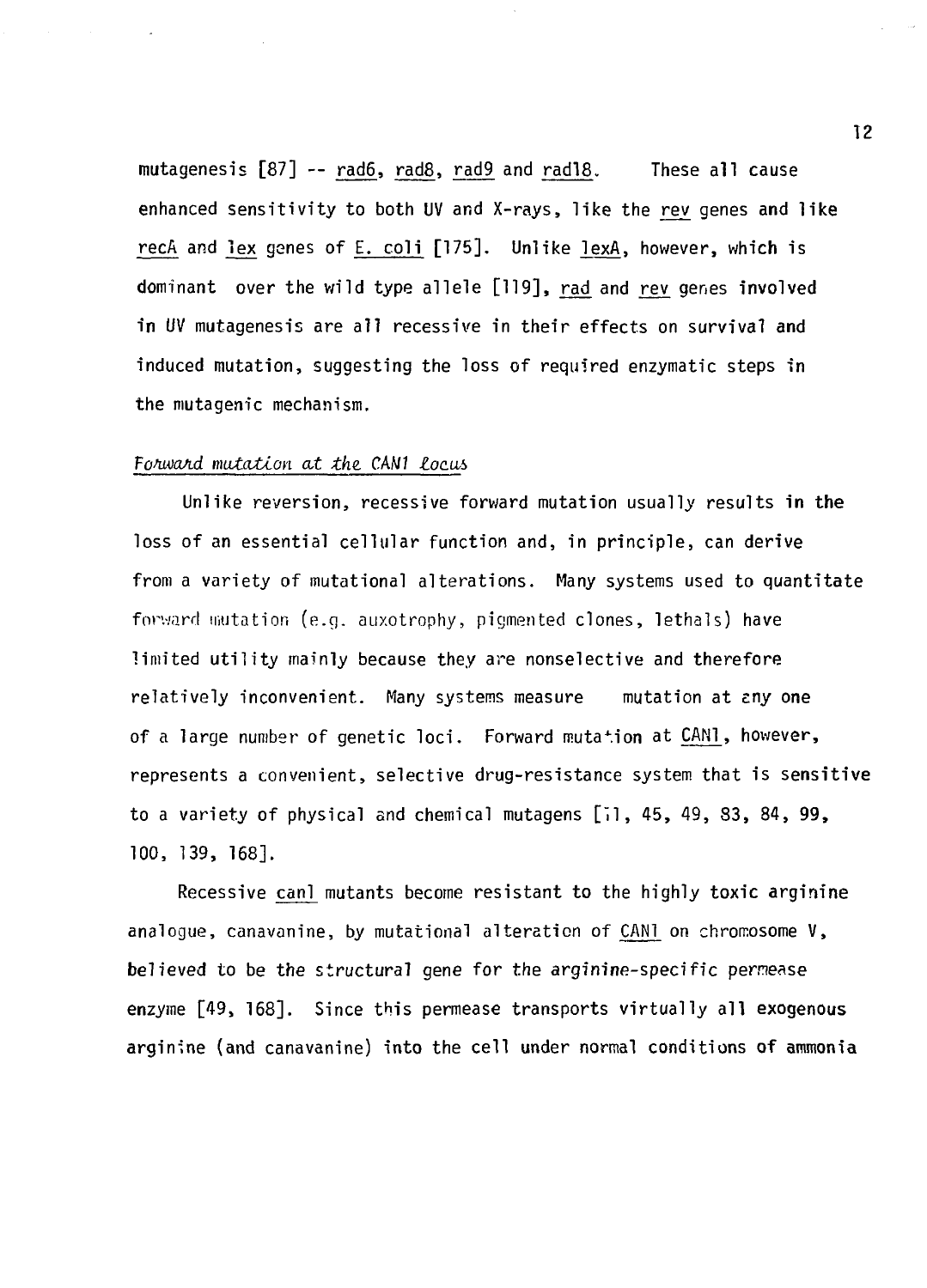repression when general amino-acid permeases are inactive, all such canavanine-resistant mutants map at this one genetic locus [47, 48, 49]. Intragenic (interallelic) complementation has not been observed even among a large number of unique dihybrids, suggesting that arginine permease is functional as a single polypeptide [168], Fine-structure mapping of alleles yielding the yreatest recombination is suggestive of enough DNA to code for a protein as large as 260,000 daltons [168]. The molecular weight of arginine permease is not known, but it could be considerably less if a) the correspondence between gene and protein for this mapping method [81, 110, 123] is unreliable for CAN1 (the largest gene presumed to exist in yeast), as appears to be the case for very small genome intervals [115, 116], or if b) certain portions of the gene are non-structural and are subject to post-transcriptional or post-translational processing critical for functional integration of the permease into the cell membrane. Thus, mutations in noncoding but critical sequences could also result in inactive permease; and, unlike most mutable genes used in mutation studies, which usually affect soluble enzyme activities, CAN! is responsible for the activity of an important membrane protein that must be synthesized(presumably on cytoplasmic ribosomes) and subsequently transported and integrated into the cell envelope in some specific way.

In wild-type yeast grown to stationary phase in a yeast extract-peptone dextrose (YEPD) complex broth.it is observed that many mutagens including UV cause vigorous induction of canl mutants and these are readily expressed on selective agar containing the drug, presumably before canavanine toxicity becomes too great [45, 99, 100, 101]. This is believed to be due in part to a relatively high turnover rate of the permease such that mutational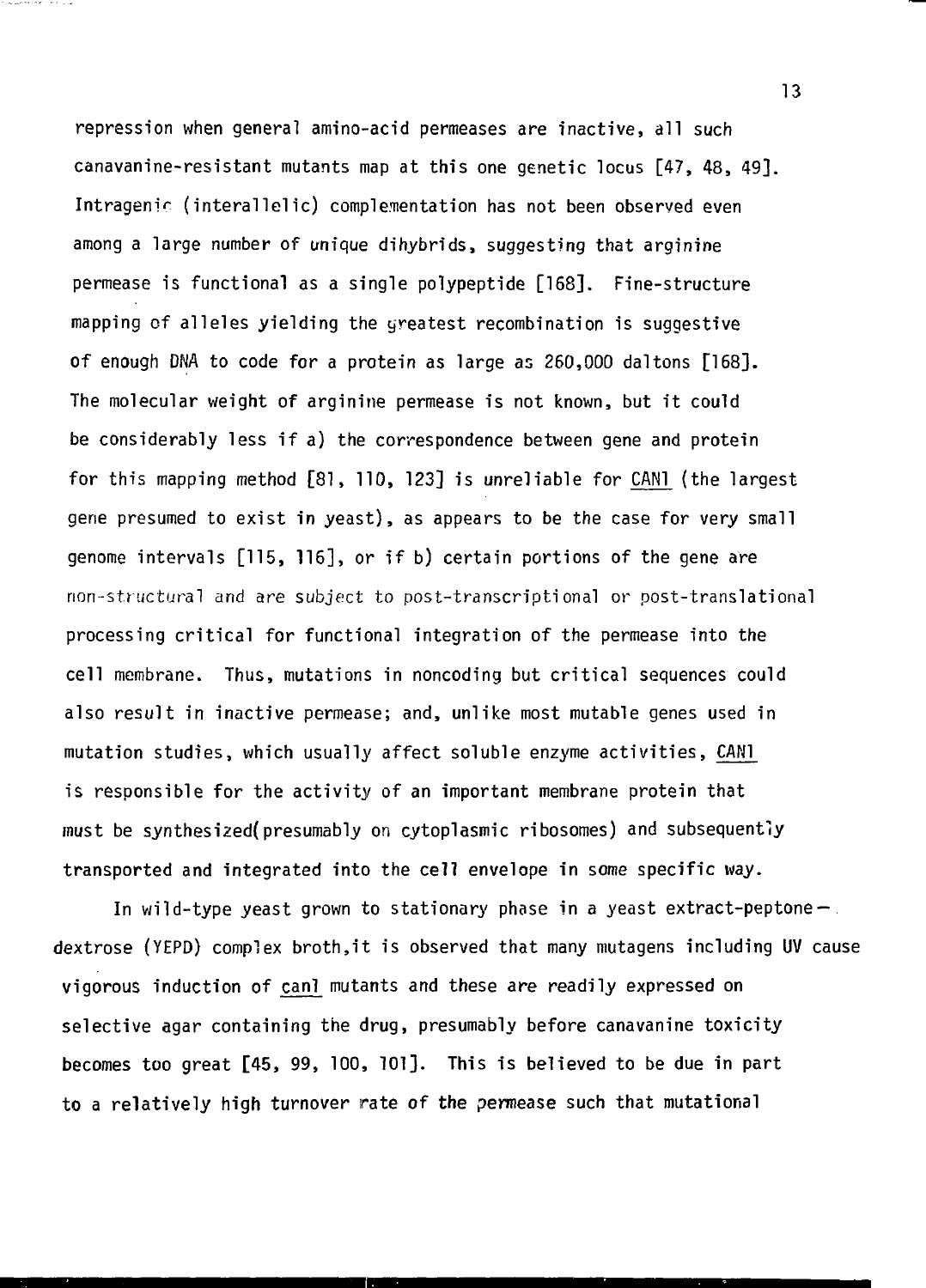expression is strongly influenced by the cellular level of endogenous free arginine (dependent upon type of growth medium), rather than by the ability to undergo residual divisions on the plate [45]. This is consistent with the general observation that canavanine cytotoxicity is dependent upon the exogenous ratio of canavanine to arginine such that defective canavanyl proteins are eventually synthesized. Thus, for pregrowth in YEPD broth media the free arginine pool is presumably high enough to prevent significant toxicity during a period when the permease activity is decaying rapidly.

#### $U$ Ultraviolet forward mutation-defective mutants

In an effort to identify new genes controlling UV mutagenesis or its expression at CAN], Lemontt screened for clones (YEPD pregrowth) with less than wild-type levels of UV mutation to canavanine resistance  $[96]$ . Such ultraviolet mutation-resistant isolates were subsequently characterized and found to carry one of 7 unlinked recessive umr alleles [100]. The umr loci did not cause canavanine resistance and were unlinked to canl, nor could they be explained by an extra (disomic) copy of chromosome V. Unlike rev or rad mutants, four of these genes (umr4, umr5, umr6, umr7) had no significant effect either on UV sensitivity or on the UV revertibility of 3 ochre mutations, his5-2, lysl-1, and ura4-l. Diploids homozygous for umr5 . umr6 or umr7 all failed to sporulate, suggesting a meiotic defect [100]. The umr7 locus, known to be allelic with and mapping in the same region as tupl and cyc9 on chromosome III, has an exceedingly rich pleiotropic phenotype with effects on conjugation ( $\alpha$ -specific poor mating ability), the cell surface (extreme flocculence or cell clumping and "self-shmooing"),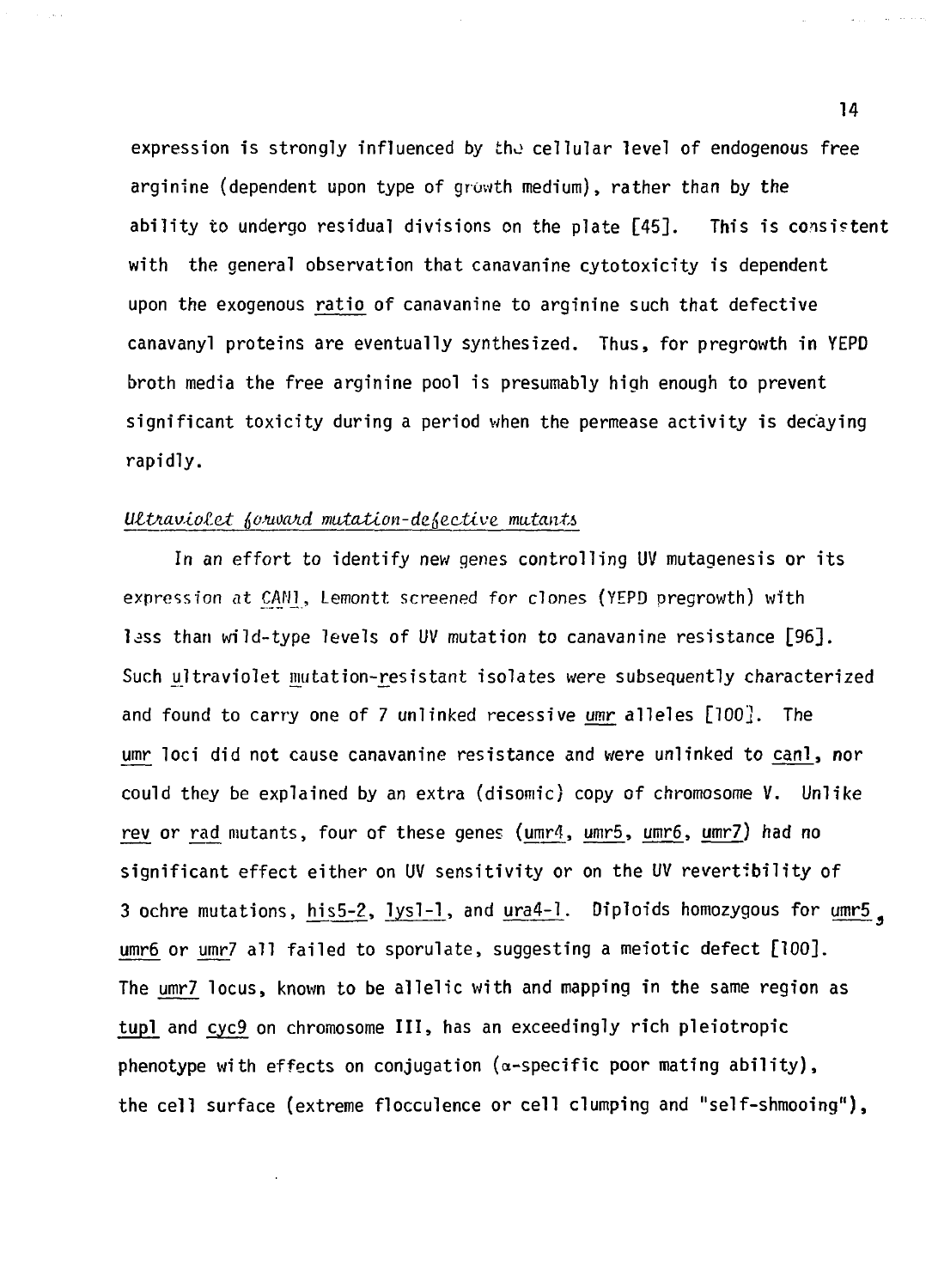and membrane-associated functions (dTMP uptake and unusually high levels of iso-2-cytochrome c\_) [100, 104, 105, 151, 169]. The UHR4, UMR5, UHR6 and UMR7 genes may be more concerned with expression of can! mutations rather than with mechanisms of mutagenesis directly [101]. On the other hand, umrl, umr2 and umr3 mutants were slightly more UV-sensitive than the wild type and were affected to varying degrees in UV revertibility of one or another of the 3 ochre alleles [100]. This is consistent with the idea that one or more of these latter 3 UMR genes are concerned with highly specific branches of mutagenic pathways, those contributing very little to the overall repair potential of the cell. Homozygotes of umr2 and umr3 failed to sporulate. However, since all umr loci except umrl also led to increased canavanine toxicity, and since UV-induced canl mutation frequencies may be boosted if selection is delayed and preceded by a period of cell division in growth medium [101], it is possible that there has been a genetic alteration either in the arginine pool size or in the rate or quality of arginine permease turnover processes. Thus, UMR1 seems most likely to be involved in mutagenic repair pathways and this is further supported by the finding that umrl rad2 and umrl rad6 double mutant haploids are much more UV-sensitive (synergistic) than the respective single rad strains [103]. On the other hand, the involvement of UMR2 and UMR3 in mutagenic pathways remains more tentative.

#### "Hypo-rec" and "hyper-rec" mutants

والدعاء المعقبين المستحقق للمراديك

In 1964 Holliday [62] proposed a molecular model for gene conversion in fungi implicating a role for repair enzymes such as nucleases, polymerases and ligases. The model involves breakage and reannealing of complementary DNA strands of homologous chromatids to generate a "hybrid"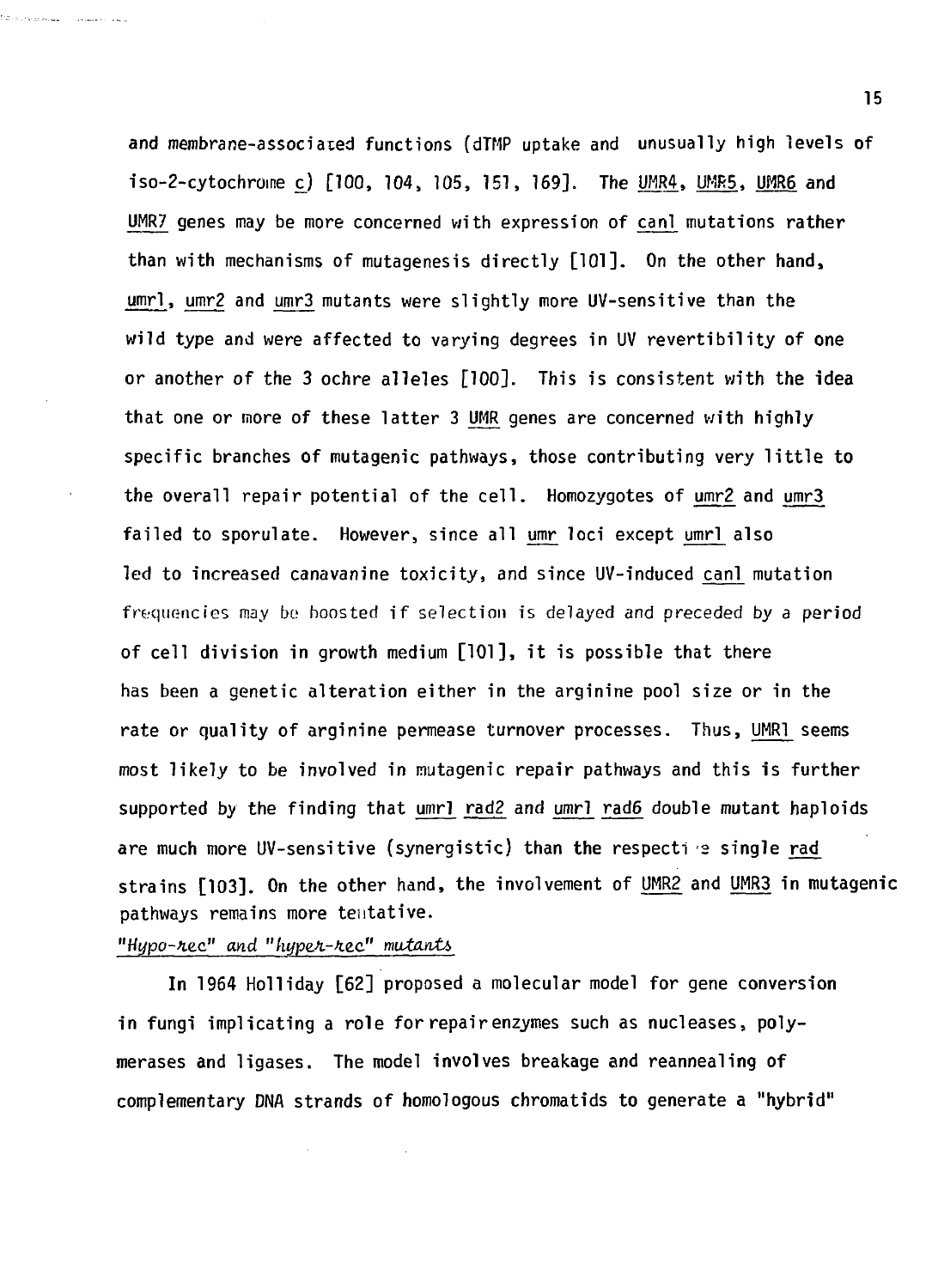region. If the region includes a heterozygous mutation, this hybrid DNA will contain one or more mispaired bases (mismatched or heteroduplex DNA), a substrate for repair. Recombination-deficient mutants of E. coli were found to be radiation sensitive [18]. Radiation-sensitive mutants of Ustilago [63] were recombination-deficient [64]. Further, postreplication repair of daughter-strand gaps in DNA [152] appeared to require recA<sup>+</sup> dependent recombination ability [156]. All these findings had the effect of intensifying the search for genes affecting recombination in yeast. It should be emphasized that recessive rec mutants are not easily selected by conventional genetic means since single mutational events in one chromosome would not be expressed in heterozygous diploids. Instead, radiation-sensitive mutants were routinely examined (in homozygous condition) for effects on either meiotic or mitotic recombination. Early indications were that many rad genes had no effect in meiosis, whereas rad/rad mitotic cells generall expressed higher levels of radiationinduced recombination than comparable RAD/RAD or RAD/rad diploids at equal exposures, suggesting that unrepaired radiation damage to DNA is recombinogenic [94, 158].

In a more direct approach Rodarte-Ramon and Mortimer [146, 147] selected rec mutants directly on the basis of defective X-ray-induced mitotic gene conversion at arg4. They constructed a strain disomic (n+1) and heteroallelic for arg4 on chromosome VIII, thereby permitting expression of rec genes on any of the other haploid chromosomes. Seven genes were identified, two of which conferred X-ray sensitivity, one of which caused UV and X-ray sensitivity, and four of which had no effect on radiation survival; rec2 (X-ray sensitive) was later found to be allelic with rad52 [42]. These mutants suggested that enzymatic steps required for induced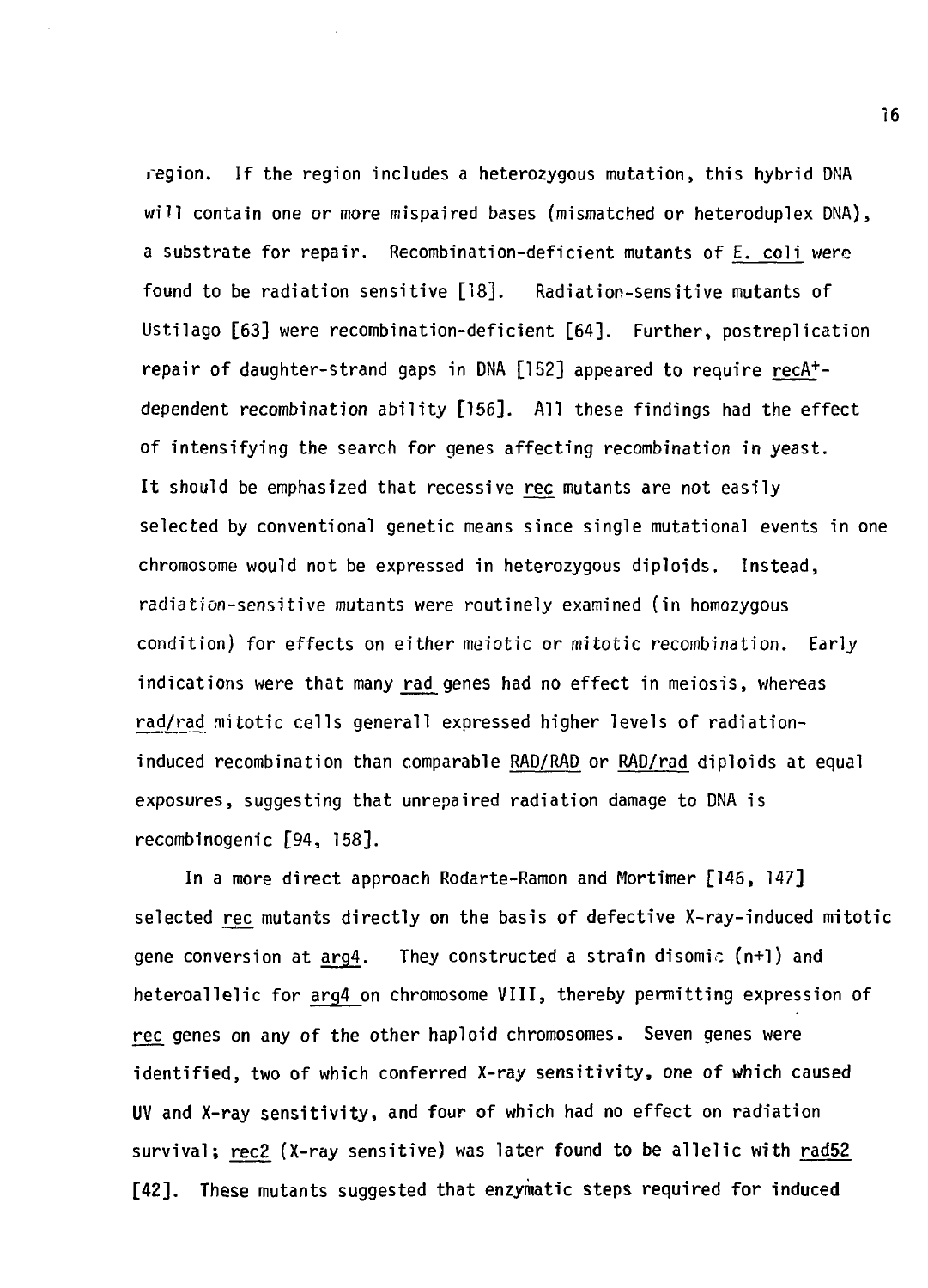recombination in yeast might also be shared by certain repair pathways.

.<br>2013: The Strategy and Hotel House 2012, Inc.

With a similar system Maloney and Fogel [108] screened heteroallelic arg4 disomics for enhanced spontaneous mitotic gene conversion. Several genes have been identified and are believed to be affected in a regulatory mechanism that normally keeps mitotic recombination at a low level. (There exists genetic evidence for such repression of mitotic intragenic recombination [33]). Some of these mutants exhibit enhanced sensitivity to MMS, UV or X-rays, implicating a role of DNA repair in the regulation of spontaneous mitotic recombination. This is supported by the results of Prakash and Prakash [136] who found that homozygotes of mms8, mms9, mms13 or mms21 exhibit a hyper-rec phenotype (increased spontaneous mitotic segregation from CAN1/can1 to can1/can1); rad18 also shows the hyper-rec phenotype [7].

As summarized in a review by Resnick [142], it should be emphasized that mitotic recombination of alleles within a gene is observed to be predominantly a nonreciprocal process (i.e. gene conversion), rather than a result of reciprocal crossing-over events, whereas the reverse is generally true of intergenic recombination, particularly after the frequency has been raised by exposure to external agents  $[122a];$  and, most mutagens are good recombinogens. In either case, mutational alteration of one homolog occurs much too infrequently to account for mitotic recombination in yeast and other fungi. The implications for mammalian somatic cell mutagenesis should be clear: The induction of autosomal recessive "mutants" in cell lines believed to be already heterozygous [16] may in fact be induction of mitotic crossing-over anywhere between the genetic locus and its centromere, or to a lesser extent, gene conversion (assuming that chromosome loss, deletion and nondisjunction can be excluded).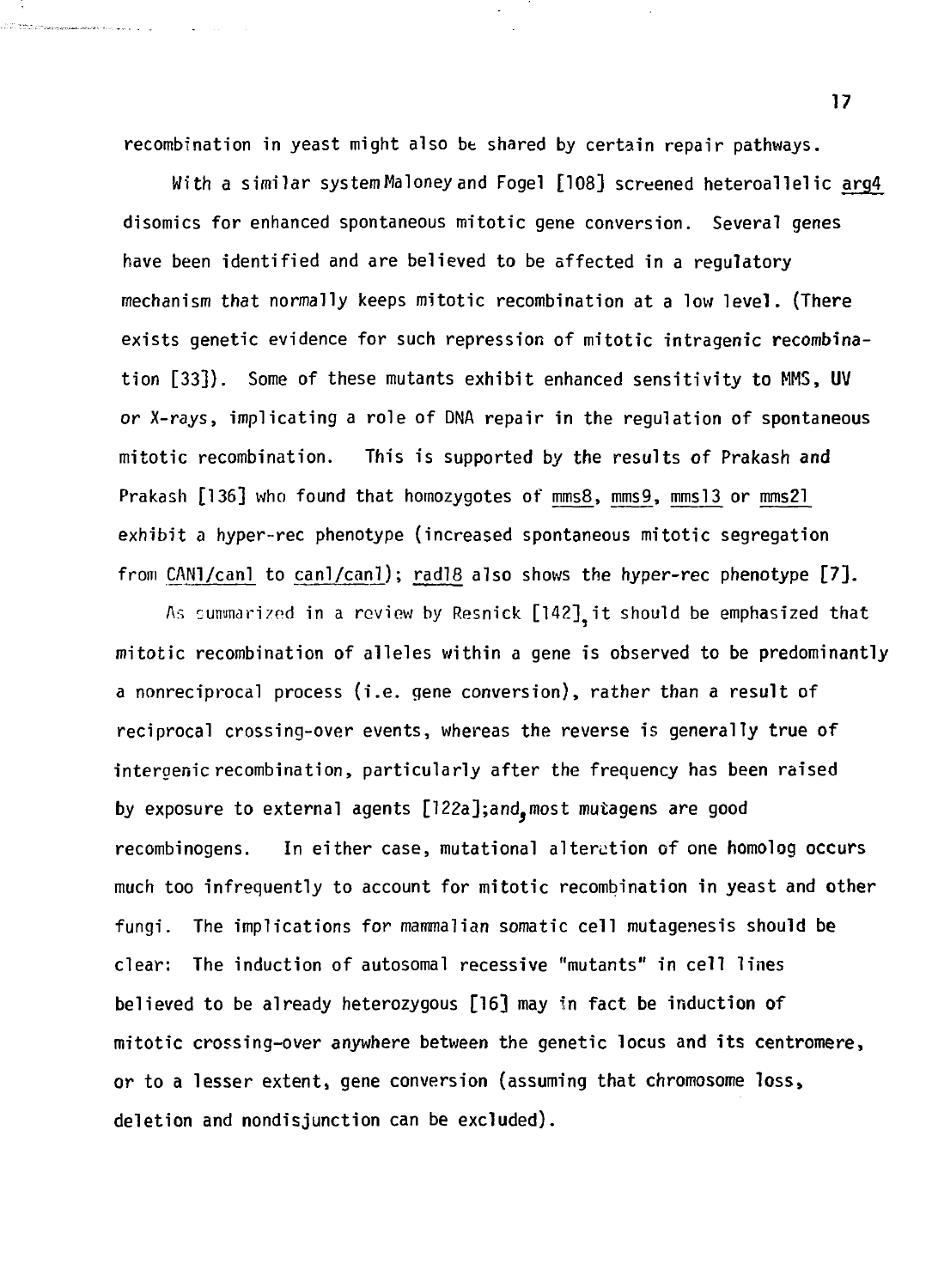Probing the potential relation between DNA repair and spontaneous mutability, von Borstel and his coworkers found that the spontaneous mutation rate is increased by several rad genes -- rad!8, rad52, xs3 [163] ana more recently rad3, rad6, rad51 [55]. In screening directly for such mutators [165], a minimum of 8 genetic loci have been identified [55]; one, MUT6, is dominant and without effect on UV, X-ray or MMS sensitivity; among the other 7 recessive mut loci, all but one (mutl) sensitizes cells to one or more of these mutagens; mut5 has been reported to be allelic with rad 51. These authors believe that spontaneous DNA lesions (including replication errors) are susceptible to repair by systems having several steps in common with systems that repair mutagen-induced DNA damage. The isolation of antimutator strains has also been reported [138]. In addition, rev3 has antimutator activity [131].

Previous work with bacteriophage T4 mutator [159] and antimutator [28] strains has suggested that the exonucleolytic activity associated with the polymerase has a proof-reading or editing function that normally corrects (repairs) spontaneous replicative errors, presumably mismatched bases [58, 153]. The inducible component of UV-induced rnutagenesis in E. coli also appears to be associated with some process that permits the replicase (DNA polymerase III) to make errors at higher than normal frequency [9]. Whether yeast and higher eukaryotic cells have the same or a similar mechanism is not known. It does seem clear, however, that spontaneous mutability is genetically controlled in a complex way that is not entirely independent of repair mechanisms.

There is evidence that spontaneous mutagenesis and mitotic recombination are under joint genetic control in yeast. Using a procedure to select

18

ومعاويات عربان الربابات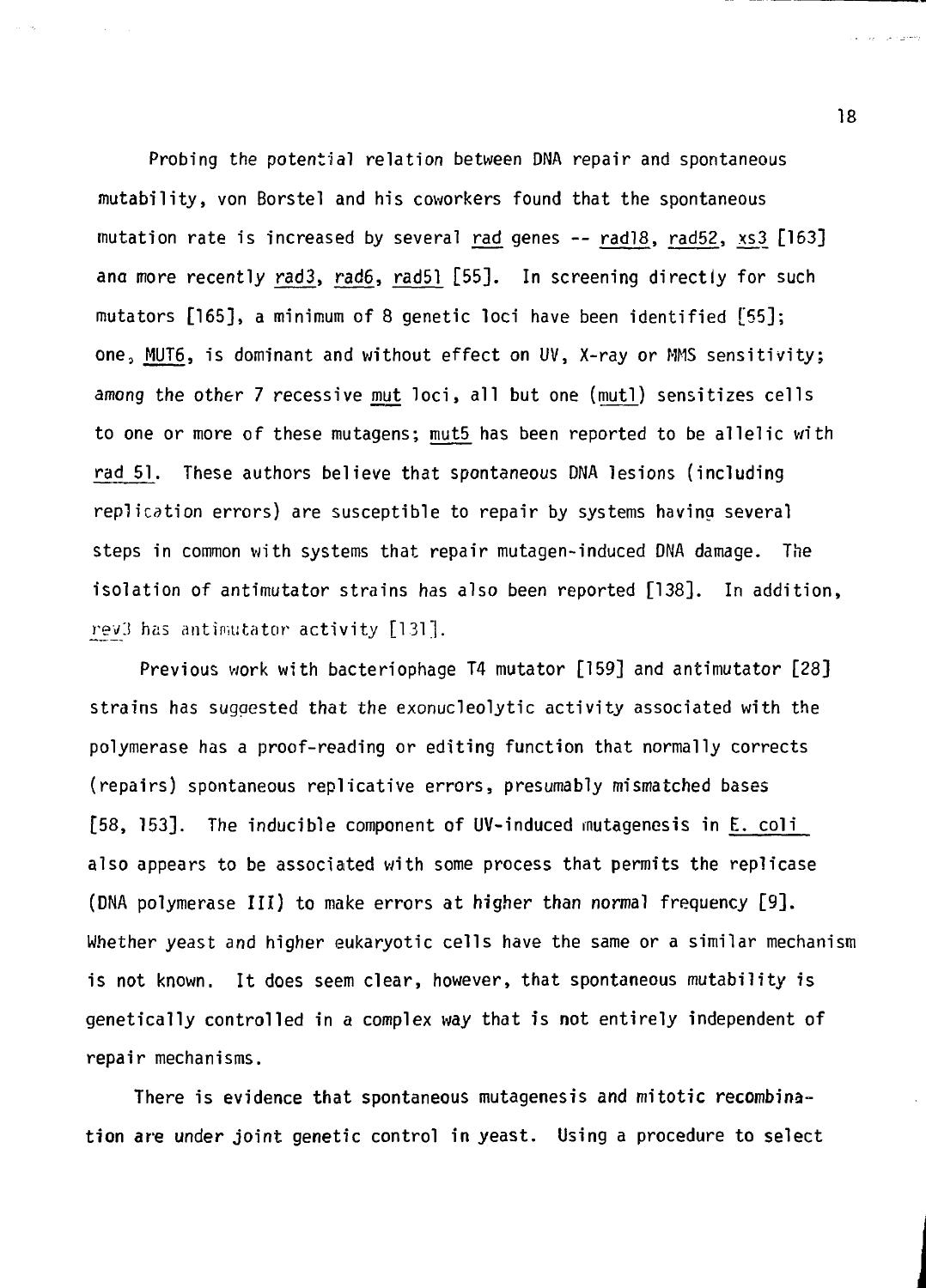dominant or recessive mutations affecting spontaneous forward mutability at CAN!, Golin and Esposito [46] have described a semi-dominant mutation. reml-1, that elevates the spontaneous rates of both mutagenesis and mitotic recombination. Meiotic recombination is not affected by this mutation even when homozygous, but ascospore viability is reduced, suggesting a meiotic defect in chromosomal integrity or disjunction. These authors feel that spontaneous mutation and recombination are enhanced as a result of an increase in specific DNA structures, such as mismatched base pairs or single-stranded regions. A previously selected meiotic mutation spo7-l isolated as sporulation deficient, has been shown to be responsible for both antimutator activity (mitotic) and defective premeiotic DNA synthesis [31]. In this regard, it should be added that there is now a good correlation between meiotic deficiencies and certain X-ray-sensitive rad mutants [42, 44]; sporulative ability is reduced in homozygotes of rad51 and rad55; rad50, rad52 and rad57 homozygotes do sporulate but nearly all meiotic products are inviable, analogous to mei mutants of Diosophila [4] and rec mutants of Ustilago [66, 67]. Sporulation is completely abolished by rad6-l. Recent results by Game et al [44] show that RAD50, RAD52 and RAD57 are not required for early and late meiotic events (namely pre-meiotic DNA synthesis and sporulation, respectively), but are required for successful meiotic recombination.

ŕ,

To summarize there are now a large number of genes in yeast believed to control various aspects of DNA repair, mutagenesis and recombination. Mutants selected on the basis of one altered property often turn out to be pleiotropic with respect to another phenotypic trait. To this extent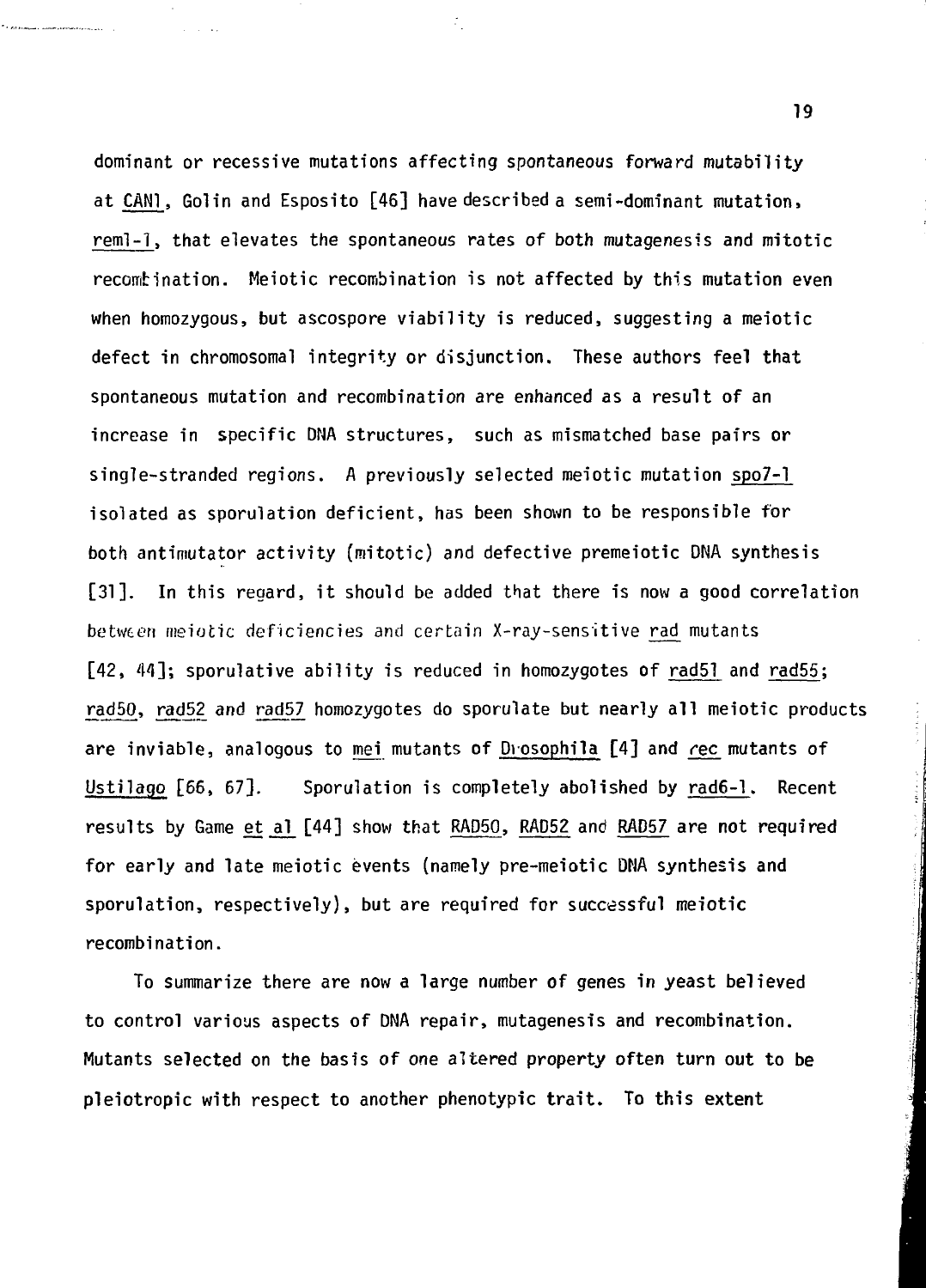certain yeast mutants appear analogous to bacterial mutants affected in some aspect of DNA metabolism. Clearly, not all of these genes may be concerned with DNA repair directly, as discussed by previous authors [27, 56, 135]. The challenge to define in molecular terms cellular functions gone awry in nearly 100 (and potentially more) mutants underscores and provides evidence for the enormous complexity of eukaryotic DNA-related metabolism. It should also be pointed out that the existence of dominant and semi-dominant mutations that jointly affect repair, mutagenesis and recombination in yeast raises the possibility that induction of such mutations in somatic tissues of mammals, for example, might also serve to increase (by recombination) the overall rate of homozygosis of deleterious heterozygous recessive loci. In this way, induction of hyper-rec mutants might increase the cancer risk.

# "PATHWAYS" OF REPAIR

where  $\alpha$  is a simple  $\alpha$ 

 $\mathcal{O}(10^{-10} \log n)$  . The second state  $\mathcal{O}(10^{-10})$ 

It has been possible to characterize presumed repair-deficient mutations by their interactions in multiply-mutant haploid strains, as developed by Game and Cox [39, 40] and by Haynes [56]. Howard-Flanders et al [69] were among the first to demonstrate its usefulness for understanding DNA repair mechanisms by constructing a double mutant of E. coli carrying both uvrA and recA and showing that the two mutations interacted synergistically, with regard to UV sensitivity. That is, UV survival of this double mutant was very much less than what would have been expected on the basis of an additive effect of the two single mutants; further, the UV dose yielding an average of one lethal event (37% survival) corresponded to approximately one pyrimidine dimer per cell. This result

20

uu - Kess roo<mark>m</mark>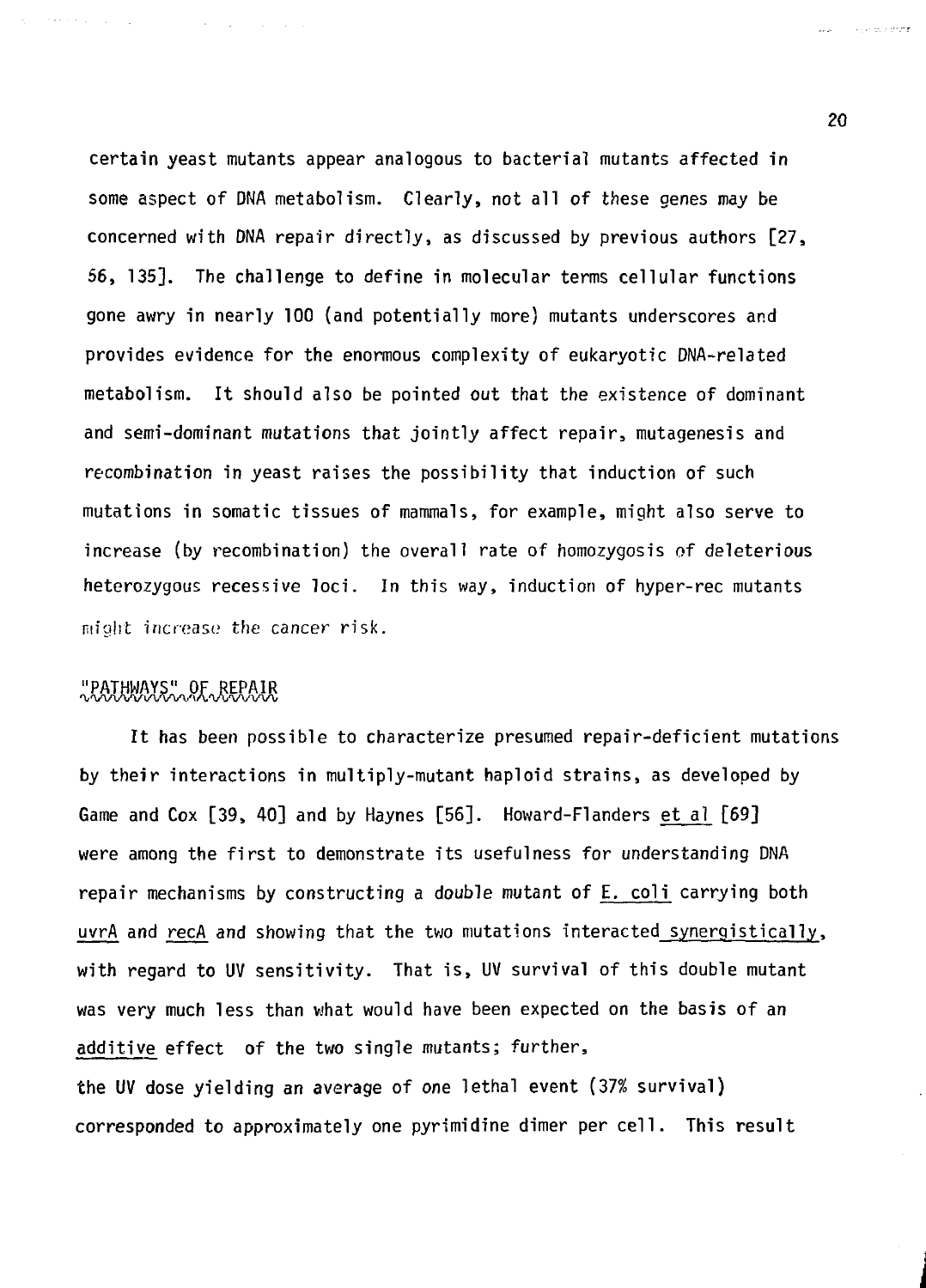suggested two important hypothesis: first, that uvrA and recA each block very different repair pathways acting on UV-damaged DNA, and second, that these two major pathways could account for virtually all of the UV resistance exhibited by the wild type. This agreed with the finding that uvrA mutants lacked excision repair but recA mutants did not [68]. Two or more mutations blocking DNA repair along the same linear pathway are expected to interact epistatically, such that the multiple mutant is no more sensitive to the mutagen than the most sensitive single mutant.

a<br>Constantino de Mario de Mario

Despite some inherent limitations of multiple mutant analysis, as discussed in detail elsewhere  $[39, 40, 87]$ , it has been possible to gain a certain amount of information concerning mechanisms of repair in yeast from this kind of approach in conjunction with other phenotypic traits expressed by repair-deficient mutants. On this basis, there exist 3 socalled "epistasis groups" of rad loci, such that a strain carrying multiple mutations within a group exhibits epistasis, while a strain with mutations in different groups exhibits either an additive or synergistic interaction. The epistasis groups are suggestive of metabolic pathways [21]. Excision repair  $o_0$  UV damage

The epistasis group defined by radl, rad2, rad3, rad4, rad10 and rad!6 consists of mutants with a biochemical defect in excision repair of UV-induced pyrimidine dimers'[39, 130, 133, 134, 144, 145, 162, 166]; furthermore, rad22 is epistatic to radl with respect to UV survival [87], Thus, at least 7 genes appear to be required for excision repair in yeast. It should be pointed out that excision repair acts only on nuclear DNA and is not able to remove pyrimidine dimers from mitochondrial DNA [130, 167]. In general, none of the mutants in this pathway leads to X-ray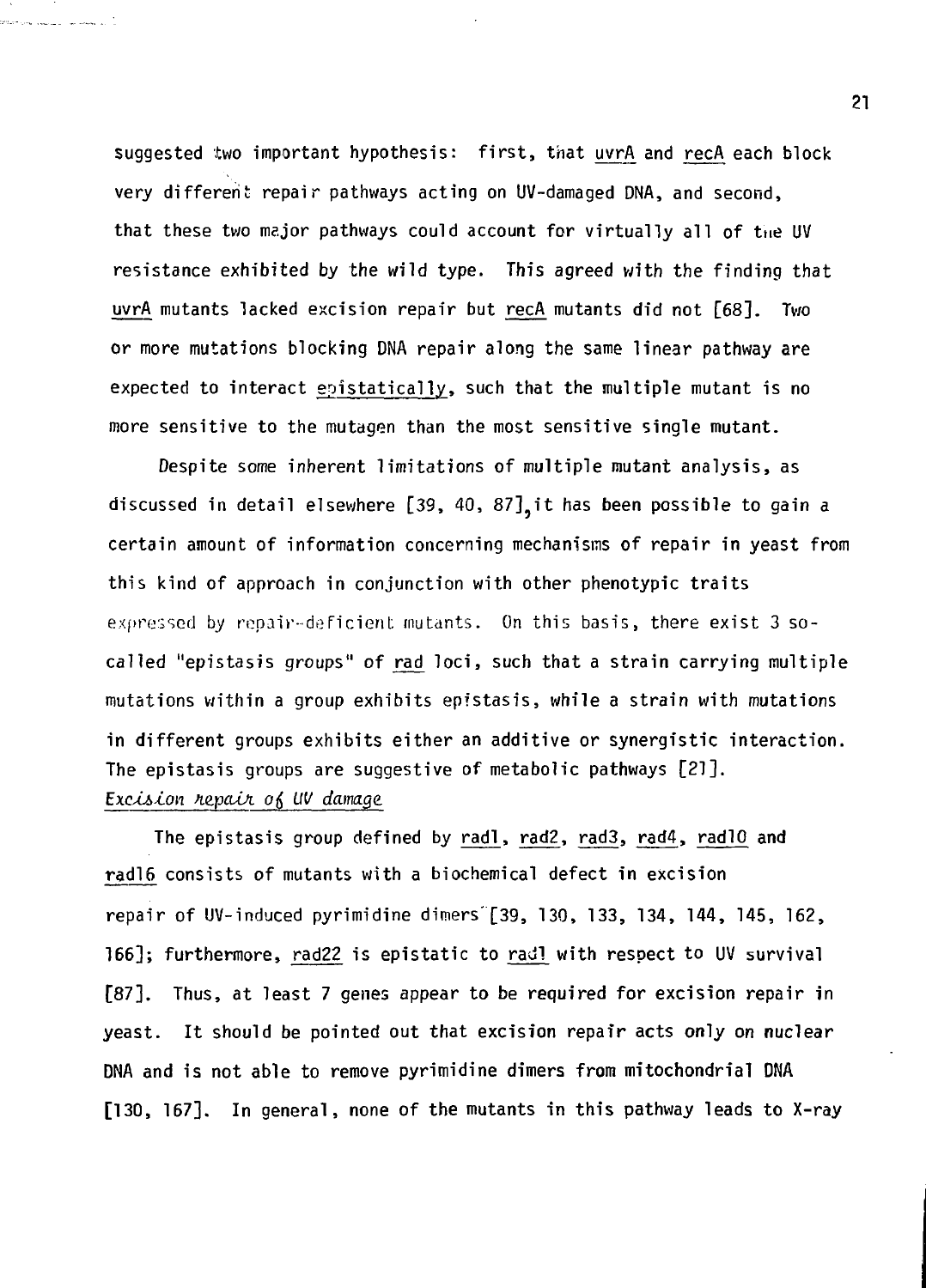sensitivity, nor do they have any effect on recombination.meiosis, or sporulation. Additionally, like uvr mutants of E. coli [175], most if not all of these mutants exhibit enhanced frequencies of UV mutagenesis compared to the wild type at eqi:al UV doses and a significant fraction of the induced mutability is photoreversible in both mutant and wiId-type strains [2, 87, 92, 141, 177]. At equal survival levels induced mutabilities are approximately the same in RAD and rad2 strains [30]. Moreover, with respect to the observed spectrum of base-pair changes inferred from amino-acid replacements in iso-1-cytochrome c\_ among UV revertants of ochre cycl alleles [92], the radl response is the same as that produced by the wild-type. All these findings have suggested that UV mutations are produced predominantly from unexcised pyrimidine dimers in DNA by a mutagenic process different from the excision repair pathway, which is considered to be essentially error-free.

فالمتعاد

#### $Error$ -phone repair of UV damage.

 $\tilde{\Theta}^{(1)} = \tilde{\Theta}^{(1)}$  and  $\tilde{\Theta}^{(2)} = \tilde{\Theta}^{(1)}$ 

The epistasis group defined by rad6, rad8, rad9, rad18, revl, rev2 (i.e. rad5), and rev3,consists of mutants with varying degrees of both UV and X-ray sensitivity [21, 22, 40, 87, 93]; none except rad9 significantly reduce mitotic recombination [82]; rad6 prevents sporulation [22] while the others do not apparently affect meiosis. The rad!8 gene is synergistic with radl, rad2, or rad3, but epistatic with rad6 [40]. All 7 mutants of this group are epistatic with rad6, suggesting that all are involved in one major pathway concerned with repair of UV damage [87]. Mutants carrying rad6 or rad9 are proficient in carrying out pyrimidine dimer excision [134]; the others are also excision-proficient (see [19]).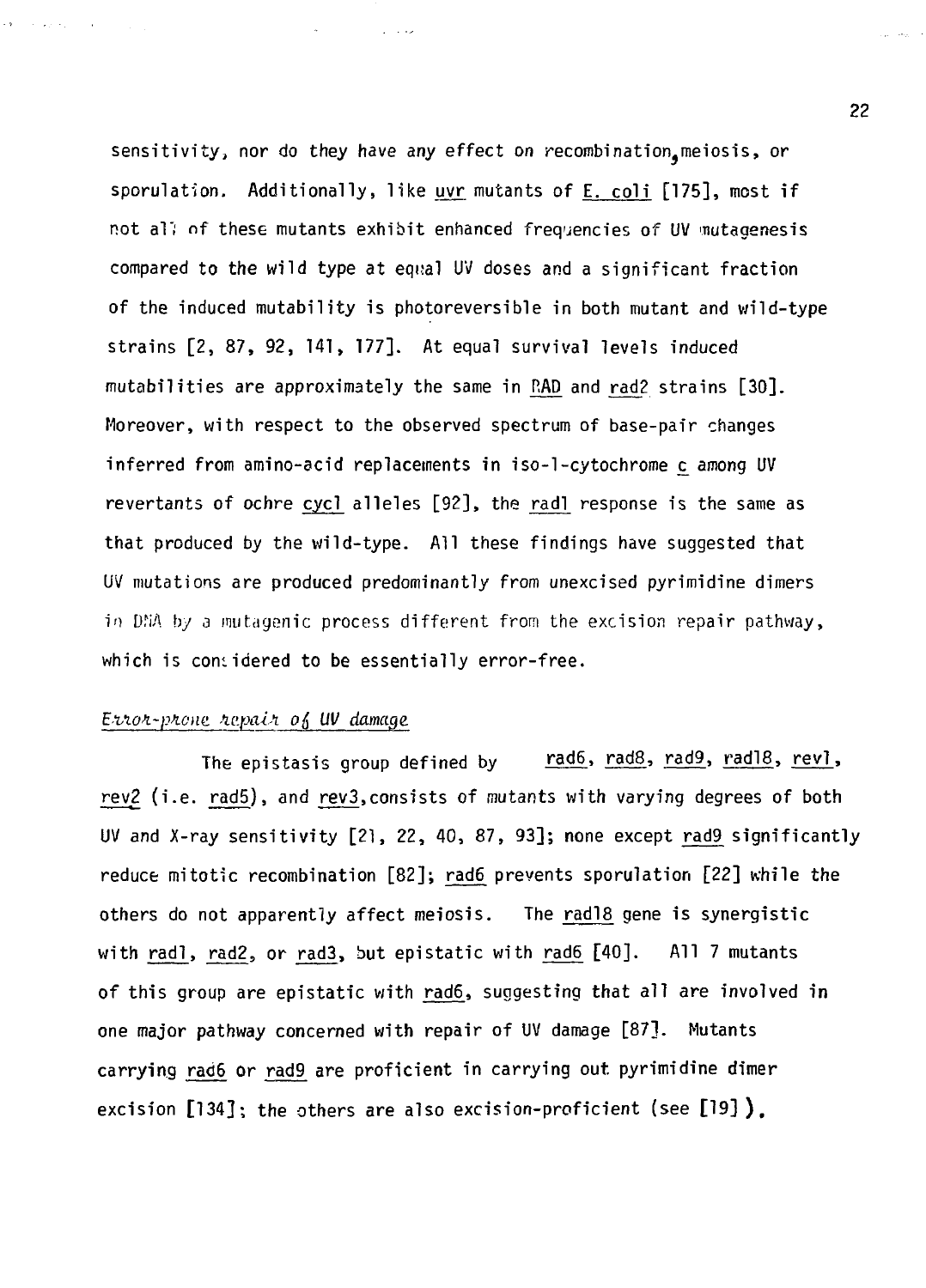The most interesting property of mutants in this group is defective UV mutagenesis, suggesting that this single repair pathway is error-prone for UV damage, by analogy to recA and lexA mutants of E. coli [87, 96]. From this point on, the analogy to prokaryotic mechanisms of mutagenesis begins to break down. Lawrence and Christensen [88, 90] have pointed out how many of the observations in yeast are at best difficult to explain with the one-step unitary model proposed for E. coll [12, 176].according to which suppression of the editing function of DNA polymerase permits replication past a pyrimidine dinner while inserting two random, often incorrect bases opposite the lesion. Thus, recA and lexA mutations should prevent induction of mutations of all types and at all genetic sites; and,mutations induced in the wild type should involve double base-pair changes[88, 90].

Lawrence et al. [92] have demonstrated that rad6 and rad18 both affect UV mutagenesis not only quantitatively but also qualitatively by altering the spectrum of base changes observed among induced revertants of cycl nonsense alleles. Not all mutants defining error-prone repair in yeast block UV-induced mutational changes of all types and at all genetic sites; and, double base-pair changes are rare in yeast [90]. While rev3 and rad6 are nonspecific and prevent normal levels of UV mutagenesis at every genetic site tested, the remaining mutants of this pathway have strong allele-specific effects with respect to UV reversion (for examples see Table 3).

The REV2 gene product appears to be concerned only with UV reversion of ochre alleles, yet, clearly, this is not the case for all such alleles. While the REVI product may not be required for frameshift mutagenesis by

.<br>Likili ilima merezi izan manazar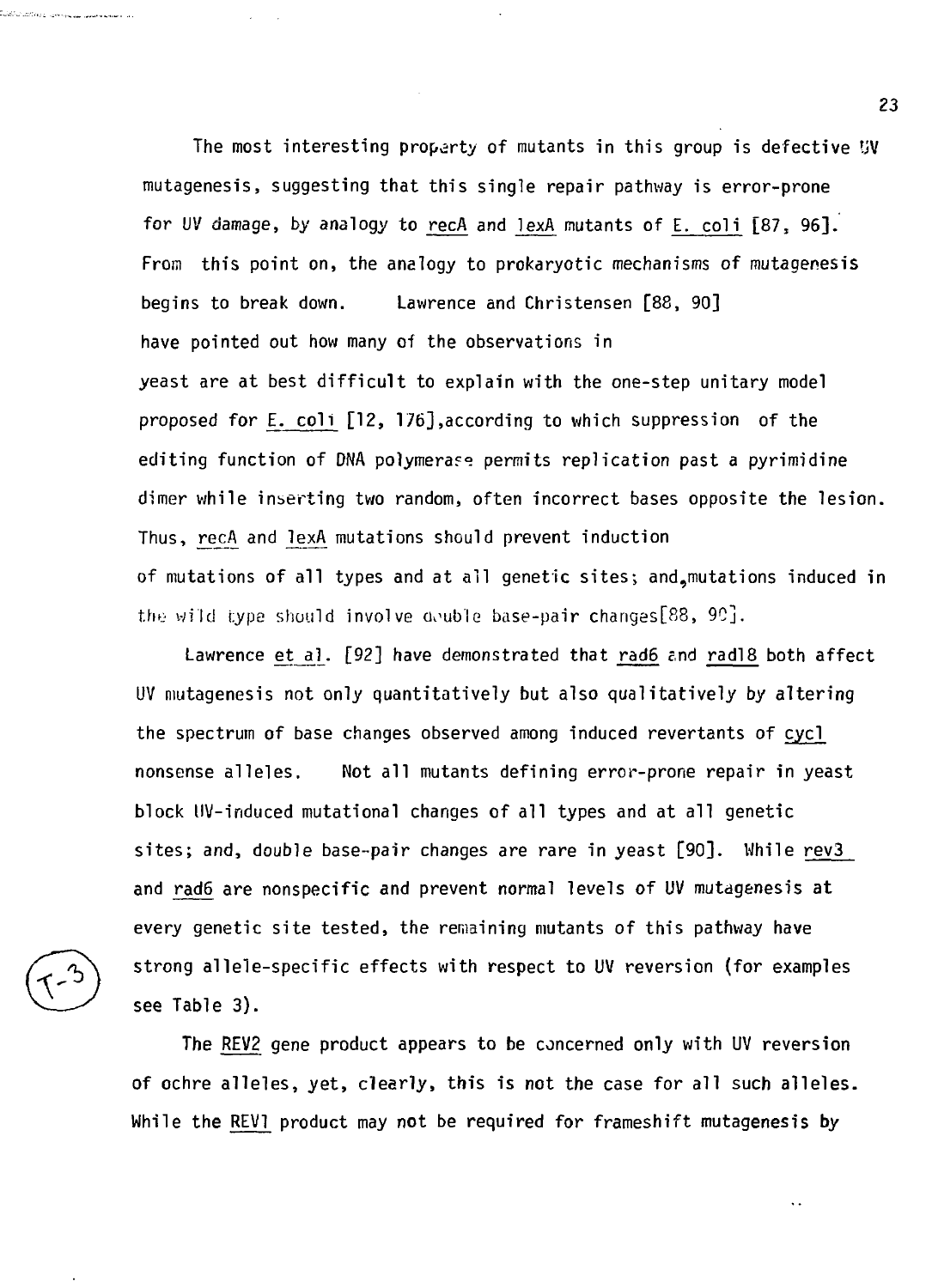UV, it is required for many but not all base-pair transitions and transversions. By inspection of the nearly complete base sequence information in the region of many cycl alleles and of their revertants, it has been possible to test the idea that the allele specificity of UV reversion (as typified by rev!) may be based upon one or more of the following factors: a) position within the gene, b) kind of DNA triplet altered, c) type of base-pair change (e.g. transition vs. transversion, or AT to GC vs. GC to AT), d) variable recovery of reversions, e) nonrandom formation of dimers in reqions rich in adjacent pyrimidines, f) unusual kinds of premutational lesions, or g) different ratios of mutagenic to nonmutagenic repair at different genetic sites. Lawrence and Christensen have concluded that none of these factors alone can satisfactorily account for the nonrandonmess of UV reversion [88, 90]. Even in a wild-type strain the same ochre triplet occuring at different sites reverts with entirely different patterns of base-pair change, suggestive of some form of site (or sequence) specificity [155]. Moreover, UV reversion of the cycl-131 allele by GC to AT transition, which does not require REV1 but which is nonetheless photoreversible, occurs within an alternating purine-pyrimidine nucleotide sequence, obviously a region where intrastrand pyrimidine dimers cannot be induced [88, 90]. Thus, we also need to understand how DNA damage at one site results in mutation at another.

Thus far, the best explanation for site-specific mutagenesis is a presumed nonrandom interaction between certain gene products (of error-prone repair) and DNA damage in particular genomic regions [90]. It is not known whether this surprising level of complexity is unique to yeast or to eukaryotes in general. Bacterial studies in the past have for the most part not been concerned with this question of specificity. Not until

24

 $\langle \mu | \mu \rangle$  ,  $\langle \mu | \sigma \rangle$  and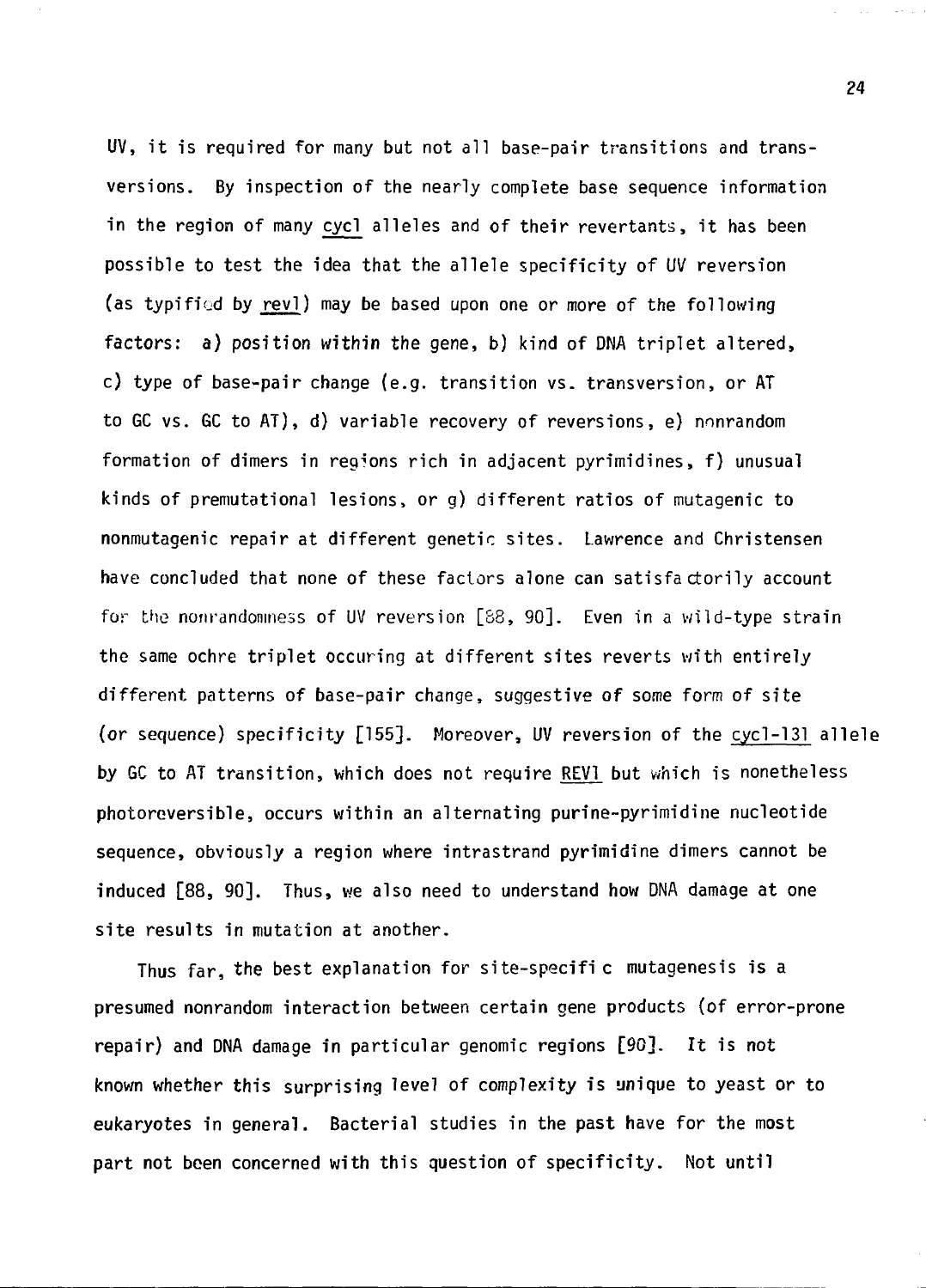very recently have mutation-resistant ("rev-like") mutants of E. coli been selected directly [74]. If such apparent site-specific regulation of mutagenesis is found to be unique to eukaryotes, the molecular environment of the chromatin is likely to play a role.

#### Minor repair pathway for UV damage

and the company of the company of

.<br>Tidli läännymmääräksiksi resumaan on

A third "minor pathway" for repair of UV damage appears to involve enzymatic steps whose major ostensible function is to repair ionizing radiation-damaged DMA. The rad50 and rad51 genes each confer slight UV sensitivity and are epistatic to one another, yet rad51 interacts synergistically with both rad3 and rad18 with respect to UV survival. One lethal event (37% survival) in rad3 radlS double mutants corresponds to approximately 6 pyrimidine dimers per cell, while in rad3, rad18 rad51 triple mutants, there are only 1 or 2 needed to produce the same effect. This suggests that unrenaired dimers are lethal and that virtually all of the UV resistance expressed by the wild type can be accounted for by the action of these 3 pathways [21, 40]. The rad52 locus also acts in this minor pathway, but has little or no effect on UV reversion. In excision-defective strains, however, a rad52 radl strain is nearly 10-fold more UV hypermutable than a radl strain, suggesting that this minor pathway is essentially error-free for repair of UV damage [87].

# Repair of *ionizing radiation damage*

The major pathway for repair of ionizing radiation damage is controlled by RAD50, RAD51,..., RAD57; rad52 contributes the greatest gamma-ray hypersensitivity, which is also exhibited by all double mutants with rad52 [113]. Frequencies of gamma-ray reversion in mutants of this group are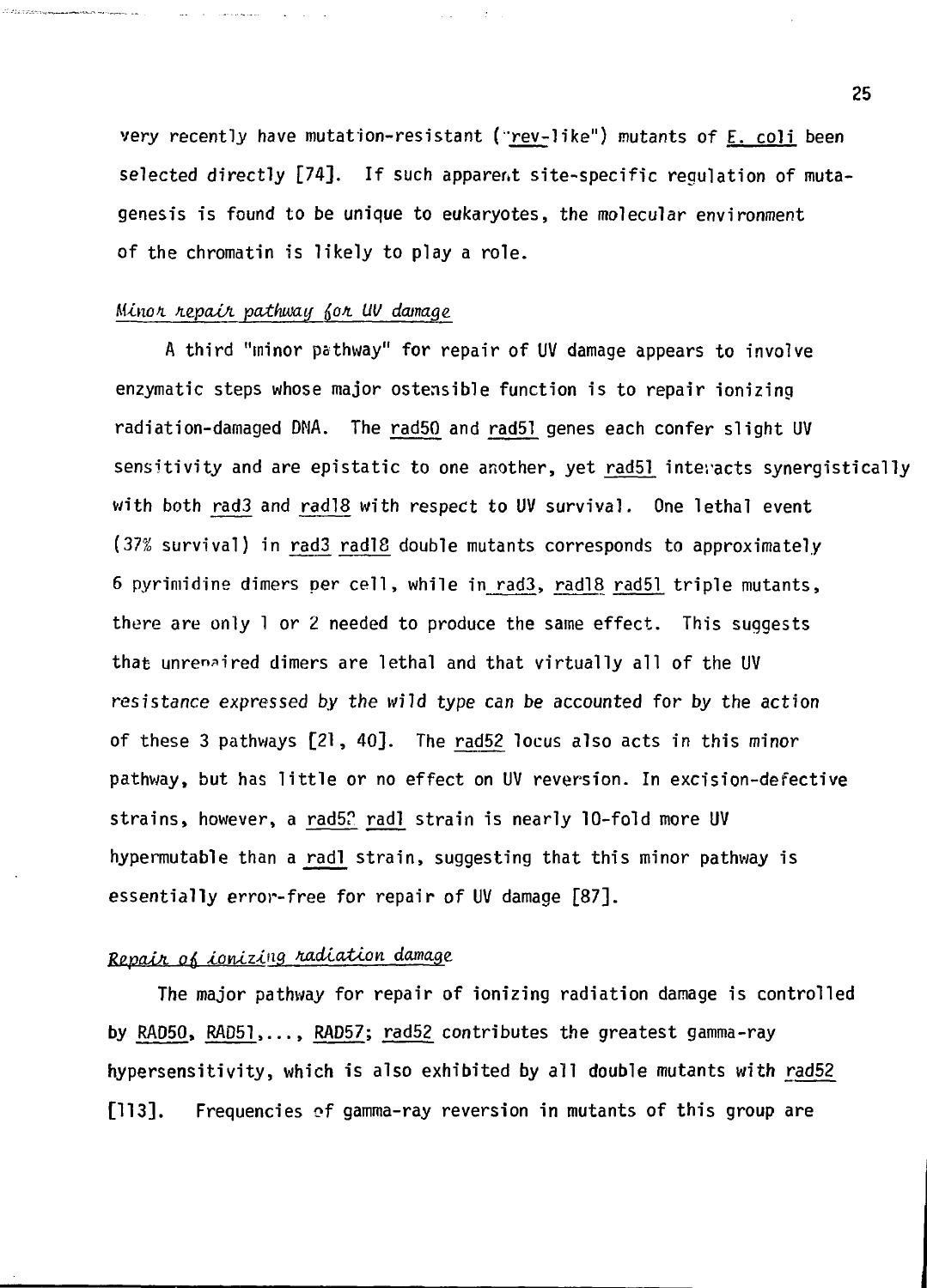similar to that expressed by the wild type, suggesting an error-free mode of repair [112]. Since rad52 strains are defective in gamma-ray-induced mitotic gene conversion [146, 147] and are also unable to repair doublestrand DNA breaks [60, 143], this RAD52 pathway may involve recombinational repair; rad52 strains also have increased X-ray-induced dominant lethality, suggestive of a defect in the repair of chromosome breaks [61].

المواضح المستعجب والتجاهير والمتحدث

With respect to ionizing radiation survival and mutagenesis, McKee and Lawrence [112, 113] have found that the single mutagenic repair system for UV is also responsible for mutagenic repair of ionizing radiation damage and requires the functions of the RAD6, RAD8, REV!, REV2 and REV3 genes. Although both radiations produce very different kinds of premutational DNA damage, gamma-ray mutagenesis is efficiently blocked by mutations of these loci, all of which comprise a "rad6 epistasis group" for gamma ray survival; rad9 and rad!8 also belong to this group but do not block gamma-ray mutagenesis significantly, suggesting that this RAD6 pathway consists of both error-free and error-prone repair processes. In addition, McKee and Lawrence [114] have observed in rev strains allele-specific gamma-ray reversion patterns that are very similar to those expressed after UV exposure. These authors have argued that the simple idea of an enzymatic pathway for mutagenic repair consisting of sequential gene-controlled steps, with separate branch points leading to mutational specificity, does not adequately explain the distinctive yet partially overlapping mutational phenotypes expressed by mutants of this "pathway".

Mutagenesis by several chemical agents also requires a functional repair system, specifically the RAD6 and RAD9 gene products [129, 131, 132].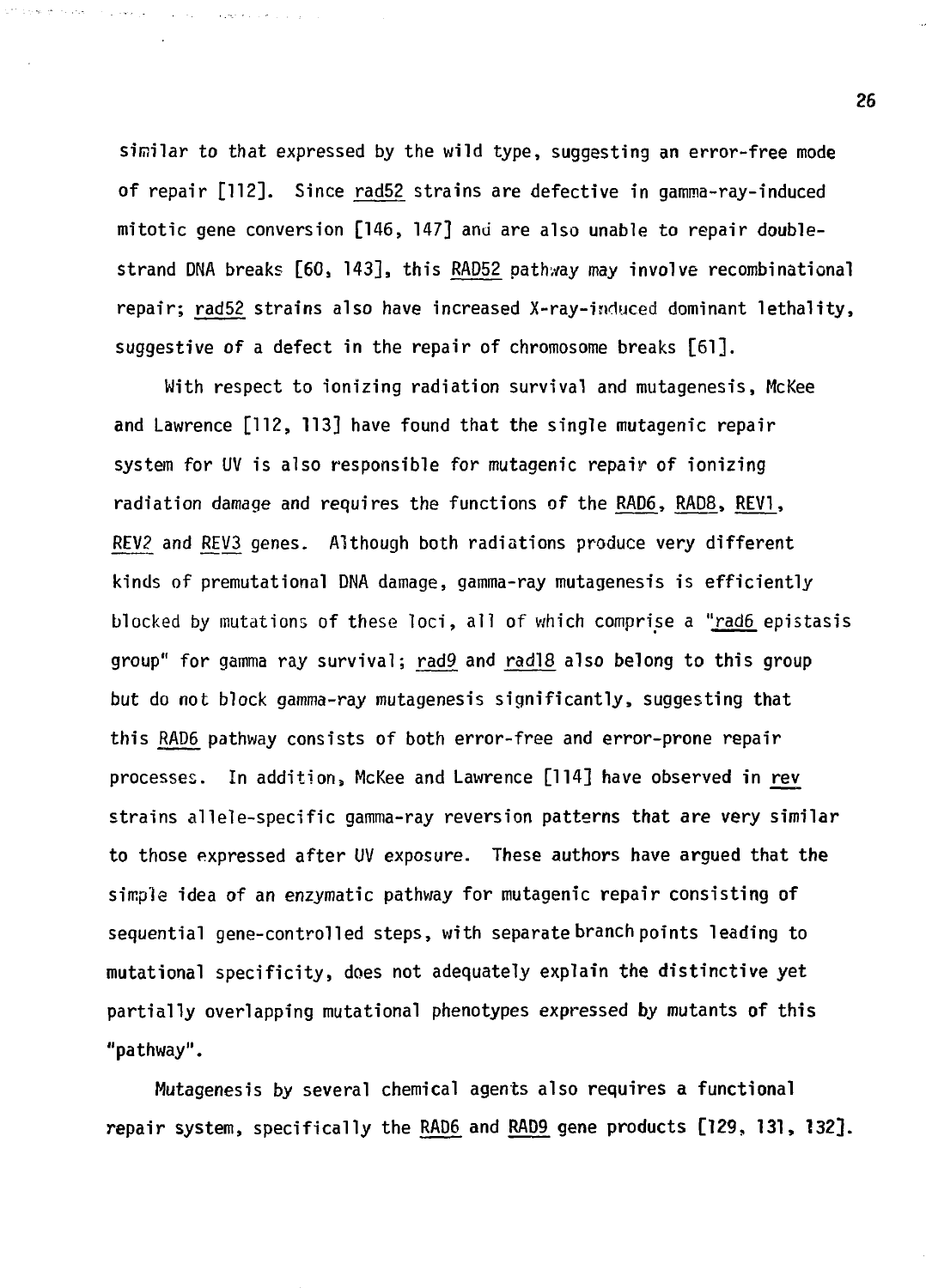McKee and Lawrence [114] argue that mutations of different kinds or at different sites that arise from potentially very different premutational lesions are produced by the coordinate action of a large number of partially independent sets of gene functions.

# PHYSIOLOGICAL FACTORS AFFECTING REPAIR AND MUTAGENESIS

Early studies on the recovery of yeast from radiation and chemical damage showed that the degree of liquid-holding recovery, an indicator of repair activity, could be modified by different physiological conditions [127, 128]. More recent studies [126] not only have emphasized the importance of genetically controlled repair processes but also have expanded our view of the diversity of cellular factors that can affect repair. These include "cell age",, DNA replication and the mating-type dependent regulatory system.

#### "Cell age"

.<br>National Profit of Communications (2012)

The term "cell age", as developed by Parry and co-workers [125] encompasses two different phenomena — either the position in the mitotic cell cycle of synchronous cultures, or the transition of exponentially growing (log-phase) asynchronous cultures to a nutrient-limited stationary phase. Early observations of the increased radiation resistance of the budding cell fraction of yeast cultures [6] is now understood to be a reflection of the hypersensitive Gl and early S (DNA replication) stages, compared to the more resistant late S and G2 periods [15, 26, 27]. In general, this pattern is similar to that first observed in mammalian cells [161]. The variations in UV resistance could be due to different amounts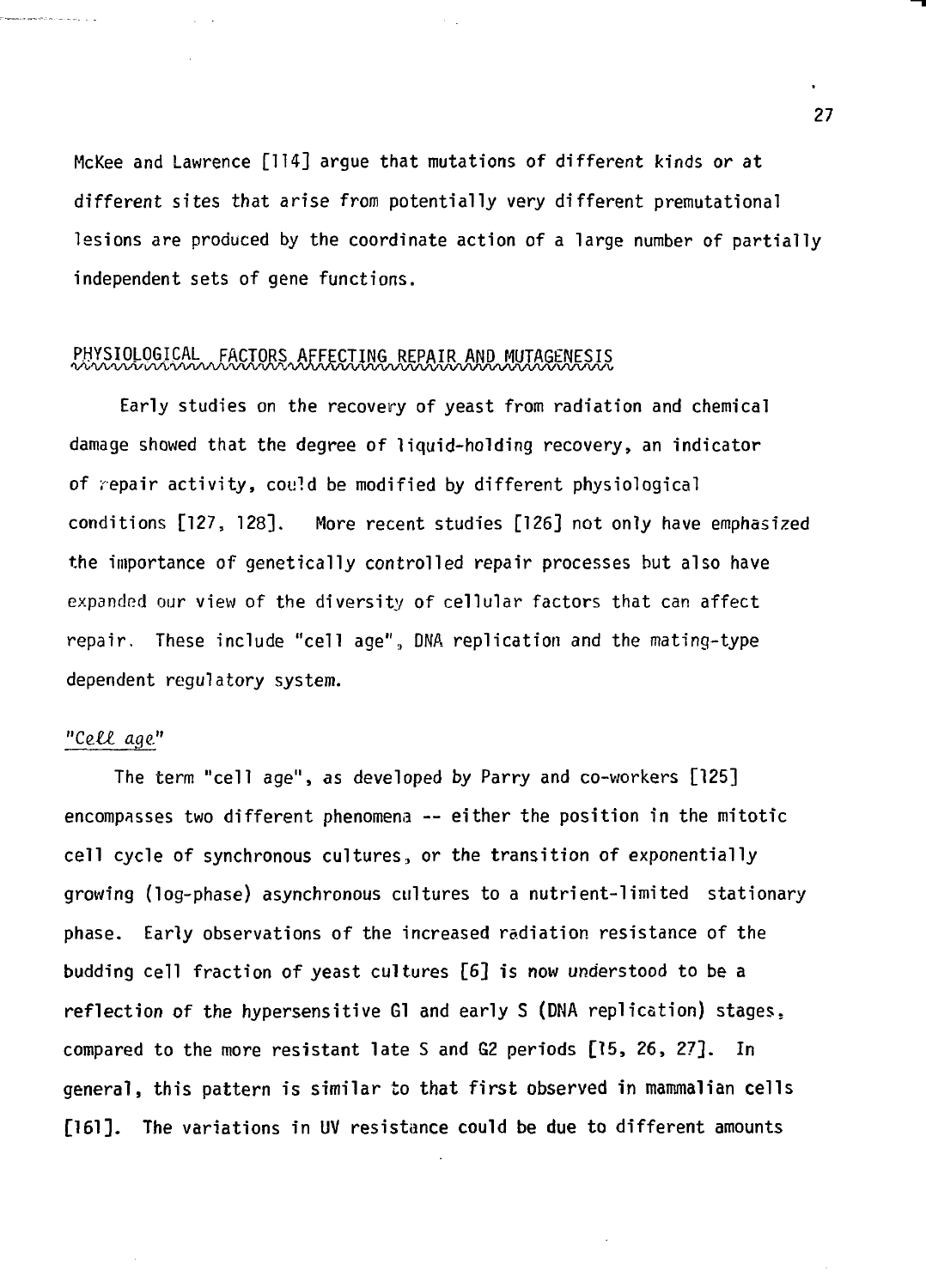of initial DNA damaae induced at different times in the cell cycle, or to varying efficiencies of repair mechanisms throughout the cycle. Although S-phase cells suffer 30% fewer pyrimidine dimers per unit UV dose than do cells having minimal resistance  $[14]$  this factor is not likely to be responsible for the bulk of the observed variations in UV sensitivity [25]. An excision repair-deficient (radl) strain exhibits cyclic variations in UV sensitivity very similar to those found in a wild type, suggesting that excision repair acts efficiently and uniformly throughout the cell cycle [13]. By contrast, a rec5 strain, defective in UV-induced mitotic recombination, exhibits the same UV sensitivity in Gl and G2, a level comparable to the wild-type Gl level. This suggests that the increased G2 (over Gl) UV resistance expressed by the wild type is due to a reco;:binational repair process that requires the REC5 gene product [13].

Davies et al [25] used a zonal rotor centrifugation method to isolate large yeast populations on the basis of bud size (correlated with progress in the cell cycle), an obvious improvement over the use of perturbing treatments that induce cell synchronony. Their results confirm earlier observations that in the wild type, UV resistance is minimal in Gl and maximum in S and G2; yields of UV-induced mitotic recombination (intergenic and intragenic) were maximum in Gl and minimum in S and G2, again suggesting a relationship between cell survival and recombination. Fabre [32] has shown that UV-induced intragenic mitotic recombination can occur in Gl before chromosome replication, confirming earlier results [170] and suggesting that homologous chromosomal pairing does not require duplicated chromatids. By contrast to UV, nitrous acid survival exhibited a minimum during only one period, that of DNA replication, while induced mitotic recombination occurred at all stages but was maximum during S [25].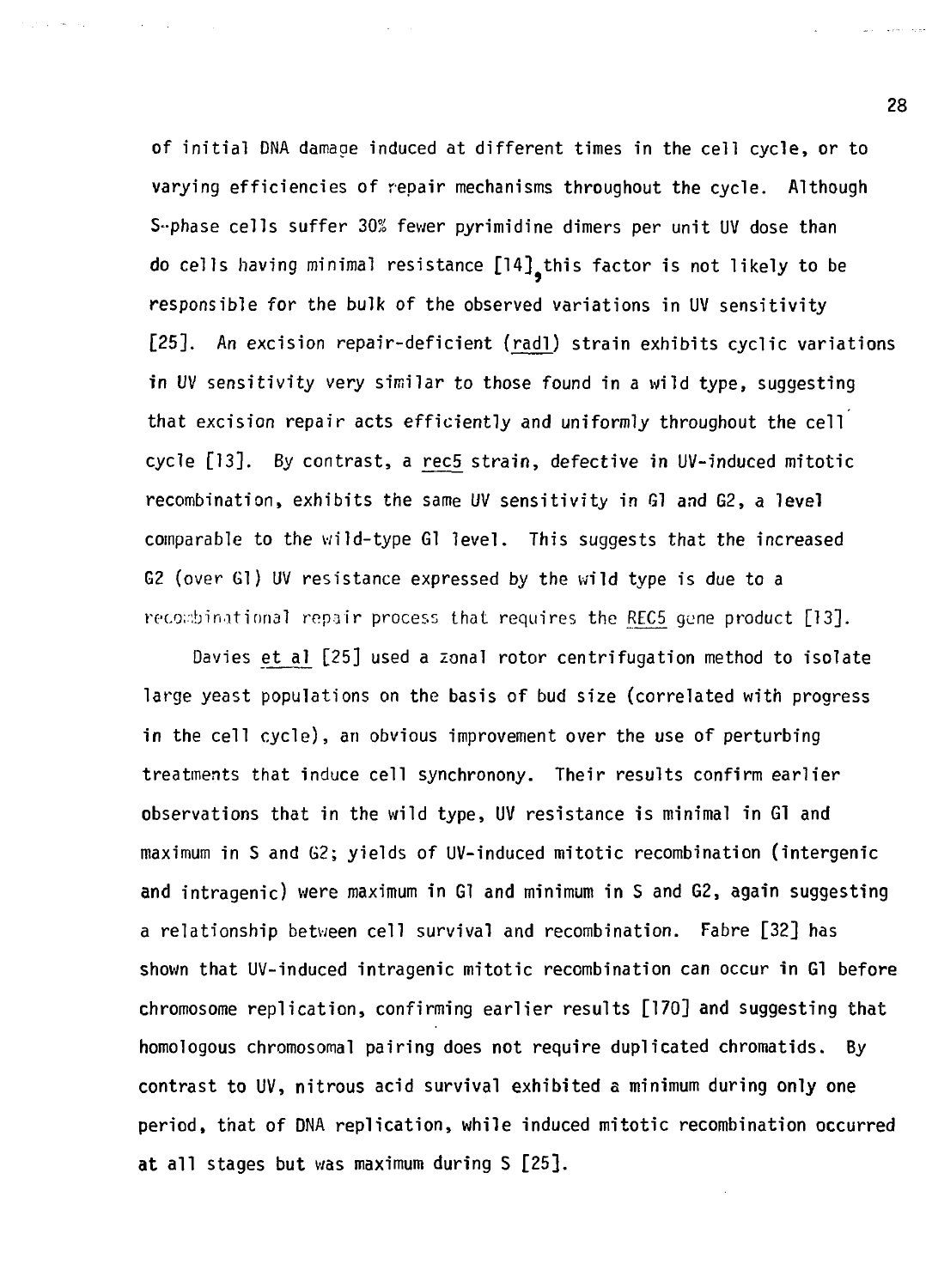**Radiation and chemical mutagen sensitivity have also been compared in log-phase versus stationary-phase cultures [125]. As asynchronous log-phase cultures enter a transition period before entering stationary phase, cells tend to complete their cycles and begin arresting as unbudded cells (in Gl or more properly G<sup>o</sup> ) [54]. Stationary-phase cells are observed to be more sensitive to UV and X-rays than log-phase cells, whereas just the reverse is true of sensitivity to several chemical mutagens. During the transition period, UV resistance begins to decrease in cultures that have already begun to show a significant reduction in the frequency of budded cells. While excision repair-defective (radi or rad2) strains also become rrore UV sensitive, a rad50 strain failed to exhibit this effect, suggesting a requirement for the RAD5O gene product. By contrast to UV, cell survival following treatments with nitrous acid, mitomycin C and ethylrriethanesulphonate increased in cultures beginning to show loss of budded cells. A significant fraction of this differential chemical mutagen sensitivity appears to be due to different numbers of initial DNA lesions inflicted, since cellular uptake of tritium-labelled EMS was 7-fold less in stationary cells compared to log-phase cells [125].**

#### *PNA* Replication

.<br>International professional contract of the second contract of the second contract of the second contract of th

المن المتحدة المناطق المناطق المناطق المناطق المناطق المناطق المناطق المناطق المناطق المناطق المناطق المناطق ا

**Until recently very little information has been available on the role of DNA replication in repair and mutagenesis of yeast. The main reason for this has been that only a few temperature-sensitive mutants have been described [52, 53, 72] that have large effects in turning off DNA synthesis specifically and rapidly after temperature shift. Some mutants also affect RNA synthesis; the gene product of many well-defined mutations are**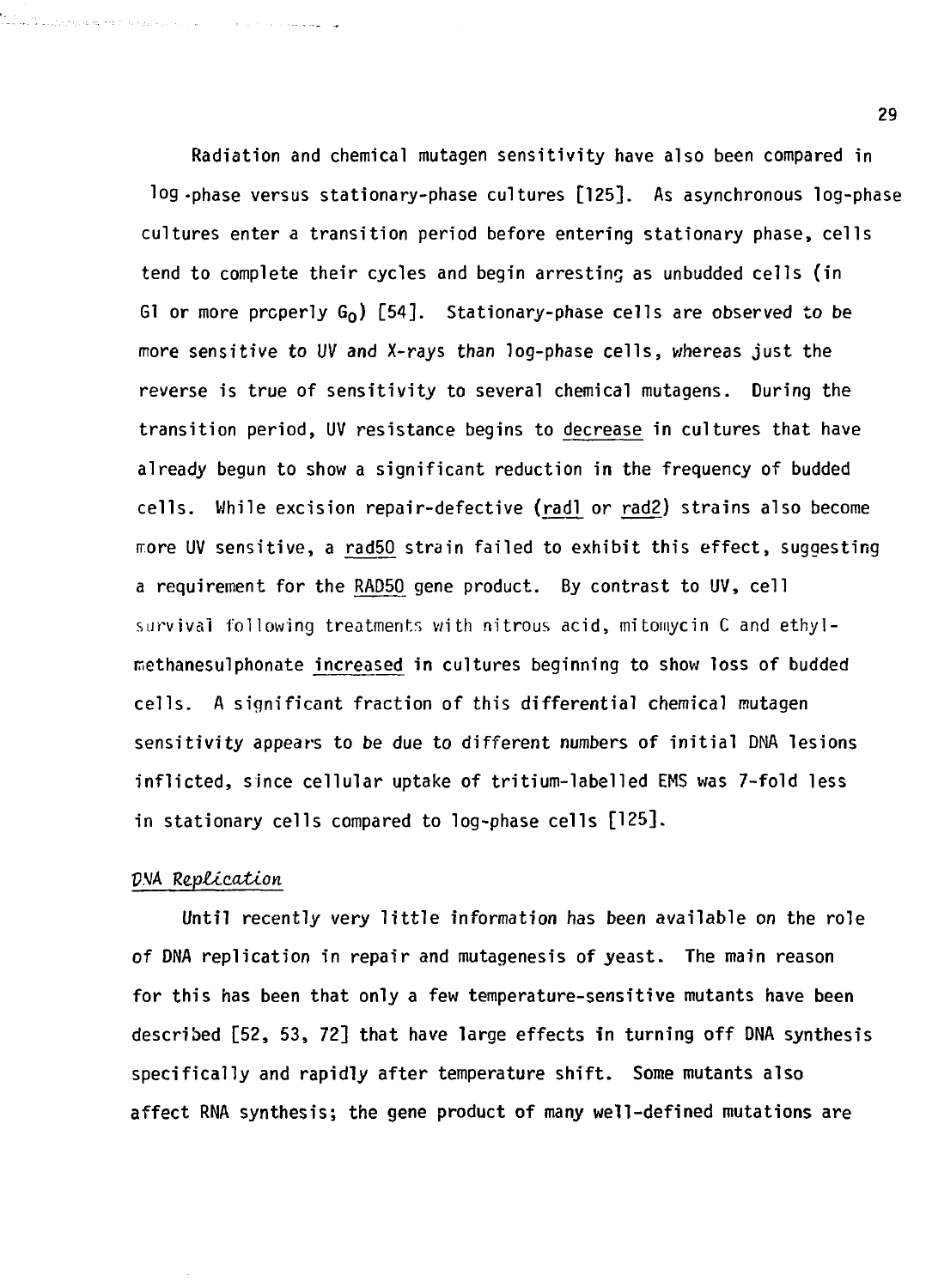not known. It has been suggested that a "replication complex" with one defective protein component might undergo slight conformational changes and still have some polymerizing activity [72]. Another reason concerns the fact that most in vivo studies eventually depend upon the conventional endpoint of colony (or mutant colony) formation, which in turn is dependent upon genome replication and cell division.

Yeast strains carrying cdc8 are defective in DNA replication (elongation not initiation) at 36°C but not at 23°C [52]. Prakash et al. [134a] have reported recently that cdc8 reduces frequencies of UV reversion (at  $25^{\circ}$ C), even in rad1 or rad51 strains, and argue that CDC8 plays a role i<mark>n er</mark>rorprone repair.

There now exisits evidence that the temperature-sensitive cdc9-l mutation [24] is defective in DNA ligase activity [73]. At the restrictive temperature this mutant 1) accumulates many single-strand breaks in DNA, 2) exhibits enhanced UV sensitivity, and 3) produces enhanced frequencies of spontaneous mitotic recombination (hyper-rec phenotype) [41]. These recent findings underscore the multiple role of this enzyme in DNA replication, repair and recombination in yeast. These authors suggest that the excess single-strand gaps in DNA are themselves recombinogenic, either directly or by means of the induction of a recombination repair system.

An important question concerns the kinetics of induced mu agenesis: Does it occur before, during, or after DNA replication? One approach might involve the use of a probe that can monitor the appearance of mutant (or recombinant) gene product as soon as it becomes expressed, rather than the phenotypic scoring of mutant (or recombinant) clones many generations removed from the initial mutagenic (or recombinogenic) event. Such a system has been previously used in Ustilago maydis to allow in vivo enzymatic measurement of radiation-induced mutation [97, 98] or mitotic recombination [65]. Another approach involves unambiguous detection of the "strandedness" of induced mutations. That is, fixation of premutational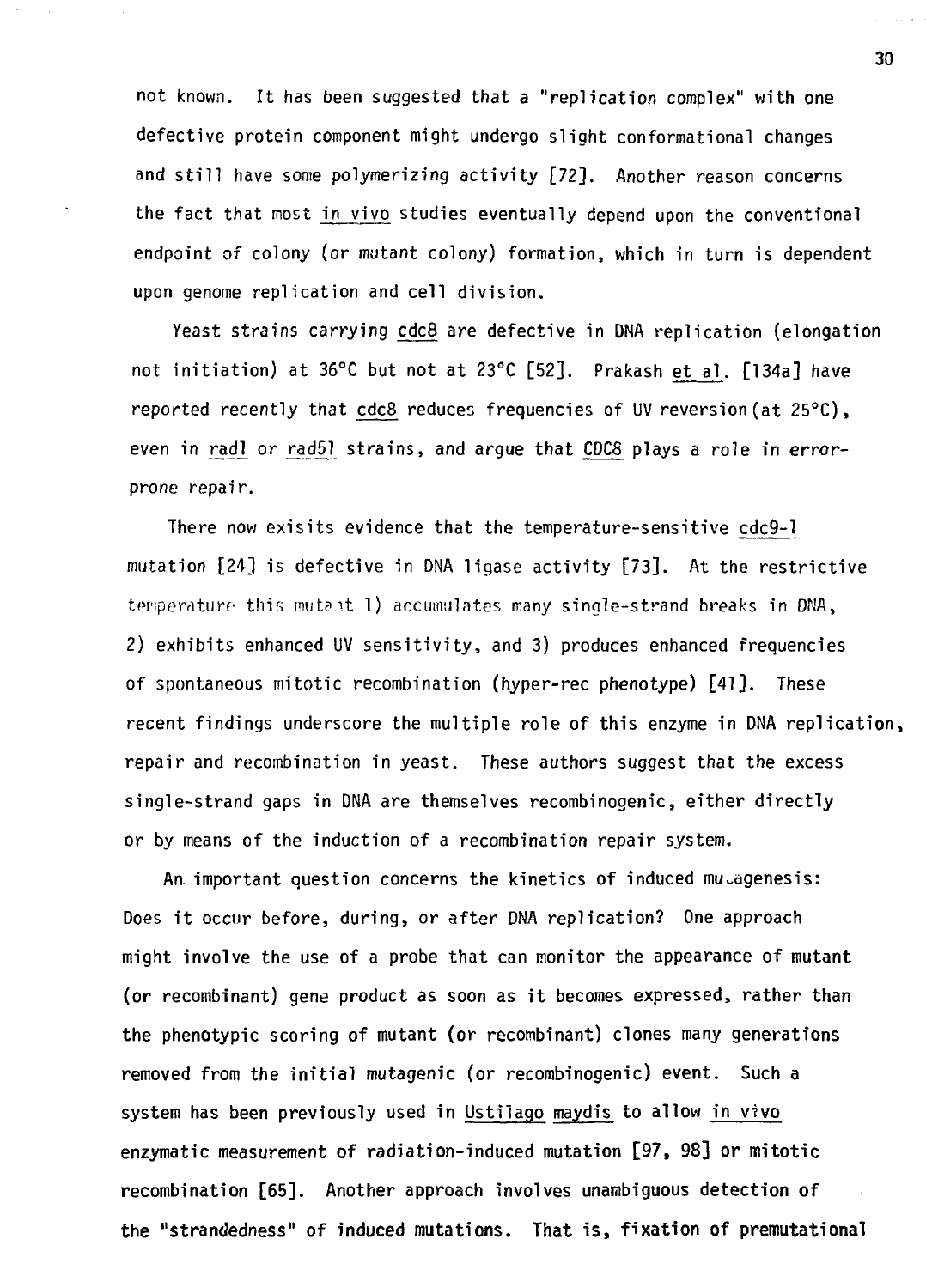**damage in one strand of unreplicated (Gl- phase) DNA is expected to give rise to a mosaic colony because after completion of the first cell cycle there will be one mutant and one nonmutant cell. Damage fixed as mutation in both strands prior to replication should lead to a pure mutant clone. Premutational damage not fixed as mutation until after the first round of replication will also produce mosaic clones.**

.<br>Politikanski priznatnički priznata

**James and Kilbey [70] observed UV induction of recessive lethal mutations in mitotic pedigrees of irradiated Gl diploid yeast cells. With this technique they found that after low exposures to UV, induced mutations were produced in an excision repair-proficient strain prior to the first round of post-irradiation DNA replication, and most mutations were 2-stranded. In an excision repair-defective (radl) strain, induced mutations affecting both strands were not observed; moreover, ir.osaics arose as frequently in the second post-UV generation as in the first [71]. In radl strains unexcised pyrimidine dimers were shown to be responsible for UV mutagenesis even after passing through several DNA replication cycles [76], as Bridges and Munson had shown many years ago for E. coli [10]. Hannan et al. [50] had previously shown that Gl RAD haploid cells produced exclusively pure mutant clones after a UV exposure leading to high survival (63%, on the survival curve "shoulder"). Mosaics, however, were produced with increasing frequency for UV doses Corresponding to exponentially decreasing survival, and could not be explained by firstdivision lethal sectoring. These findings support the idea that pure mutant clones are associated with efficient heteroduplex repair activity, such that loss of efficiency at higher UV doses leads to the induction of mosaics.**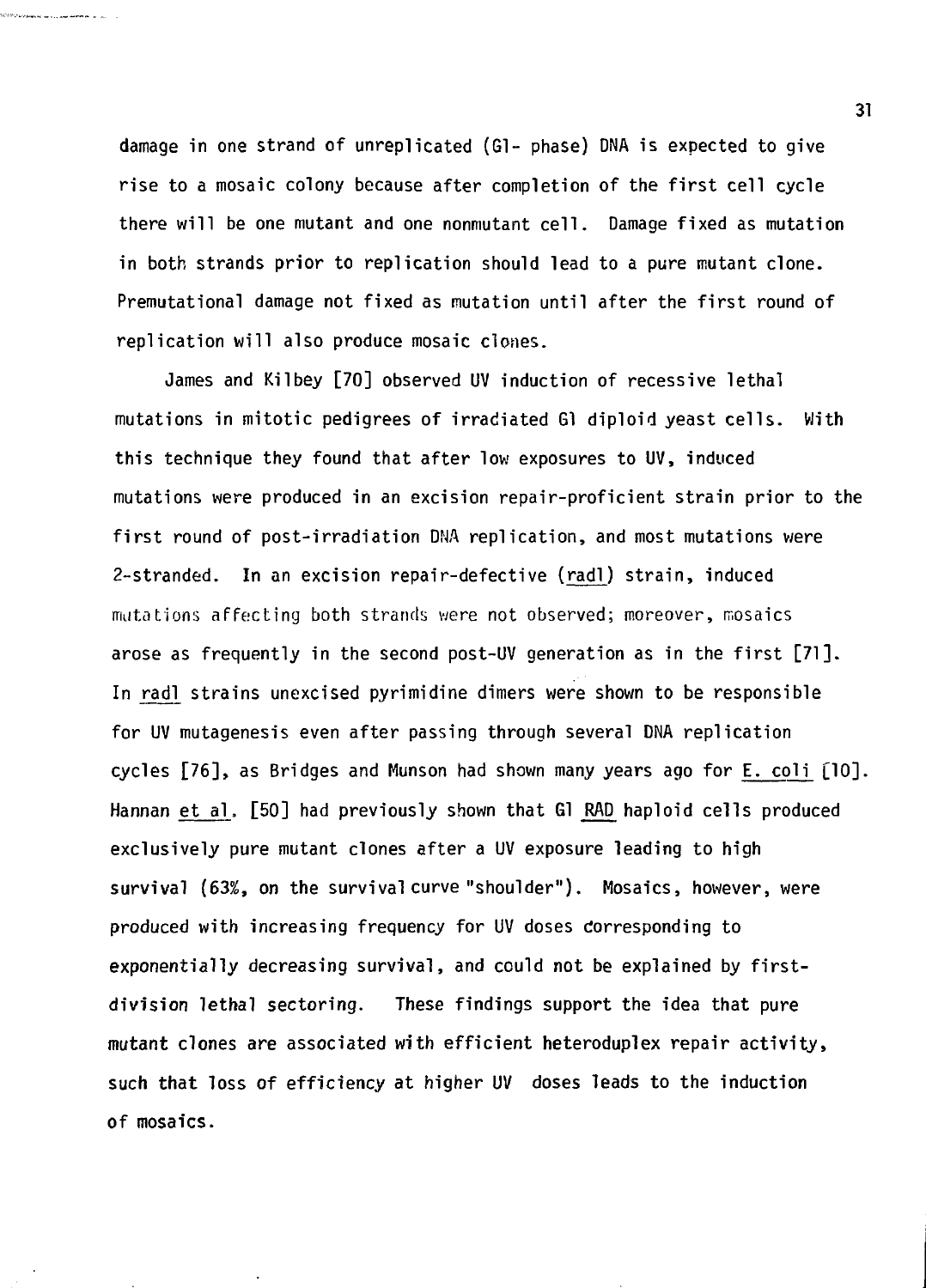Ki1 bey et al.[75] have proposed a dimer/gap model to account for the different kinetics of UV mutagenesis in RAD and radl strains. According to the model, mutation fixation by error-prone repair is presumed to be initiated in both strains by a structure consisting of a single-stranded gap opposite a pyrimidine dimer, although this structure is produced in different ways by the two strains. In RAD strains after UV exposure sufficient to induce dimers close together on opposite complementary strands, the excision of one may often leave a gap that exposes the other. Since prereplicative mutagenesis (presumably an error-prone gap-filling process) eventually affects both DNA strands [70], then excision repair must remove the dimer, or heteroduplex repair must recognize and repair the mismatched site. In radl strains excision cannot occur and replication presumably generates daughter-strand gaps opposite pyrimidine dimers, followed by gap-filling and heteroduplex repair. This model is consistent with the observation that UV mutagenesis in RAD strains exhibits dosesquared dependence (2 dimers required) [75, 89, 100] compared to a linear dependence at low doses in radl [75] or rad2 [29] strains. Yet, there exists at least one case of linear induction in a RAD strain [30]. It is not altogether clear just how gap-filling generates single base-pair changes, which are responsible for the majority of UV mutations in yeast [90] rather than double base substitutions, as predicted by the bacterial model [12, 176]. An error-prone gap-filling model must also accomodate in some way the observations of nonrandom action (site-specificity of repair) and "mutation at a distance" [90].

Recent studies by Lemontt [99] have suggested that exposure of broth-grown stationary-phase yeast to HZ (a carcinogen and mutagen in other

32

**J**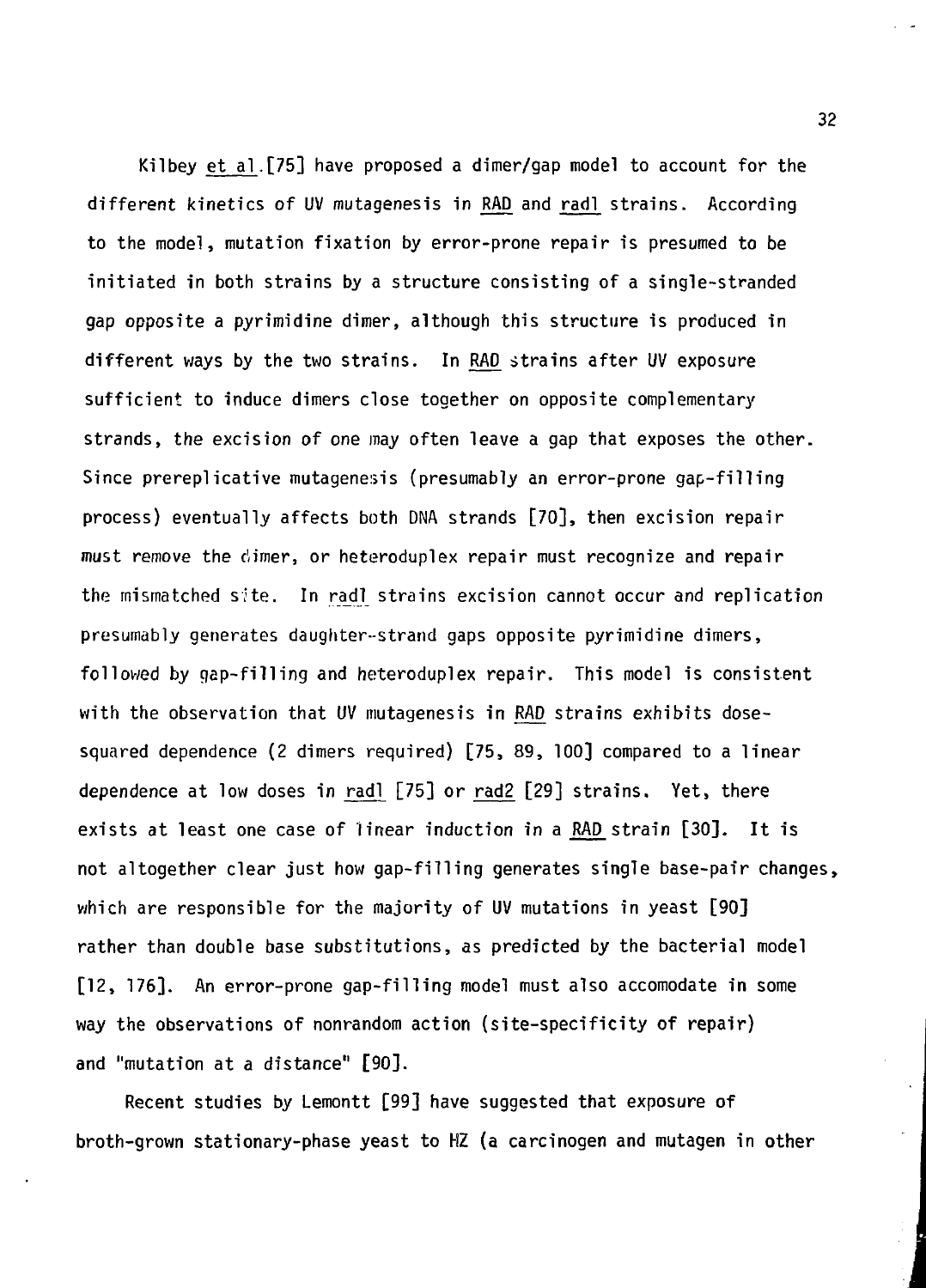**organisms [77]) results in premutational DNA damage that becomes fixed as mutation at the time of DNA replication, as appears to be the case in Haemophilus [79, 80]. Unlike several other mutagens, HZ mutability at CAN! is entirely dependent upon post-treatment DNA replication and occurs over a dose range that leaves cell viability unaffected. HZ exposure does not extend the 3-4 h growth lag normally observed in post-treatment** Prokaryotic studies have suggested that N-aminocytosine may medium. represent an important premutational DNA lesion to HZ-exposed cells [77]. Thus, unlike nonpairable pyrimidine dimers, this cytosine analoque might be considered a pairable lesion (with perhaps less than complete fidelity) produced in situ. N<sup>4</sup>-aminocytosine is known to be mutagenic in lambda phage and in E. coli when used as a precursor for DNA replication [17]. Thus, HZ may induce mutations in yeast by a mechanism of base mispairing at replication in the absence of any ostensible inhibitory effect on the replicative process itself, as proposed for Haemophilus. Kimball has suggested that N<sup>4</sup>-aminocytosine may be an intrinsically more efficient base-analogue mutagen than 5-bromouracil because the hydrazino (--NH<sub>2</sub>NH<sub>2</sub>) substitution for the 4-amino group occurs at a base-pairing position on the pyrimidine ring, while the bromine substitution does not [78].

It has also been possible to obtain indirect evidence for prereplicative **Interal 2** also be possible to the induced premutational damage [102]. As is also observed in Haemophilus [80] if post-treatment DNA replication or its initiation is delayed in growth medium (in yeast with hydroxyurea or cycloheximide, respectively), the maximum level of replication-dependent mutagenesis attainable after removal of inhibitors decreases (Table 4). Excision repair-defective rad2-1 strains also exhibit such loss of HZ mutability. These findings have suggested that premutational lesions are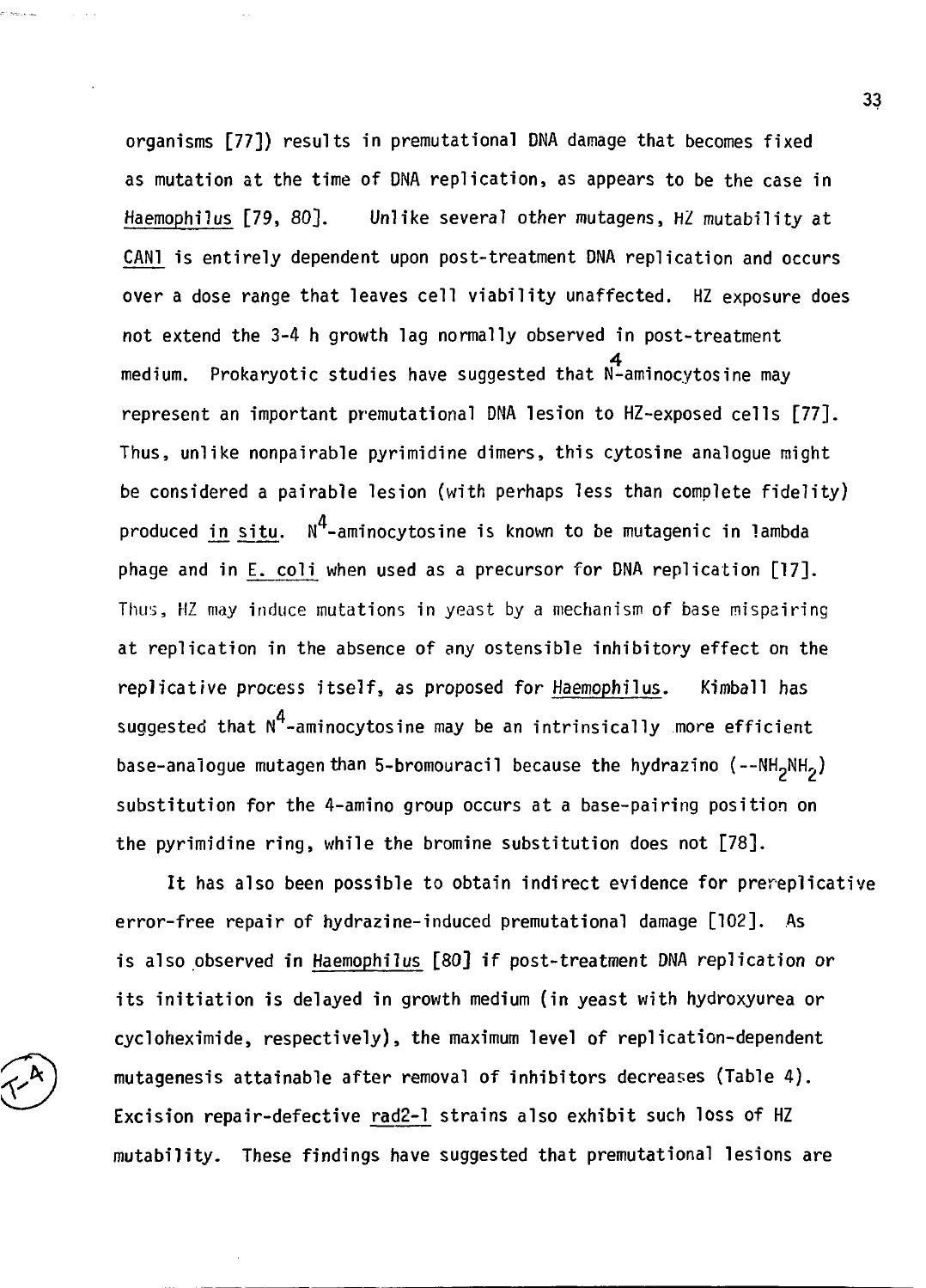being removed by some error-free process different from excision repair of pyrinridine dimers. Since cycloheximide blocks protein synthesis (which is required for initiation of DNA replication in yeast [57, 171]), this repair process must be constitutive. It is possible to speculate 4 that some form of mismatch repair may be operating. Assuming that N aminocytosine is a major premutational lesion, the duplex distortion (presumed to occur by virtue of a hydrazino rather than an amino proton donor in hydrogen bonding to guanine) might also be correctable by specific cleavage of the terminal amino group, restoring normal base pairing without the need for strand breaks in the backbone. Examining hydrazine-treated Haemophilus, Kimball and Hirsch [80] failed to detect single-strand breaks (or alkali-labile sites) in unreplicated DNA, nor did they observe gaps in newly synthesized DMA.

#### Mating type locus-dependent regulation

Normal conjugation in yeast occurs between cells of opposite mating type, either  $a \circ a$ . These two mating phenotypes segregate in neiosis as different alleles of the same locus, called the mating-type locus (MAT). There are now many lines of evidence supporting the idea that the genetic information at MAT has a regulatory function that plays a central role in controlling whether a cell may undergo sexual conjugation or pursue meiotic development. Diploids exhibit one of three possible functional states at MAT --  $a/a$ ,  $a/a$ , or  $a/a$ . Like  $a$  or  $\alpha$  haploids, homozygcus  $a/a$ or  $\alpha/\alpha$  diploids (selected by mitotic crossing over) are able to mate normally (and produce and respond to mating pheromones), exhibit medial bud initiation in mitosis, but cannot initiate meiosis and sporulation when challenged to do so in the appropriate medium. Such homozygotes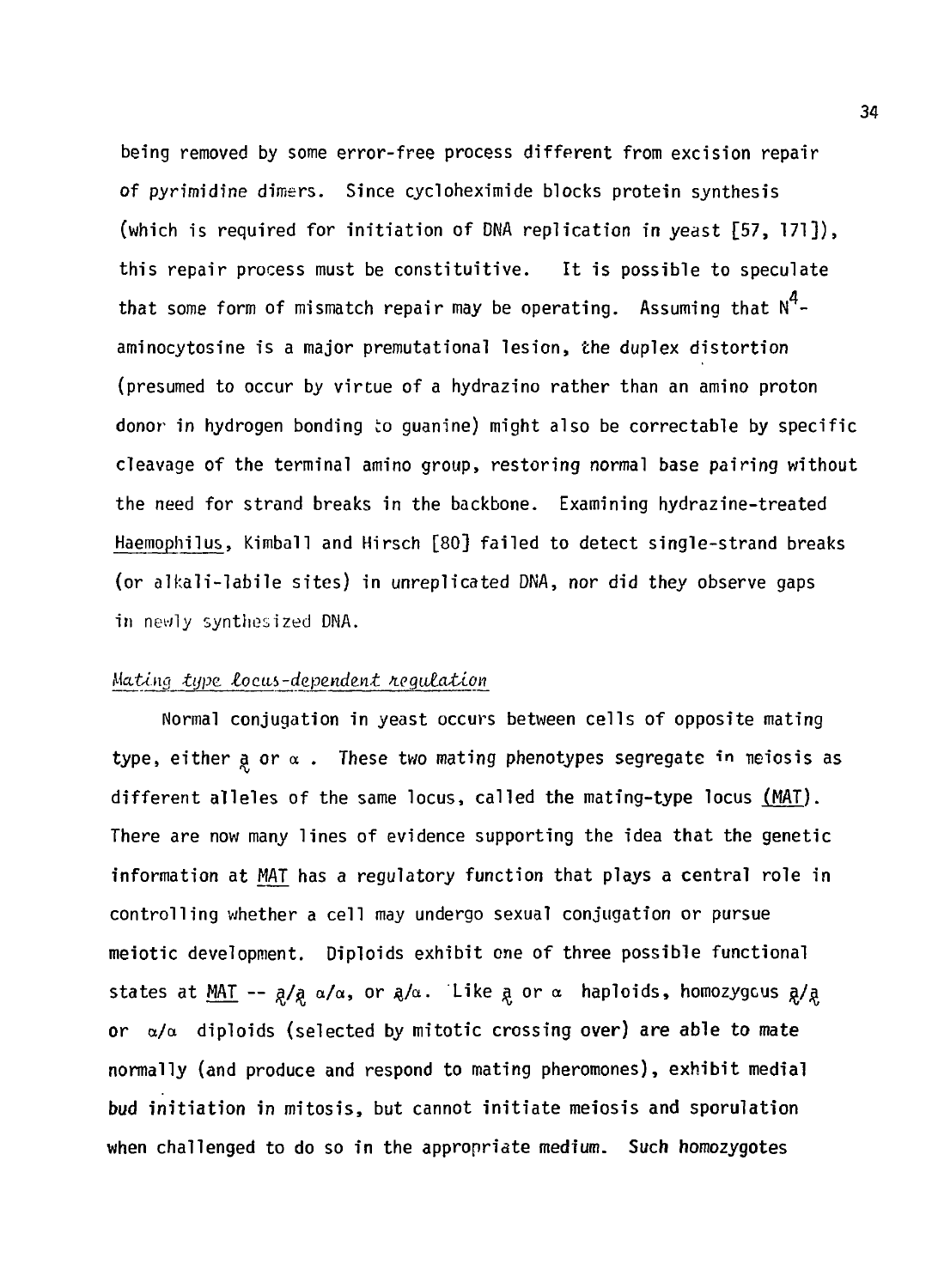exhibit a-specific or a-specific functions expressed by haploids. Diploids heterozygous ( $a/a$ ) at MAT are repressed in mating ability (and fail to produce or respond to mating pheromones), exhibit polar bud initiation, and have gained meiotic and sporulative capacity. The  $a/\alpha$  state appears not only to turn off certain haploid functions, but also to turn on certain new diploid functions. Moreover, the expression of these a-specific,  $\alpha$ -specific and  $\alpha$ / $\alpha$  -specific functions may be altered by a variety of mutations in several genes unlinked to MAT (for recent reviews of matingtype-specific functions, see [23, 107, 109]). Thus, in mitotic cells the existence of phenotypic differences expressed by MAT homozygotes compared to the "normal" (after normal  $\alpha$  x  $\alpha$  mating) MAT heterozygotes constitutes evidence for MAT regulation.

.<br>Lilialis titolograpiana romanicu La

DNA repair, mitotic recombination and mutagenesis all appear to be modulated to some degree by MAT. Although diploid yeast is much more X-ray resistant than haploid (the ploidy effect [117]), MAT homozygotes are more sensitive than  $a/a$  [85, 117] cells suggesting that a fraction of the extra diploid resistance is due to MAT heterozygosity. Liquid-holding recovery in buffer after X-ray exposure (which does not occur in haploids) is believed to be controlled in part by a MAT-dependent process (Hunnable and Cox, cited in  $[23]$ . Moreover, Game and Mortimer  $[43]$  have found that some mutants (rad50, rad57) in the RAD52 pathway for repair of ionizing radiation damage exhibited a MAT effect  $(a/\alpha$  more resistant than  $a/a$  or  $\alpha/\alpha$  ), while others (rad52, rad54) did not show the MAT effect. Thus, RAD52 and RAD54 may act prior to MAT-dependent repair steps, whereas RAD50 and RAD57 may control subsequent MAT-independent steps [43]. A MAT effect for MMS sensitivity has also been reported [106].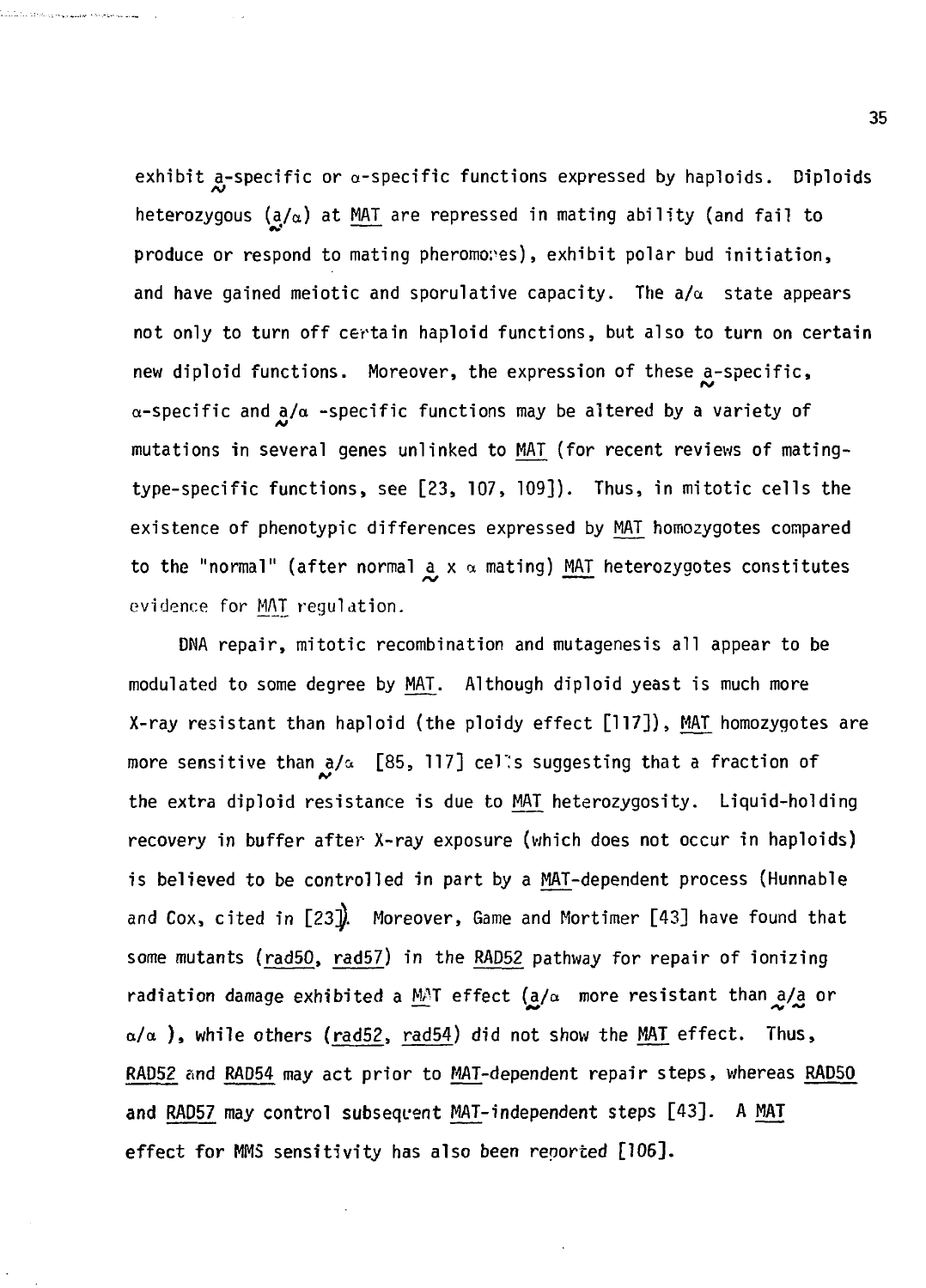Although UV survival does not show the MAT effect [86] UV-induced mitotic recombination does [36]. Frequencies of induced mitotic gene conversion in  $a/a$  or  $a/a$  diploids were as much as 100-fold lower than in  $a/\alpha$  strains, again suggesting that the  $a/\alpha$  regulatory state is required for maximal expression of induced mitotic recombination.

There is evidence that MAT regulation can affect UV mutagenesis. Martin, Prakash and Prak.ish [11] have found that although mms3 causes UV sensitivity in haploids ard diploids,  $a/\alpha$  mms3/mms3 diploids exhibit defective UV reversion of  $arg4-17$  or  $1ys2-1$ , compared to  $a/\alpha$  mms3/MMS and  $a/\alpha$  MMS/MMS diploids; mms3 haploids have wild-type UV revertibility. In addition,  $a/a$  or  $a/a$  derivatives of the  $a/a$  mms3/mms3 strain were restored to normal UV mutability. This shows that the  $a/\alpha$  genetic configuration is responsible for the diploid-specific defective UV mutability.

Finally,  $\alpha$  umr7-1 haploids fail to express several  $\alpha$ -specific halploid functions (such as mating ability,  $\alpha$ -factor production,  $\alpha$ -factor response), while at the same time, they have apparently turned on some  $a$ -specific functions ("shmoo" merphology,  $\alpha$ -factor proteolysis [34, 35]); on the other hand, a umr7 haploids express normal a-specific functions [104, 105]. Both types of umr7 strains are enormously flocculent (clumpy) but can be dispersed by distilled-water washing [100]. Although these strains are defective in UV mutagenesis at CAN1 [100], it seems likely that this is due to an aberrant cell envelope, which interferes in some way with normal expression of mutant arginine permease. This is supported by the observation that nonclumpy revertant derivatives exhibit wild-type levels of UV mutability at CAN! [104].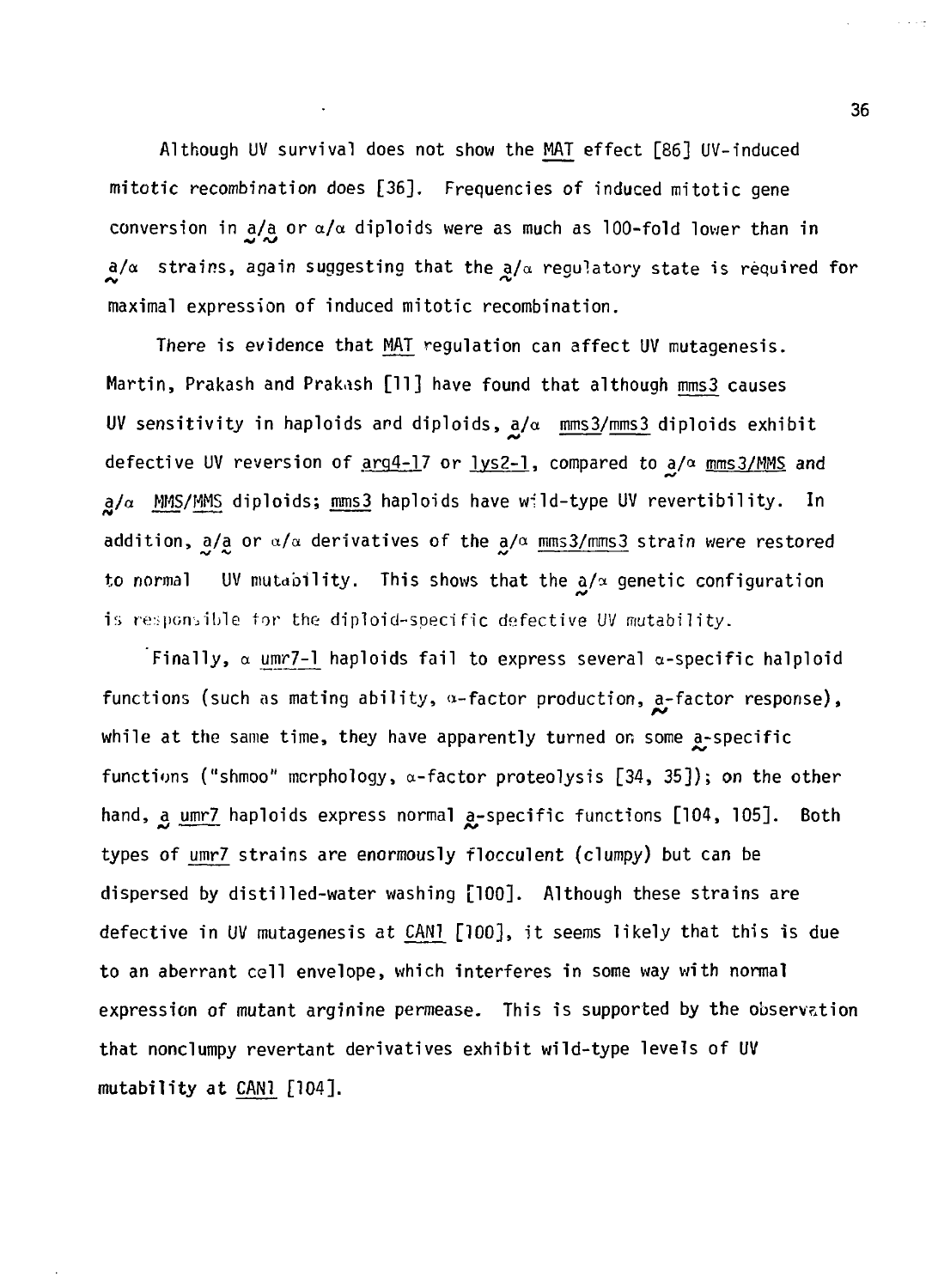### REFERENCES

.<br>Petrolista eta aldea de alderen era

- 1. Ananthaswamy, H. N., T. J. McKey and R. K. Mortimer, Isolation and characterization of additional X-ray sensitive mutants of Saccharomyces cerevisiae (abs.), Ninth International Conference on Yeast Genetics and Molecular Biology, Rochester, N.Y., 1978, p. 45.
- 2. Averbeck, D., W. Laskowski, E. Eckardt, E. Lehmann-Brauns, Four radiation sensitive mutants of Saccharomyes. Survival after UV- and X-ray-irradiation as well as UV-induced reversion rates from isoleucine-valine dependence to independence, Molec. Gen. Genet., 107 (1970) 117-127.
- 3. Bacila, M., B. L. Horecker and A. 0. M. Stoppani (eds.) Biochemistry and Genetics of Yeast, Academic Press, New York, 1978.
- 4. Baker, B., A. T. C. Carpenter, M. S. Esposito, R. E. Esposito and L. Sandier, The genetic control of meiosis, Ann. Rev. Genet.. 10 (1976) 53-134.
- 5. Bandlow, W., R. J. Schweyen, K. Wolf and F. Kaudewitz (eds.) Mitochondria 1977. Genetics and Biogenesis of Mitochondria, Walter de Gruyter, New York, 1977.
- 6. Beam, C. A., R. K. Mortimer, R. G. Wolfe, and C. A. Tobias, The relation of radioresistance to budding in Saccharomyces cerevisiae, Arch. Biochem. Biophys.^49 (1954) 110-122.
- 7. Boram, W. R. and H. Roman, Recombination in Sacchatomyces cetevisiae: A DNA repair mutation associated with elevated mitotic gene conversion, Proc. Natl. Acad. Sci. (U.S.A.), 73 (1976) 2828-2832.
- 8. Bridges, B. A.» Mechanisms of radiation mutagenesis in cellular and subcellular systems, Ann. Rev. Nuc. Sci.,19 (1969) 139-178.
- 9. Bridges, B. A., R. P. Mottershead and S. G. Serfgwick, Mutagenic DNA repair in Escherichia coli III. Requirement for a function of DNA poiymerase III in ultraviolet-light mutagenesis, Molec. Gen. Genet., 144 (1976) 53-58.
- 10. Bridges, B. A. and R. J. Munson, The persistence through several replication cycles of mutation-producing pyrimidine dimers in a strain of Escherichia coli deficient in excision-repair, Biochem. Biophys. Res. Comrnun., 30 (1968) 620-624.
- 11. Brusick, D. J., Induction of cycloheximide-resistant mutants in Saccharomyces cerevisiae with N-methyl-N'-Nitro-N-nitrosoguanidine and ICR-170, J. Bacteriol., 109 (1972) 1134-1138.

 $\ddot{\phantom{0}}$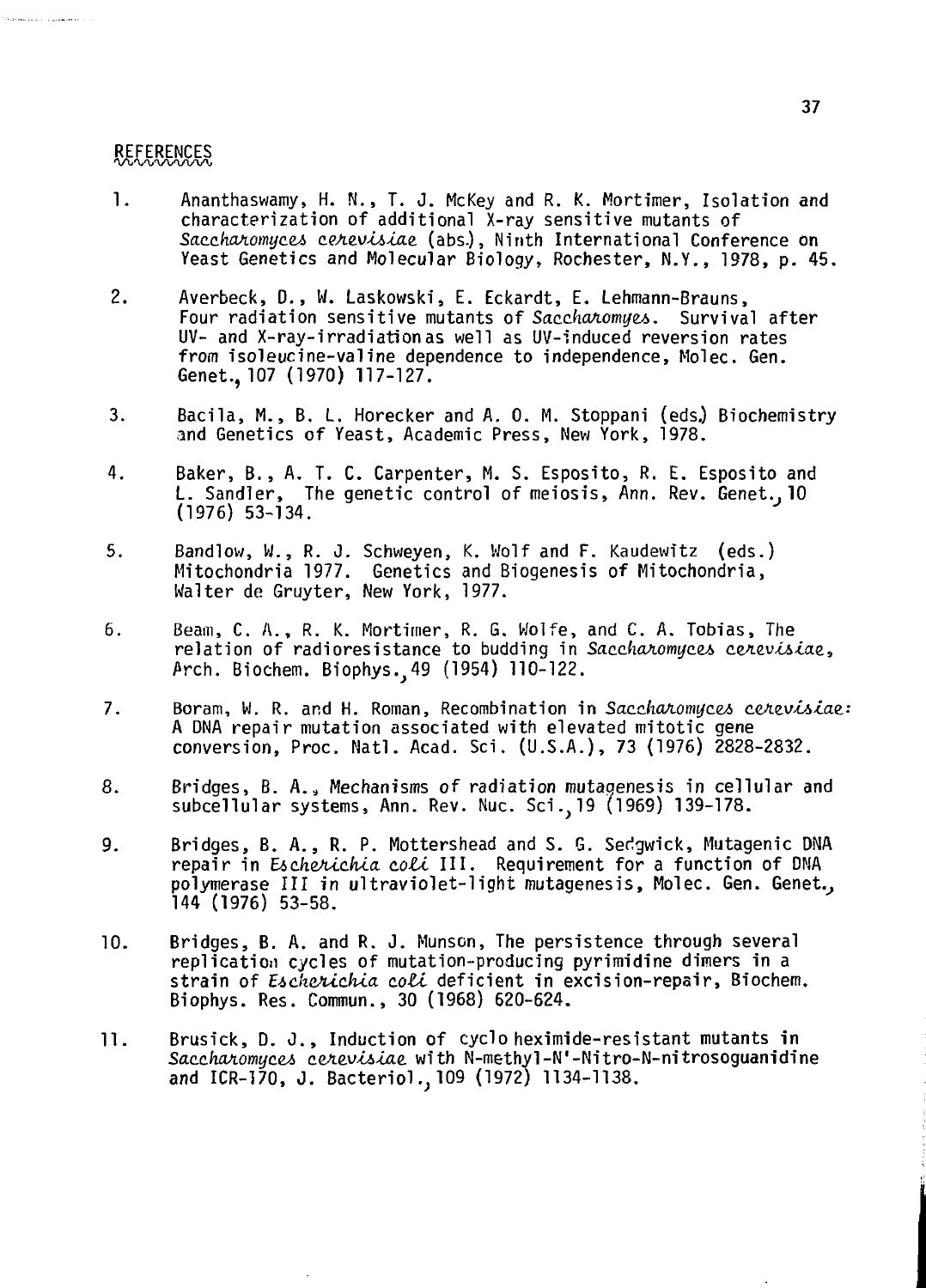- 12. Caillet-Fauquet, P., M. Defais and M. Radman, Molecular mechanisms of induced mutagenesis. Replication in vivo of bacteriophage \$X174 single-stranded, ultraviolet light-irradiated DNA in intact and irradiated host cells, J. Mol. Biol., 117 (1977) 95-112,
- 13. Chanet, R., M. Heude and E. Moustacchi, Variations in UV-induced lethality and "petite" mutagenesis in synchronous culture of Saccharomyces cerevisiae.  $\overline{11}$ . Responses of radiosensitive mutants to lethal damage, Molec. Gen. Genet.;132 (1974) 23-30.
- 14. Chanet, R., R. Waters and E. Moustacchi, The induction of pyrimidine dimers in nuclear DNA after UV-irradiation during the synchronous cycle of Saccharomyces cerevisiae, Int. J. Radiat. Biol., 27 (1975) 481-485.
- 15. Chanet, R., D. H. Williamson and E. Moustacchi, Cyclic variations in killing and "petite" mutagenesis induced by ultraviolet light in synchronized yeast strains, Biochim. Biophys. Acta, 324 (1973) 290-299.
- 16. Chasin, L. A., Mutation affecting adenine phosphoribosyl transferase activity in Chinese hamster cells, Cell, 2 (1974) 37-41.
- 17. Chu, B. C. F., D. H. Brown and M. G. Burdon, Effect of nitrogen and of catalase on hydroxylamine and hydrazine mutagenesis, Mutation Re:,., 20 (1973) 265-270.
- 18. Clark, A. J. and A. D. Margulies, Isolation and characterization of recombination-deficient mutants of Escherichia coli K12, Proc. Natl. Acad. Sci.(U.S.A.}53 (1965) 451-459.
- 19. Cox, B. S., Pathways of UV repair and mutagenesis in Saccharomyces cenevisiae, in A. Castellani (ed.), Research in Photobiology, Plenum Press, New York, 1976, pp. 689-697.
- 20. Cox, B. S. and E. A. Bevan, Aneuploidy in yeast, New Phytol. 61 (1962) 342-355.
- 21. Cox, B. S. and J. Game, Repair systems in Saccharomyces, Mutation Res., 26 (1974) 257-264.
- 22. Cox, B. S. and J. M. Parry, The isolation;genetics and survival characteristics of ultraviolet light-sensitive mutants in yeast, Mutation Res.;6 (1968) 37-55.
- 23. Crandall, M., R. Egel and V. L. MacKay, Physiology of mating in three yeasts, Adv. Microb. Physiol., 15 (1977) 307-398.
- 24. Culotti, J. and L. H. Hartwell, Genetic control of the cell division cycle. Ill Seven genes controlling nuclear division, Exp. Cell Res.,67 (1971) 389-401.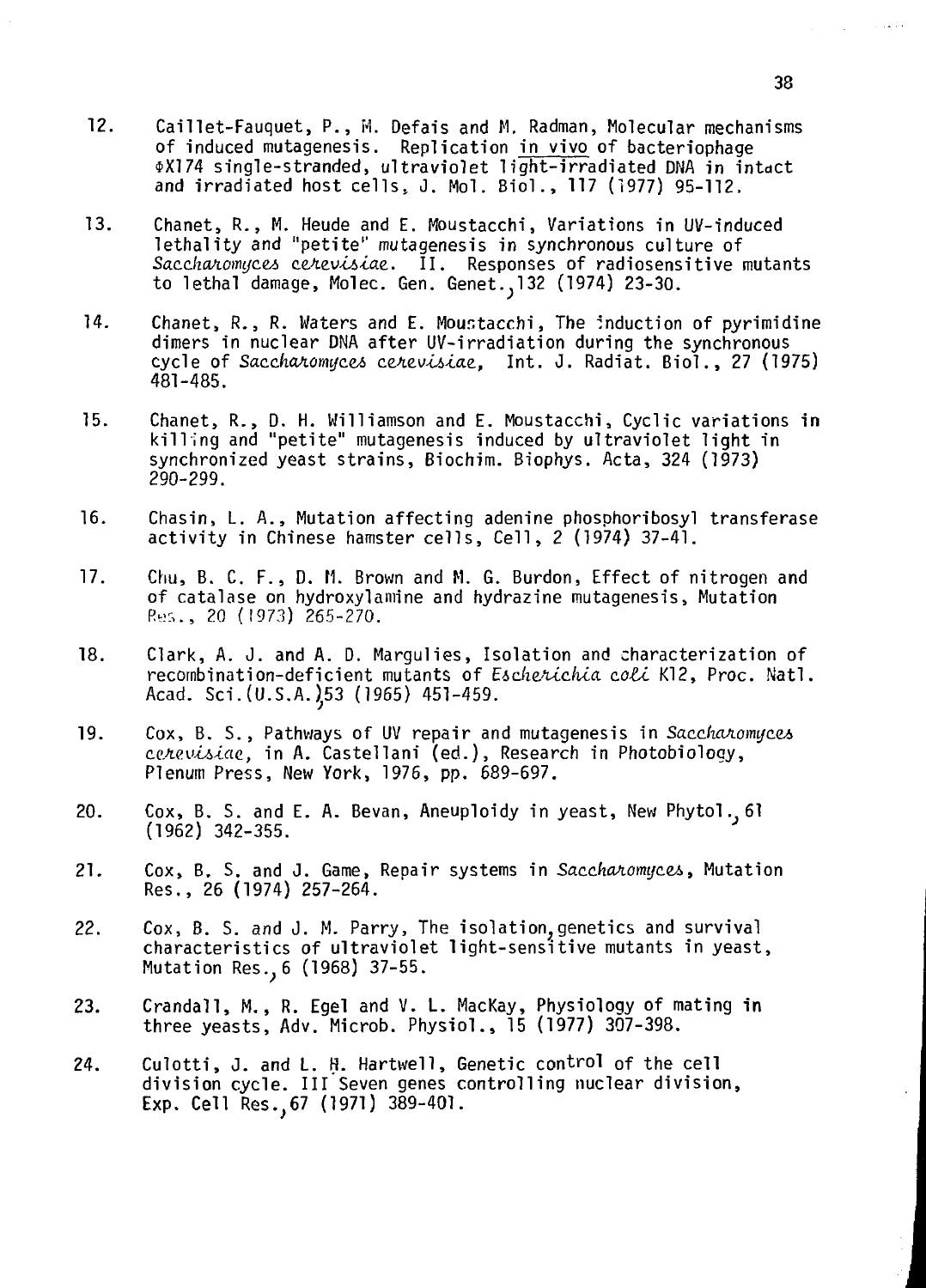- 25. Davies, P. J. , R. S. Tippins and J. M. Parry, Cell-cycle variations in the induction of lethality and mitotic recombination after treatment with UV and nitrous acid in the yeast, Saccharomyces cerevisiae, Mutation Res., 51 (1978) 327-346.
- 26. de Langguth, E. N. and C. A. Beam, Repair mechanisms and cell cycle dependent variations in X-ray sensitivity of diploid yeast, Radiat. Res., 53 (1973) 226-234.
- 27. de Langguth, E. N. and C. A. Beam, The effects of ploidy upon cell cycle dependent changes in X-ray sensitivity of Saccharomyces  $c$ erevisiae, Radiat. Res., 55 (1973) 501-506.
- 28. Drake, J. W. and E. F. Allen, Antimutagenic DNA polymerases of bacteriophage T4, Cold Spring Harbor Symp. Quant. Biol..33 (1968) 339-341.
- 29. Eckardt,. F. and R. H. Haynes, Kinetics of mutation induction by ultraviolet light in excision-deficient yeast, Genetics, 85 (1977) 225-247.
- 30. Eckardt, F. and R. H. Haynes, Induction of pure and sectored mutant clones in excision-proficient and deficient strains of yeast, Mutation Res., 43 (1977) 327-338.
- 31. Esposito, M. S., H. Bolotin-Fukuhara and R. E. Esposito, Antimutator activity during mitosis by a meiotic mutant of yeast, Molec. Gen. Genet., 139 (1975) 9-18.
- 32. Fabre, F., Induced intragenic recombination in yeast can occur during the G] mitotic phase, Nature, 272 (1978) 795-798.
- 33. Fabre, F. and H. Roman, Genetic evidence for inducibility of recombination competence in yeast, Proc. Natl. Acad. Sci.(t/.S.Aj, 74 (1977) 1667-1671.
- 34. Finkelstein, D., personal communication.

والمتفارقة المحارب

- 35. Finkelstein, D. B. and S. Strausberg, Metabolism of  $\alpha$ -factor by  $\partial$ , mating type cells of Saccharomyces cerevisiae, J. Riol. Chem., 254 (1979) 796-803.
- 36. Friis, J. and H. Roman, The effect of the mating-type alleles on intragenic recombination in yeast, Genetics, 59 (1968) 33-36.
- 37. Game, J. C., Radiation-sensitive mutants of yeast, in P. C. Hanawalt and R. B. Setlow (eds.), Molecular Mechanisms for Repair of DNA, Plenum Press, New York, 1975, pp. 541-544.
- 38. Game, J. C. and B. S. Cox, Allelism tests of mutants affecting sensitivity to radiation in yeast and a proposed nomenclature, Mutation Res., 12 (1971) 328-331.

 $\mathbf{r}$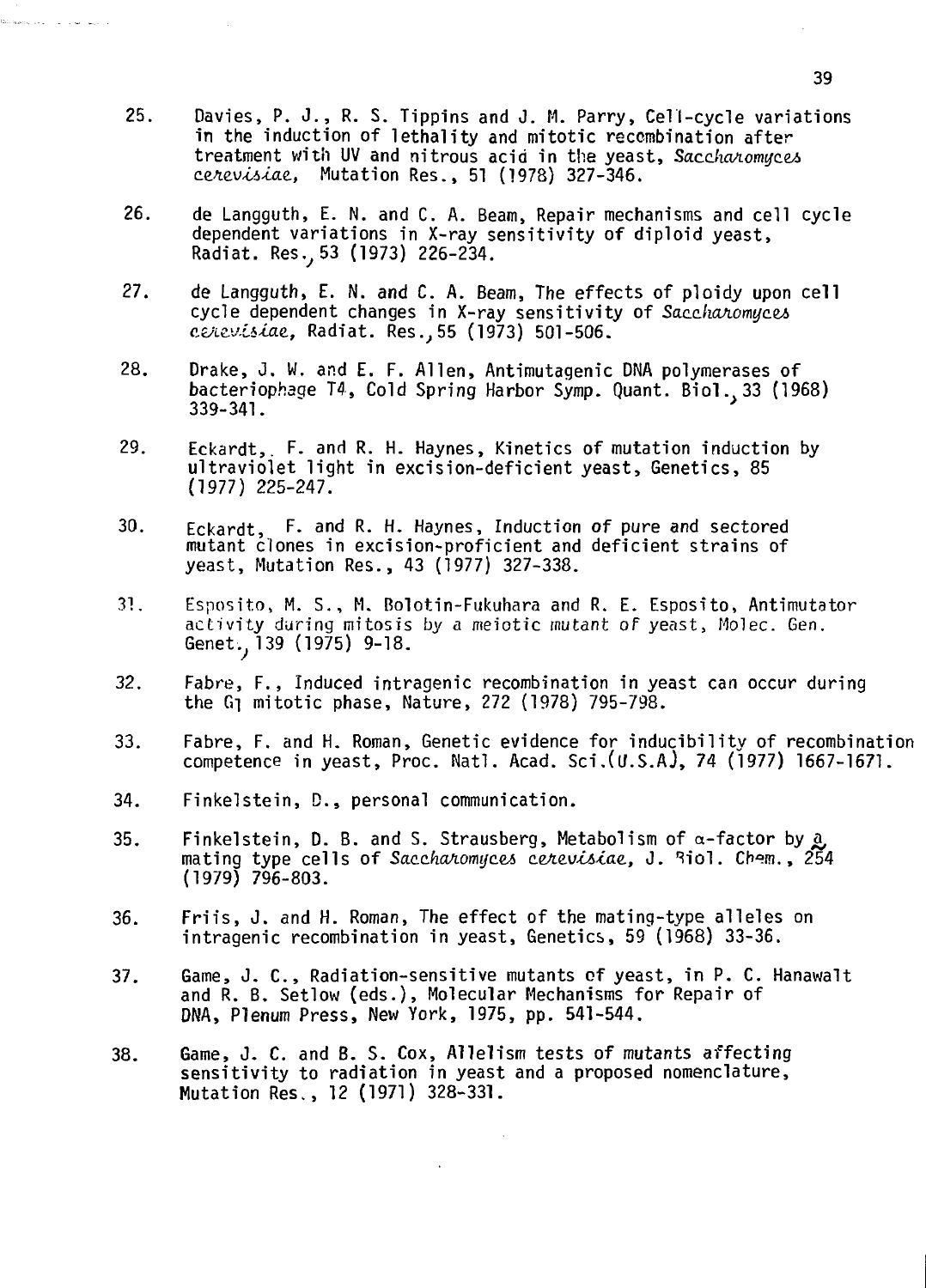- 39. Game, J. C. and B. S. Cox, Epistatic interactions between four rajd loci in yeast, Mutation Res.}16 (1972) 353-362.
- 40. Game, J. C. and B. S. Cox, Synergistic interactions between RAD mutations in yeast, Mutation Res., 20 (1973) 35-44.
- 41. Game, J. C., L. H. Johnston and R. C. von Borstel, Enhanced mitotic recombination in a ligase-defective mutant of the yeast Saccharomyces cerevisiae, Proc. Natl. Acad. Sci, submitted.
- 42. Game, J. C. and R. K. Mortimer, A genetic study of X-ray sensitive mutants in yeast, Mutation Res.  $24$  (1974) 281-292.
- 43. Game, J. C. and R. K. Mortimer, personal communication.
- 44. Game, J. C., T. J. Zamb, R. J. Braun, M. Resnick and R. M. Roth, The role of radiation (rad) genes in meiotic recombination in yeast, Genetics, submitted.
- 45. Gocke, E. and T. R. Manney, Expression of radiation-induced mutations at the arginine permease (CAN1) locus in Saccharomyces cerevisiae, Genetics, 91 (1979) 53-66.
- 46. Golin, J. E. and M. S. Esposito, Evidence for joint genie control of spontaneous mutation and genetic recombination during mitosis in Sacchardnugees, Molec. Gen. Genet., 150 (1977) 127-135.
- 47. Grenson, M. and C. Hou, Ammonia inhibition of the general amino acid permease and its suppression in NADPH-specific giutamate dehydrogenaseless mutants of Saccharomyces cerevisiae, Biochem. Biophys. Res. Commun., 48 (1972) 749-756.
- 48. Grenson, M., C. Hou and M. Crabeel.Multiplicity of the amino acid permeases in Saccharomyces cerevisiae IV. Evidence for a general amino acid permease, J. Bacteriol., 103 (1970) 770-777.
- 49. Grenson, M., M. Mousset, J. M. Wiame, and J. Bechet, Multiplicity of the amino acid permeases in Saccharomyces cerevisiae. I. Evidence for a specific arginine-transporting system, Biochem. Biophys. Acta., 127 (1966) 325-338.
- 50. Hannan, M. A., P. Duck and A. Nasim, UV-induced lethal sectoring and pure mutant clones in yeast, Mutation Res., 36 (1976) 171-176.
- 51. Hartwell, L. H., Biochemical genetics of yeast, Ann. Rev. Genet., 4 (1970) 373-396.
- 52. Hartwell, L. H., Genetic control of the cell division cycle in yeast II. Genes controlling DNA replication and its initiation, J. Mol. Biol.,59 (1971) 183-194.
- 53. Hartwell, L. H., Three additional genes required for DNA synthesis in Saccharomyces cerevisiae, J. Bacteriol. 115 (1973) 966-974.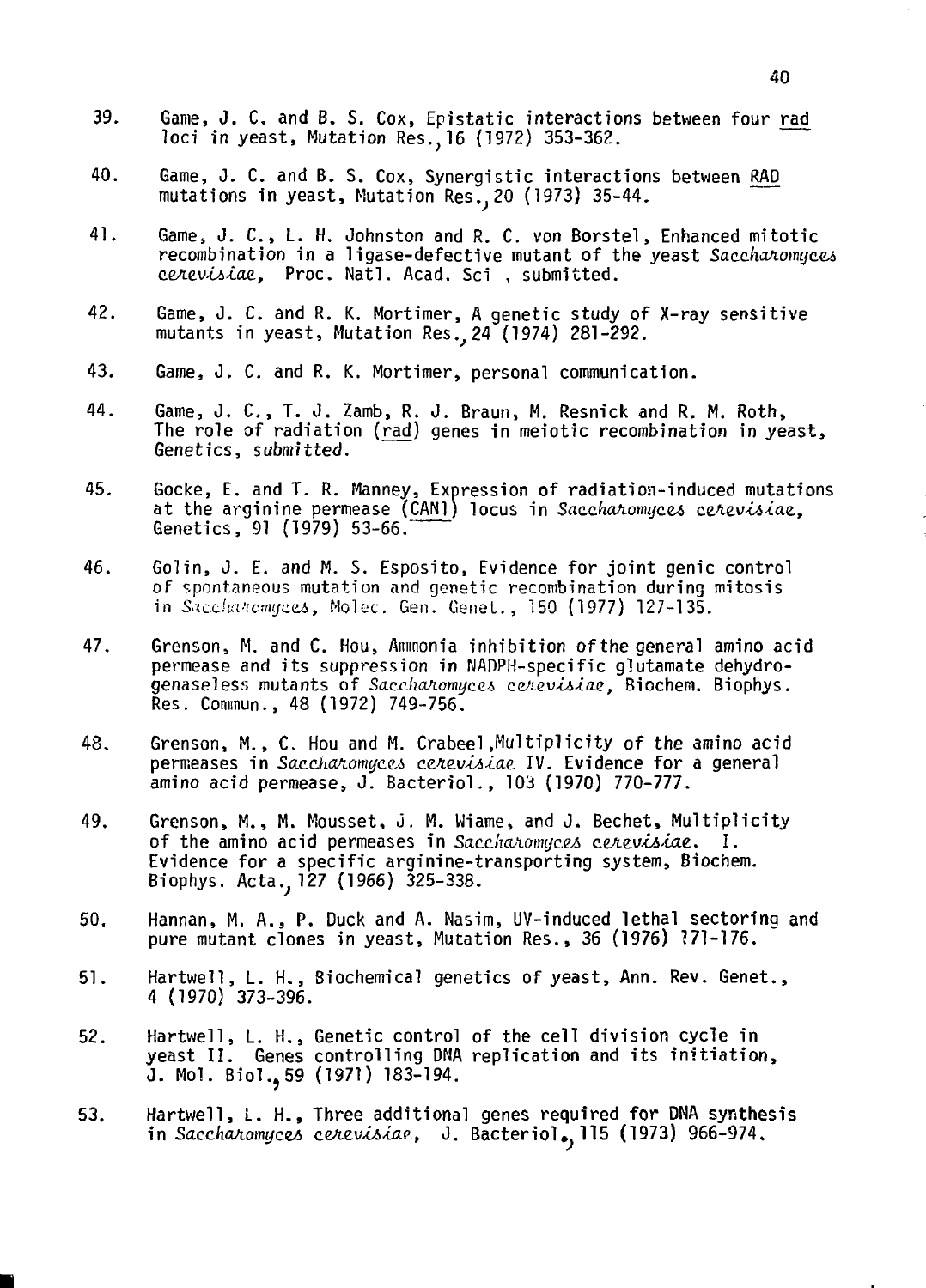54. Hartwell, L. H. Sacchanomyces cenevisiae cell cycle, Bacteriol. Rev., 38 (1974) 164-198.

.<br>2013 Martin Louis American Inc., C

- 55. Hastings, P. J., S—K. Quah and R. C. von Borstel, Spontaneous mutation by mutagenic repair of spontaneous lesions in DNA, Nature, 264 (1976) 719-722.
- 56. Haynes, R. H., DNA repair and the genetic control of radiosensitivity in yeast, in P. C. Hanawalt and R. B. Setlow (eds.), Molecular Mechanisms for Repair of DNA, Plenum Press, New York, 1975, pp. 529-540.
- 57. Hereford, L. M. and L. H. Hartwell, Role of protein synthesis in the replication of yeast DNA, Nature New Biol.,244 (1973) 129-131.
- 58. Hershfield, M. S. and N. G. Nossal, In vitro characterization of a mutator T4 DNA polymerase, Genetics Suppl., 73 (1973) 131-136.
- 59. Hill, R. F., Ultraviolet-induced lethality and reversion to prototrophy in Escherichia coli strains with normal and reduced repair ability, Photochem. Photobiol., 4 (1965) 563-568.
- 60. Ho., K., Induction of DNA double-strand breaks by X-rays in a radiosensitive strain of the yeast Saccharomyces cerevisiae, Mutation Res., 30 (1975) 327-334.
- 61. Ho, K. S. Y. and R. K. Mortimer, Induction of dominant lethality by X-rays in a radiosensitive strain of yeast, Mutation Res., 20 (1973) 45-51.
- 62. Holliday, R., A mechanism for gene conversion in fungi, Genet. Res. Camb., 5 (1964) 282-304.
- 63. Holliday, R., Radiation-sensitive mutants of Ustilago maydis, Mutation Res., 2 (1965) 557-559.
- 64. Holliday, R., Altered recombination frequencies in radiationsensitive strains of Ustilago, Mutation Res., 4 (1967) 275-288.
- 65. Holliday, R., Biochemical measure of the time and frequency of radiation-induced allelic recombination in Ustilago, Nature New Biol.,232 (1971) 233-236.
- 66. Holliday, R., Ustilago maydis, in R. C. King (ed.), Handbook of Genetics, vol. 1, Plenum Press, New York, 1974, pp. 575-595.
- 67. Holliday, R., R. E. Halliwell, M. W. Evans and V. Rowell, Genetic characterization of rec-1, a mutant of Ustilago maydis defective in repair and recombination, Genet. Res. Camb.,27 (1976) 413-453.
- 68. Howard-Flanders, P., DNA repair, Ann. Rev. Biochem., 37 (1968) 175-200.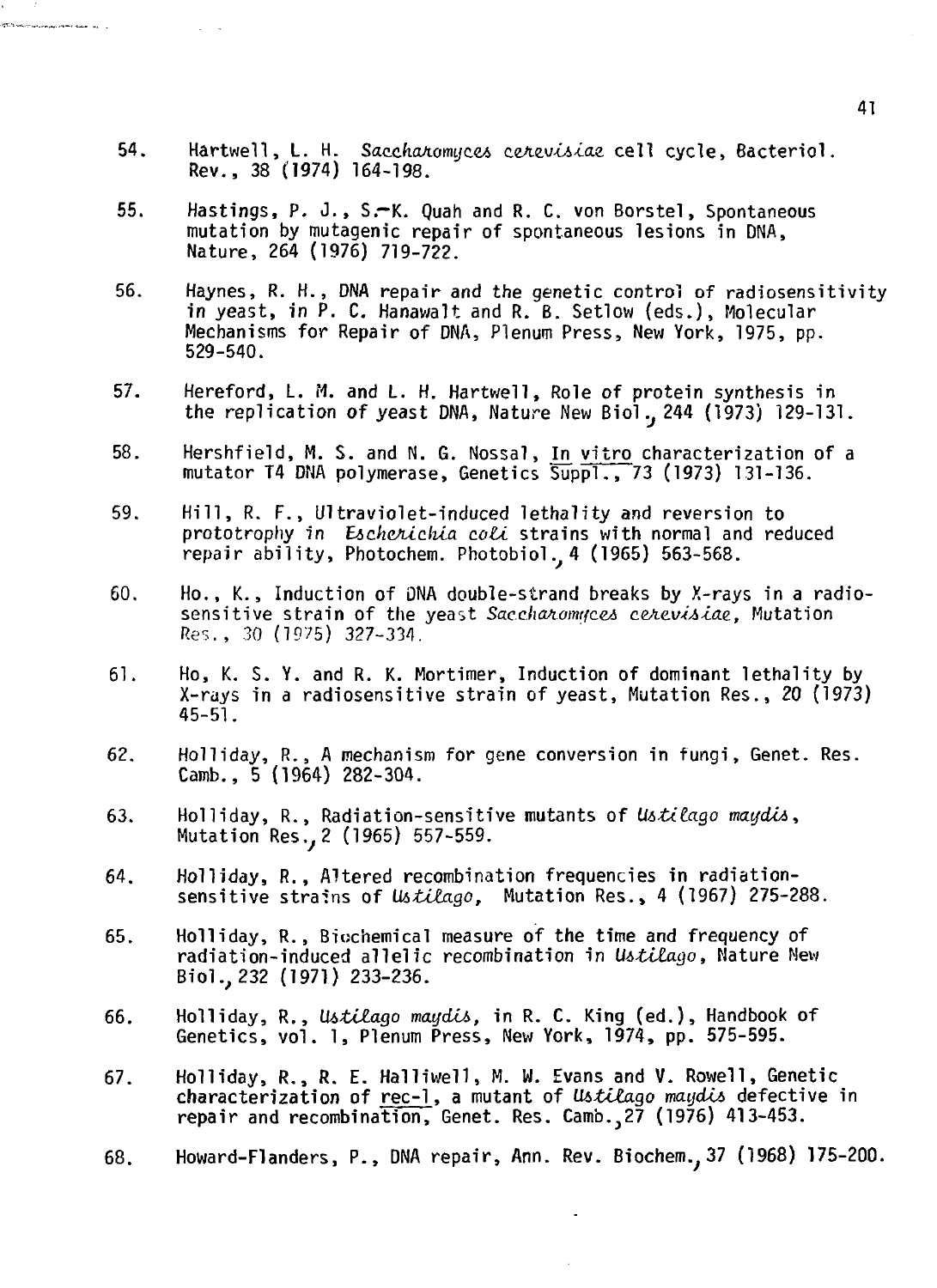69. Howard-Flanders, P., L. Theriot, and J. B. Stedeford, Some properties of excision-defective, recombination-defective mutants of Escherichia coli K12, J. Bacteriol., 97 (1969) 1134-1141.

**Contract Contract** 

 $\mathcal{F}^{\mathcal{F}}_{\mathcal{F}}$  , where  $\mathcal{F}^{\mathcal{F}}_{\mathcal{F}}$  is the contribution of the contribution of  $\mathcal{F}^{\mathcal{F}}_{\mathcal{F}}$ 

- 70. James, A. P. and B. J. Kilbey, The timing of UV mutagenesis in yeast: A pedigree analysis of induced recessive mutation, Genetics, 87 (1977) 237-248.
- 71. James, A. P., B. J. Kilbey and G. J. Prefontaine, The timing of UV mutagenesis in yeast: Continuing mutation in an excision-defective (rad-1) strain, Molec. Gen. Genet., 165 (1978) 207-212.
- 72. Johnston, L. H. and J. C. Game, Mutants of yeast with depressed DNA synthesis, Molec. Gen. Genet., 161 (1978) 205-214.
- 73. Johnston, L. H. and K. A. Nasmyth, Saccharomyces cerevisiae cell cvcle mutant cdc9 is defective in DNA ligase, Nature, 274 (1978) 891-893.
- 74. Kato, T. and Y. Shinoura, Isolation and characterization of mutants of Escherichia coli deficient in induction of mutations by ultraviolet light, Molec. Gen. Genet.^156 (1977) 121-131.
- 75. Kilboy, B. J., T. Brychcy and A. Nasim, Initiation of UV mutagenesis in Saccharesaces cerevisiae, Nature, 274 (1978) 889-891.
- 76. Kilbey, B. J. and A. P. James, The mutagenic potential of unexcised pyrimidine dimers in Sacchanomyces cenevisiae, RAD1-1. Evidence from photoreactivation and pedigree analysis, Mutation Res., 60 (1979) 163-171.
- 77. Kimball, R. F., The mutagenicity of hydrazine and some of its derivatives, Mutation Res., 39 (1977) 111-126.
- 78. Kimball, R. F., The relation of repair phenomena to mutation induction in bacteria, Mutation Res.,  $55$  (1978) 85-120.
- 79. Kimball, R. F. and B. F. Hirsch, Tests for the mutagenic action of a number of chemicals on Haemophilus influenzae with special emphasis on hydrazine, Mutation Res.,  $30$  (1975) 9-20.
- 80. Kimball, R. F. and B. F. Hirsch, Fixation and loss of hydrazineinduced premutational damage in Haemophilus influenzae. Mutation Res., 36 (1976) 39-48.
- 81. Korch, C. T. and R. Snow, Allelic complementation in the first gene for histidine biosynthesis in Saccharomyces cerevisiae I. Characteristics of mutants and genetic mapping in alleles, Genetics,74 (1973) 287-305.
- 82. Kowalski, S. and W. Laskowski, The effect of three rad genes on survival, inter- and intragenic mitotic recombination in Saccharomyces, Molec. Gen. Genet., 136 (1975) 75-86.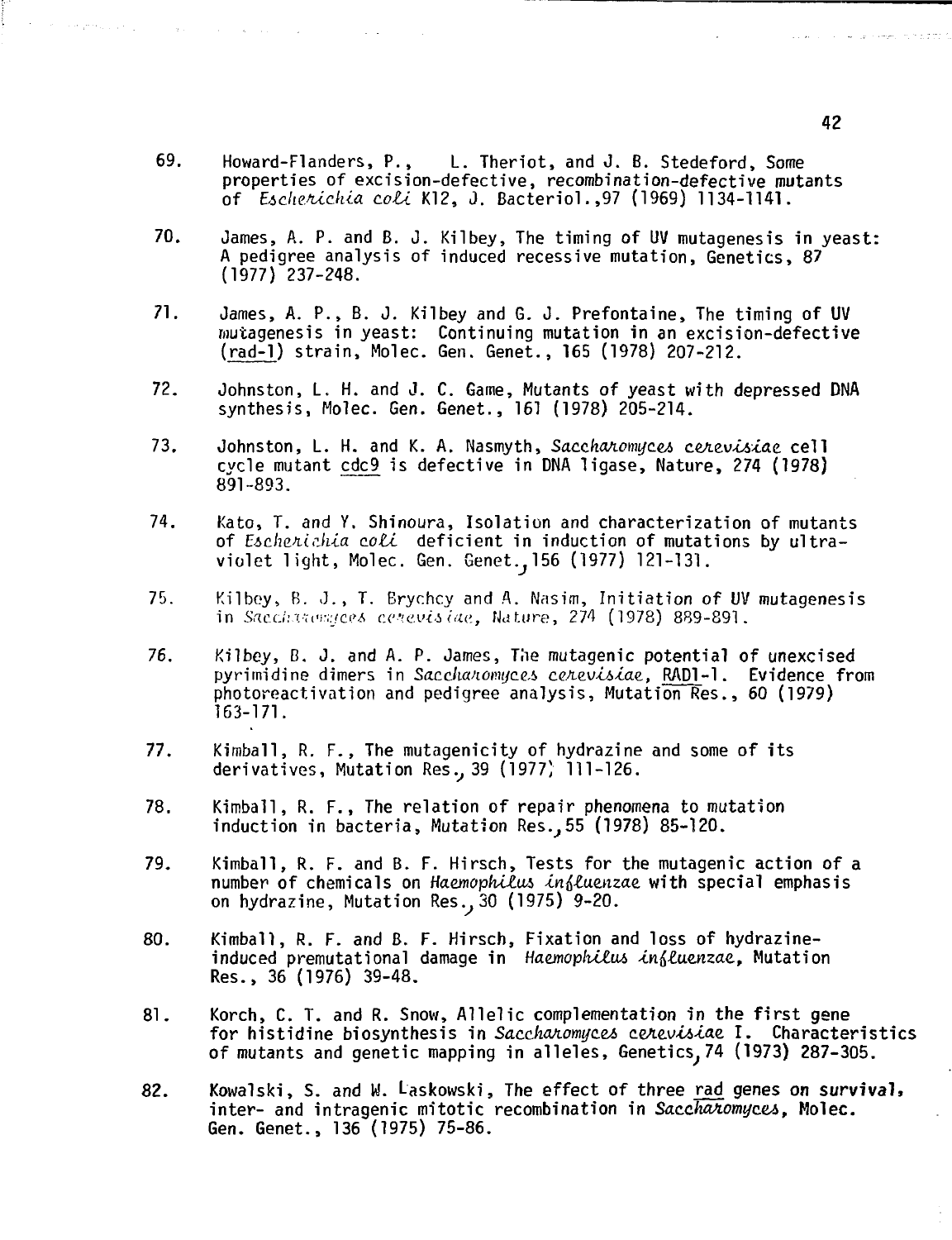83. Larimer, F. W., personal communication.

.<br>Mitomatic Lipson mension

- 84. Larimer, F. W., D. Ramey, W. Lijinsky, and J. L. Epler, Mutagenicity of methylated N-nitrosopiperidines in Saccharomyces cerevisiae. Mutation Res., 57 (1978) 155-161.
- 85. Laskowski, W., Inaktivierungsversuche mit homozyoten Hefestämmen verschiedenen Ploidilgrades, Z. Naturforsch., 15b (1960) 495-506.
- 86. Laskowski, W., Der aa-Effect, eine Korrelation Zwischen Paarungstypenkonstitution und Strahlenresistenz bei Hefen, Zbl. Bokteriol. Parasitenkunde, Infektionskrankh, Hyg. 1 Orig., 184 (1962) 251-258.
- 87. Lawrence, C. W. and R. Christensen, UV mutagenesis in radiationsensitive strains of yeast, Genetics, 82 (1976) 207-232.
- 88. **88. and the contract of the contract of the contract of the contract of the contract of the contract of the contract of the contract of the contract of the contract of the contract of the contract of the contract of** of cycl alleles in radiation-sensitive strains of yeast. I. revT~mütar)t strains,J. Mol. Biol., 122 (1978) 1-21.
- 39. \_, Ultraviolet-induced reversion of cyc^ alleles in radiation-sensitive strains of yeast II. rev2 mutant strains, Genetics,90 (1978) 213-226.
- 90. , Ultraviolet light induced mutagenesis in Sacchatomyces cercvisiae,  $\,$  in P. C. Hanawalt and R. B. Setlow (eds),  $\,$ DNA Repair Mechanisms, Academic Press, New York, 1978, pp. 437-440.
- 91 **120 III is a constructed in the Ultraviolet-induced reversion** of cycl alleles in radiation-sensitive strains of yeast III. rev3 mutant strains, Genetics, in press.
- 92. Lawrence, C. W., J. W. Stewart, F. Sherman and R. Christensen, Specificity and frequency of ultraviolet-induced reversion of an iso-1-cytochrome c ochre mutant in radiation-sensitive strains of yeast, J. Mol. Biol., 85 (1974) 137-162.
- 93. Lemontt, J. F., Mutants of yeast defective in mutation induced by ultraviolet light, Genetics,68 (1971) 21-33.
- 94. , Pathways of ultraviolet mutability in Saccharomyces cercvisiae. II. The effect of rev genes on recombination, Mutation Res., 13 (1971) 319-326.
- 95. » Induction of forward mutations in mutationally defective yeast, Molec. Gen. Genet., 119 (1972) 27-42.
- 96. , Genes controlling ultraviolet mutability in yeast, Genetics Suppl., 73 (1973) 153-159.
- 97.  $\qquad \qquad \quad \bullet$  . Induced mutagenesis in Us*tilago maydis*. I. Isolation and characterization of a radiation-revertible allele of the structural gene for nitrate reductase, Molec. Gen. Genet.,145 (1976) 125-132.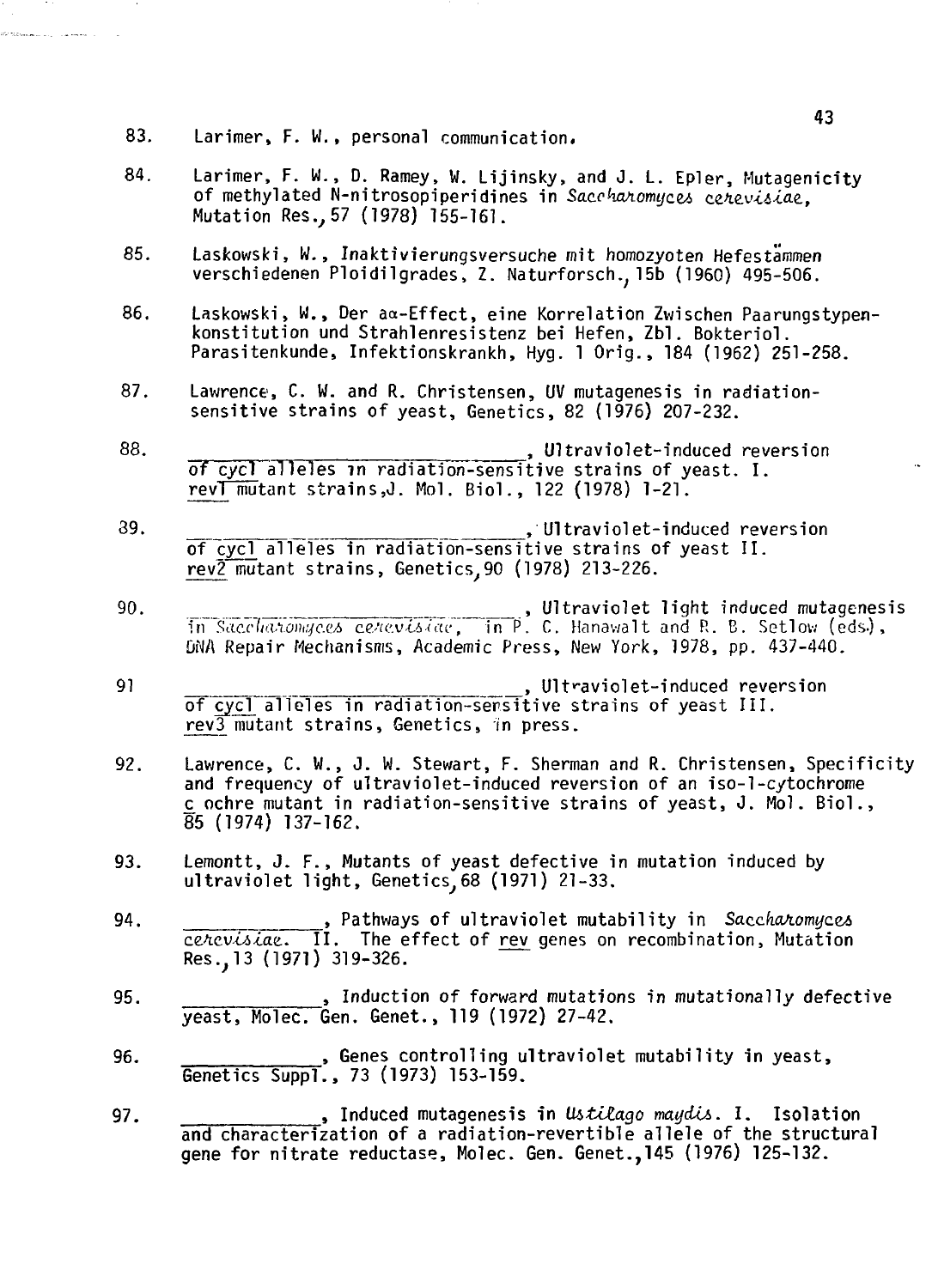- 98. Lemontt, J. F., Induced mutagenesisin Ustilago maydis II. An in vivo biochemical assay, Molec. Gen. Genet.,145 (1976) 133-143.
- 99. \_, Mutagenesis of yeast by hydrazine: Dependence upon post-treatment cell division, Mutation Res., 43 (1977) 165-178.
- 100. , Pathways of ultraviolet mutability in Saccharomyces cerevisiae III. Genetic analysis and properties of mutants resistant to ultraviolet-induced forward mutation, Mutation Res., 43 (1977) 179-204.
- 101. \_\_\_\_\_\_\_\_\_\_\_\_\_, Pathways of ultraviolet mutability in Saccharomyces  $c$ e $\alpha$ ev $i$ s $i$ ae IV. The relation between canavanine toxicity and ultraviolet mutability to canavanine resistance, Mutation Res., 43 (1977) 339-355.
- 102. , Loss of hydrazine-induced mutability in wild-type and excision-repair-defective yeast during post-treatment inhibition of cell division, Mutation Res., 50 (1978) 57-66.
- 103. \_\_, unpublished data.
- 104. Lemontt, J. F. , D. R. Fugit and V. L. MacKay, Pleiotropic mutations at the IUPI locus that affect the expression of mating-type-dependent functions in Saccharomyces cerevisiae, Genetics, submitted.
- 105. Lemontt, J. F. and V. L. MacKay, A pleiotropic mutant of yeast expressing the mating-specific "shmoo" morphology during vegetative growth in the absence of exogenous mating hormone (abs.), Genetics Supp1., 86 (1977) s38.
- 106. Livi, George P. and V. L. MacKay, Mating-type regulation of methyl methanesulfonate sensitivity in Saccharomyces cerevisiae, Genetics, submitted.
- 107. MacKay, V. L., Mating-type-specific pheromones as mediators of sexual conjugation in yeast, in J. Papaconstantinou and W. J. Rutter (eds.) Molecular Control of Proliferation and Differentiation, Academic Press, New York, 1978, pp. 243-259.
- 108. Maloney, D. and S. Fogel, High frequency mitotic conversion mutants in yeast (abs.), Genetics Suppl., 83 (1976) s47.
- 109. Manney, T. R. and J. H. Meade, Cell-cell interactions during mating in Saccharomyces cerevisiae, in J. L. Reissig (ed.), Microbiol Interactions, Receptors and Recognition, Series B, vol. 3, Chapman and Hall, London, 1977, pp. 281-321.
- 110. Manney, T. R. and R. K. Mortimer, Allelic mapping in yeast by X-rayinduced mitotic reversion, Science, 143 (1964) 581-582.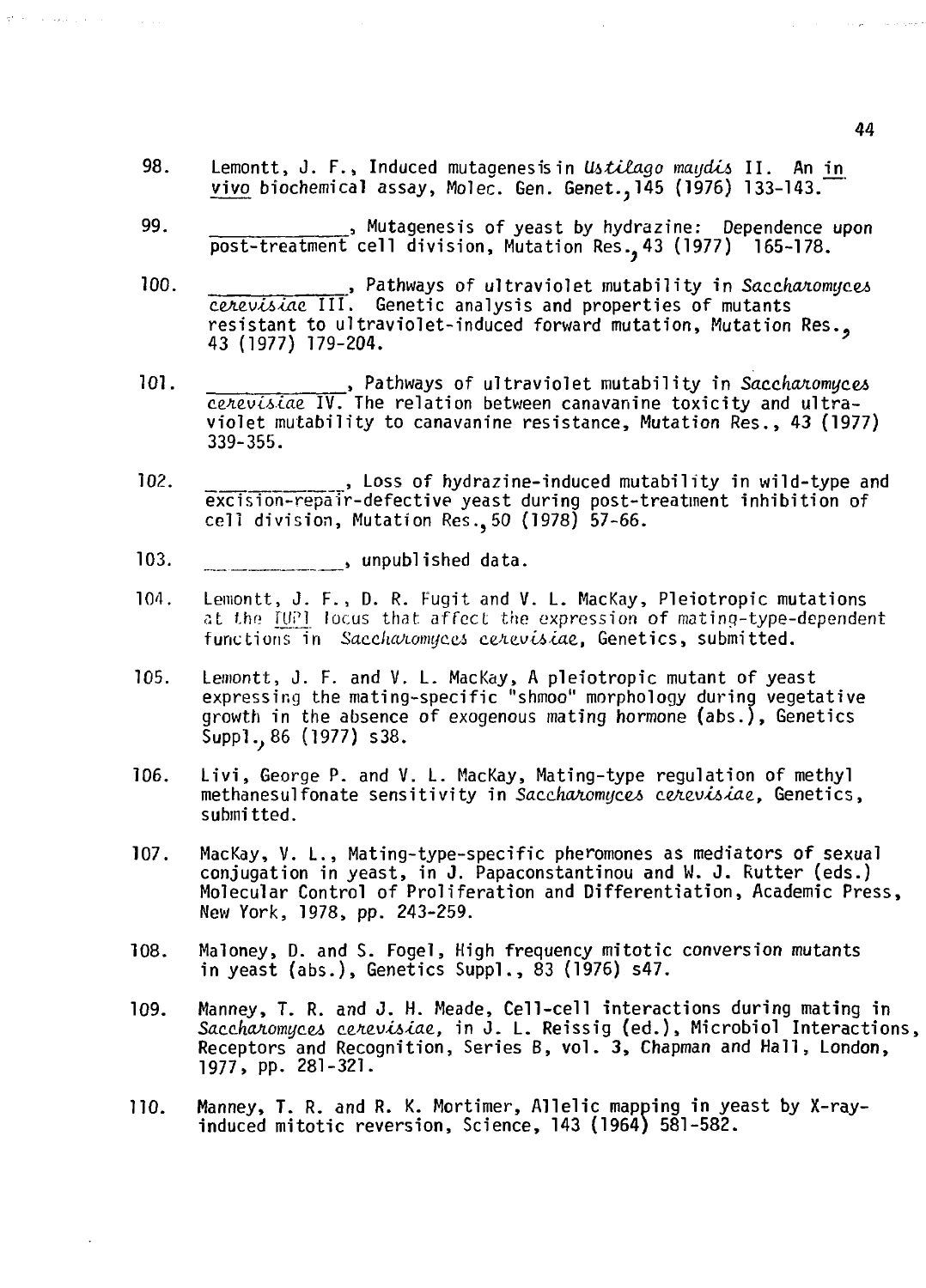- 111. Martin, P., S. Prakash and L. Prakash, personal communication.
- 112. McKee, R. H. and C. W. Lawrence, Genetic analysis of gamma ray mutagenesis in yeast. I. Reversion in radiation-sensitive strains, Genetics, submitted.
- 113. McKee, R. H. and C. W. Lawrence, Genetic analysis of gamma ray mutagenesis in yeast. Survival and reversion in double mutant strains, Mutation Res., submitted.
- 114. McKee, R. H. and C. W. Lawrence, Genetic analysis of gamma ray mutagenesis in yeast. II. Allele-specific control of mutagenesis. Genetics, submitted.
- 115. Moore, C. and F. Sherman, Role of DNA sequences in genetic recombination in the iso-1-cytochrome  $c$  gene of yeast. I. Discrepancies between physical distance and genetic distance determined by five mapping procedures, Genetics, 79 (1975) 397-418.
- 116. Moore, C. and F. Sherman, Role of DNA sequences in genetic recombination in the iso-1-cytochrome c\_ gene of yeast. II. Comparison of mutants altered at the same and nearby base pairs, Genetics, 85 (1977) 1-22.
- 117. Mortimer, R. K., Radiobioloaical and aenetic studies on a polyploid series (haploid to hexaploid) of Saccharomyces cerevisiae, Radiat. Res., 9 (1958) 312-326.
- 118. Mortimer, R. K. and D. C. Hawthorne, Yeast genetics, in A. H. Rose and J. S. Harrison (eds.) The Yeasts, vol. 1, Academic Press, New York, 1969, pp. 385-460.
- 119. Mount, D. W., K. B. Low, and S. J. Edmiston, Dominant mutations (lex) in Escherichia coli K-12 which affect radiation sensitivity and frequency of ultraviolet light-induced mutations, J. Bacteriol., 112 (1972) 886-893.
- 120. Moustacchi, E., Cytoplasmic and nuclear genetic events induced by UV light in strains of Saccharomyces cerevisiae with different UV sensitivities, Mutation Res.,7 (1969) 171-185.
- 121. Moustacchi, E., R. Chanet and M. Heude, Ionizing and ultraviolet radiations: Genetic effects and repair in yeast, in A. Castellani (ed.), Research in Photobiology, Plenum Press, New York, 1976, pp. 197-206.
- 122. Nakai, S. and S. Matsumoto, Two types of radiation-sensitive mutant in yeast, Mutation Res., 4 (1967) 129-136.
- 122a. Nakai, S. and R. K. Mortimer, Studies of the genetic mechanism of radiation-induced mitotic segregation in yeast, Molec. Gen. Genet., 103 (1969) 329-338.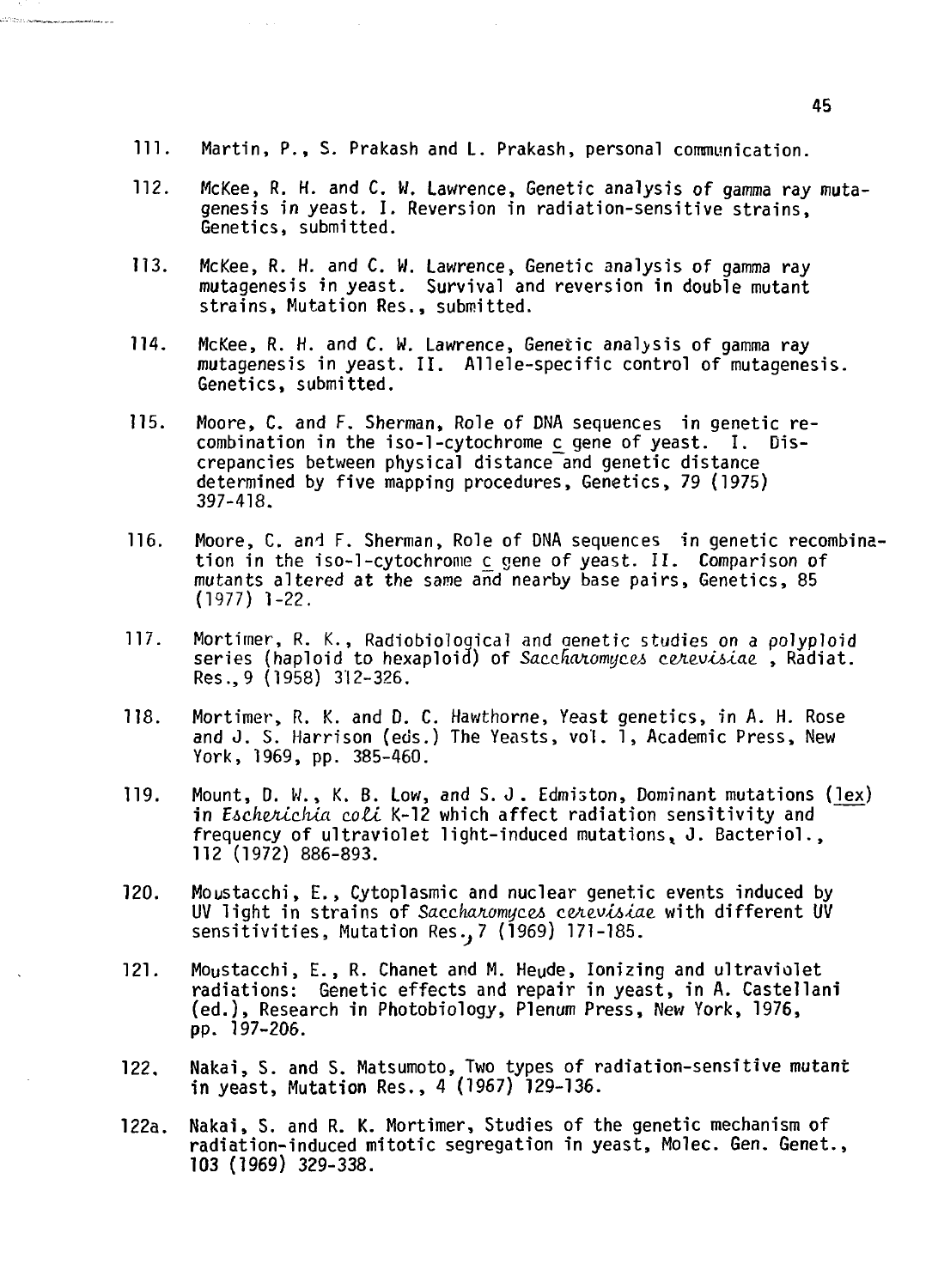123. Parker, J. H. and F. Sherman, Fine-structure mapping and mutational studies of gene controlling yeast cytochrome  $c$ , Genetics, 62 (1969) 9-22.

المواردة العيقرة والمتابعة فلاست

- 124. Parry, E. M. and B. S. Cox, The tolerance of aneuploidy in yeast, Genet. Res. Camb.,16 (1970) 333-340.
- 125. Parry, J. M., P. J. Davies and W. E. Evans, The effects of "cell age" upon the lethal effects of physical and chemical mutagens in the yeast, Saccharomyces cerevisiae. Molec. Gen. Genet.. 146 (1976) 27-35.
- 126. Parry, J. M. and E. M. Parry, The effects of UV light post-treatments on the survival characteristics of 21 UV-sensitive mutants of Saccharomyces cerevisiae, Mutation Res., 8 (1969) 545-556.
- 127. Patrick, M. H., R. H. Haynes and R. B. Uretz, Dark recovery phenomena in yeast. I Comparative effects with various inactivating agents, Radiat. Res., 21 (1964) 144-163.
- 128. Patrick, M. H. and R. H. Haynes, Dark recovery phenomena in yeast. II Conditions that modify the recovery process, Radiat. Res., 23 (1964) 564-579.
- 129. Prakash, L., Lack of chemically induced mutation in repair-deficient mutants of yeast, Genetics//8 (1974) 1101-1118.
- 130. , Repair of pyrimidine dimers in nuclear and mitochondrial DNA of yeast irradiated with low doses of ultraviolet light, J. Mol. Biol., 98 (1975) 781-795.
- 131. **Example 20**, Effect of genes controlling radiation sensitivity on chemically induced mutations in Saccharomyces cerevisiae, Genetics, 83 (1976) 285-301.
- 132. . . . The relation between repair of DNA and radiation and chemical mutagenesis in Saccharomyces cerevisiae, Mutation Res., 41 (1976) 241-248.
- 133. **Example 2.** Defective thymine dimer excision in radiation-sensitive mutants rad10 and rad16 of Saccharomyces cerevisiae, Molec. Gen. Genet., 152 (1977) 125-128.
- 134. , Repair of pyrimidine dimers in radiation-sensitive mutants rad3, rad4, rad6, and rad9 of Saccharomyces cerevisiae, Mutation<sup>Res</sup>., 45<sup>(1977)</sup> 13-20.
- 134a. Prakash, L., D. Hinkle and S. Prakash, Decreased UV mutagenesis in cdc8, a DNA replication mutant of Saccharomyces cerevisiae, Molec. Gen. Genet., 172 (1979) 249-258.
- 135. Prakash, L. and S. Prakash, Isolation and characterization of MMSsensitive mutants of Saccharomyces cerevisiae, Genetics, 86 (1977) 33-55.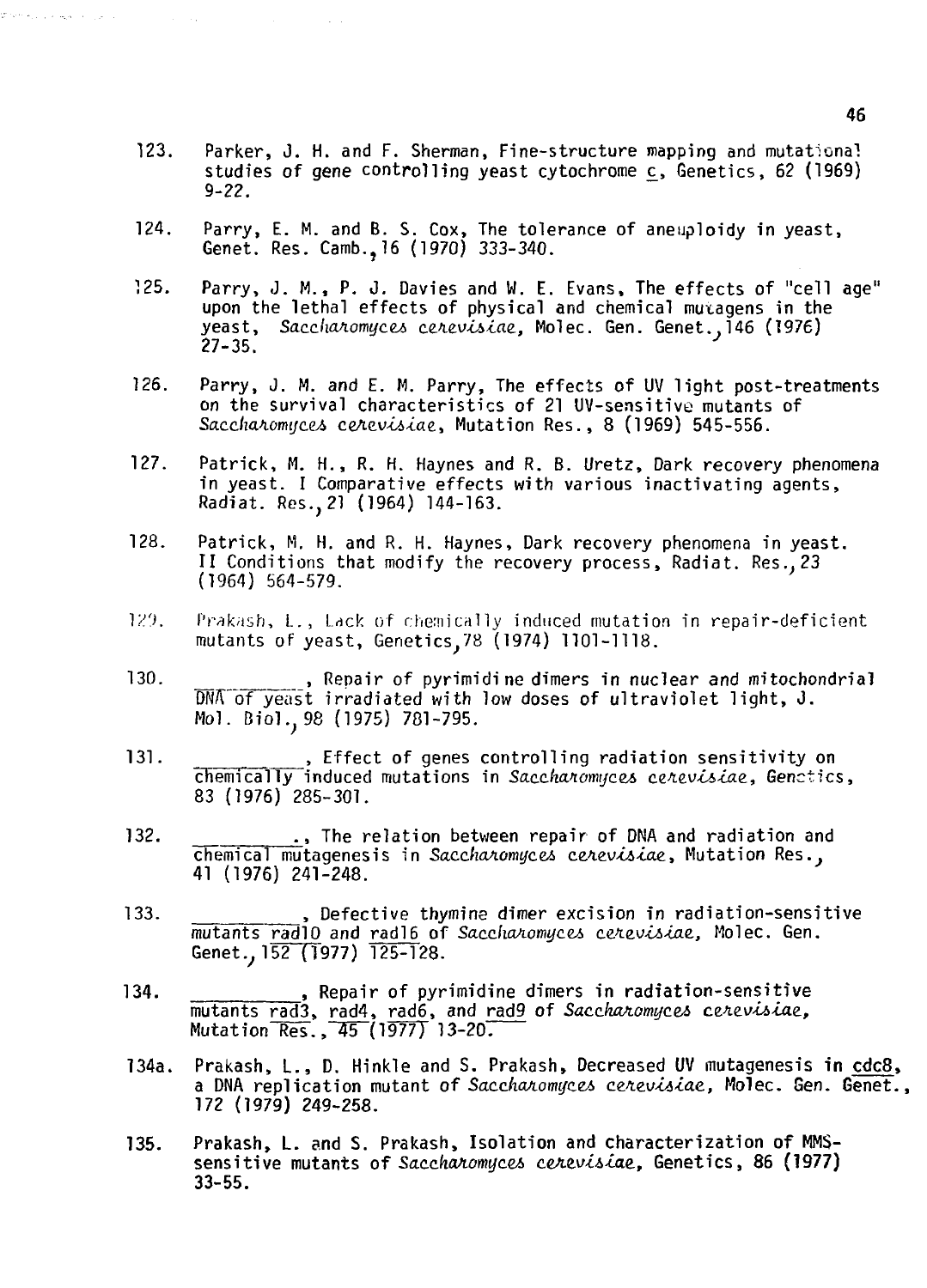- 136. Prakash, S. and L. Prakash, Increased spontaneous mitotic segregation in MMS-sensitive mutants of Saccharomyces cerevisiae, Genetics 87 (1977) 229-236.
- 137. Quah, S.-K., personal communication.
- 138. Quah, S.-K, R. C. von Borstel and P. J. Hastings, Antimutators in yeast (abs.), Cold Spring Harbor Laboratory Meeting on the Molecular Biology of Yeast, 1977, p. 82.
- 139. Rahn, R. 0., N. P. Johnson, A. W. Hsie, J. F. Lemontt, W. E. Masker, J. D. Regan, W. C. Dunn, J. D. Hoeschele, and D. H. Brown, The interaction of platinum compounds with the genome: Correlation between DNA binding and biological effects, in H. R. Witschi (ed.), The Scientific Basis of Toxicity Assessment, Elsevier/North Holland, Amsterdam, in press.
- 140. Resnick, M. A., Genetic control of radiation sensitivity in Saccharomyces cerevisiae, Genetics, 62 (1969) 519-531.
- 141. , Induction of mutations in Saccharomyces cerevisiae. by ultraviolet light, Mutation Res.,7 (1969) 315-332.
- 142.  $\blacksquare$ , The induction of molecular and genetic recombination  $\overline{\text{in}}$  eukaryotic cells, Adv. Radiat. Biol.,8 (1978) 175-216.
- 143. Resnick, M. A. and P. Martin, The repair of double-strand breaks in the nuclear DNA of Saccharomyces cerevisiae and its genetic control, Molec. Gen. Genet., 143 (1976) 119-129.
- 144. Resnick, M. A. and J. K. Setlow, Repair of pyrimidine dimer damage induced in yeast by ultraviolet light, J. Bacteriol.,109 (1972) 979-986.
- 145. Reynolds, R. J., Removal of pyrimidine dimers from Saccharomyces cerevisine nuclear DNA under nongrowth conditions as detected by a sensitive, enzymatic assay, Mutation Res., 50 (1978) 43-56.
- 146. Rodarte-Ramon, U.S., Radiation-induced recombination in Saccharomyces: The genetic control of recombination in mitosis and meiosis, Radiat. Res., 49(1972) 148-154.
- 147. Rodarte-Ramon, U. S. and R. K. Mortimer, Radiation-induced recombination in Saccharomuces: Isolation and genetic study of recombination-deficient mutants, Radiat. Res., 49 (1972) 133-147.
- 148. Roman, H., A system selective for mutations affecting the synthesis of adenine in yeast, Compt. Rend. Trav. Lab. Carls., 26 (1956) 299-314.
- 149. Rose, A. H. and J. S. Harrison (eds.), The Yeasts, Vol. 1, Biology of Yeasts, Academic Press, New York, 1969.
- 150. Rose, A. H. and J. S. Harrison (eds.) The Yeasts, Vol. 2, Physiology and Biochemistry of Yeasts, Academic Press, New York, 1971.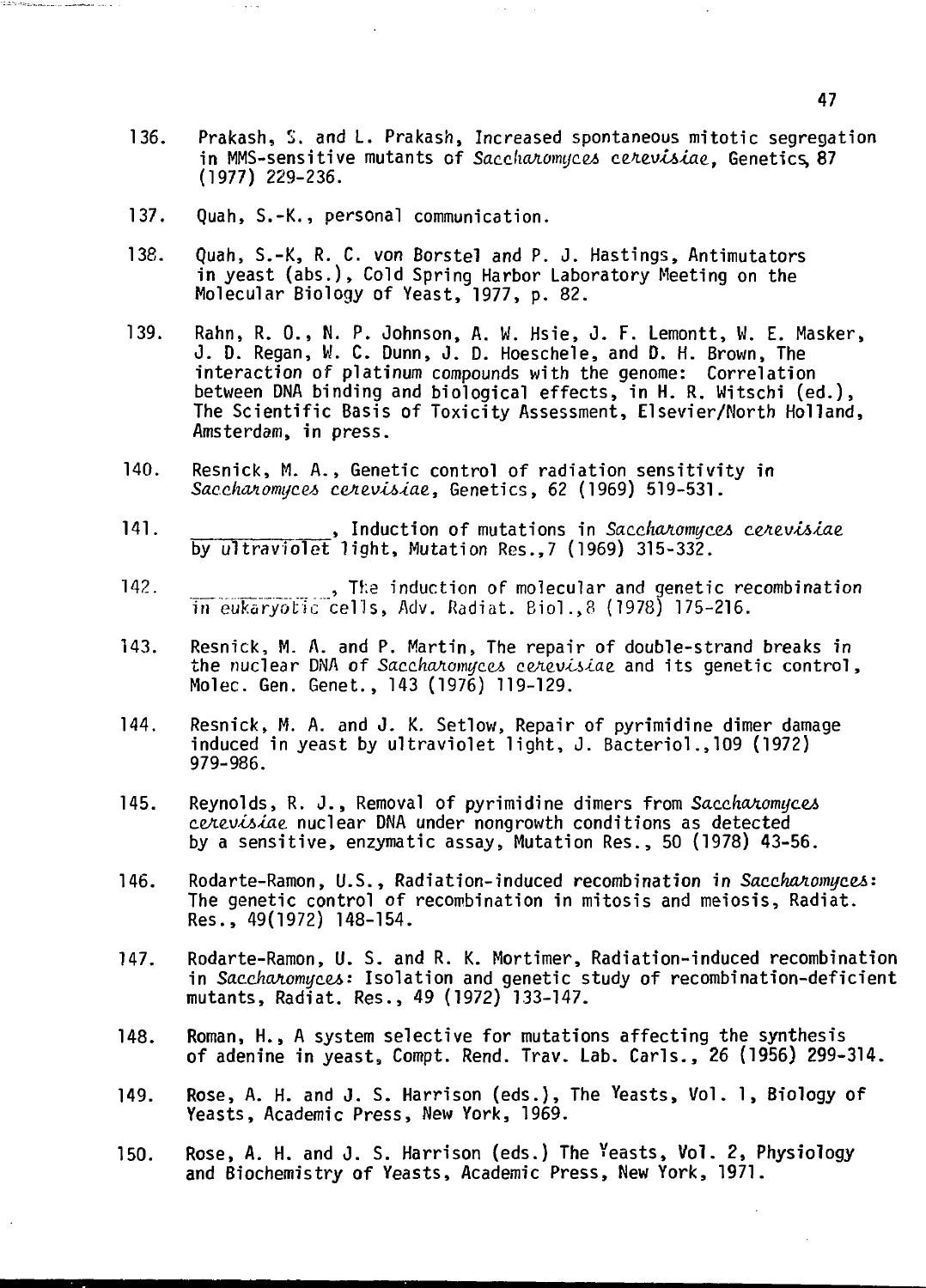151. Rothstein, R. J. and F. Sherman, Genes affecting the expression of cytochrome c in yeast: Genetic mapping and genetic interactions, Genetics, submitted.

and strains

- 152. Rupp, W. D. and P. Howard-Flanders, Discontinuities in the DNA synthesized in an excision-defective strain of Escherichia coli following ultraviolet irradiation. J. Mol. Biol., 131 (1968) 291-304.
- 153. Schnaar, R. L., N. Muzyczka and M. J. Bessman, Utilization of aminopurine deoxynucleoside triphosphate by mutator, antimutator and wild-type DNA polymerases of bacteriophage T4, Genetics Suppl., 73 (1973) 137-140.
- 154. Sherman, F. and C. W. Lawrence, Saccharomyces, in R. C. King (ed.) Handbook of Genetics, vol. 1, Plenum Press, New York, 1974, pp. 359-393.
- 155. Sherman, F. and J. W. Stewart, Variation of mutagenic action on nonsense mutants at different sites in the iso-1-cytochrome c gene of yeast, Genetics, 78 (1974) 97-113.
- 156. Smith, K. C., and D. H. C. Meun, Repair of radiation-induced damage in Escherichia coli. I. Effect of rec mutations on postreplication repair of damage due to ultraviolet radiation, J. Mol. Biol.,51 (1970) 459-472.
- 157. Snow, R., Mutants of yeast sensitive to ultraviolet light, J. Bacteriol., 94 (1967) 571-575.
- 158. **158.** Alecombination in ultraviolet-sensitive strains of Saccharomyces cerevisiae, Mutation Res., 6 (1968) 409-418.
- 159. Speyer, J. F., Mutagenic DNA polymerase, Biochem. Biophys. Res. Commun., 21 (1965) 6-8.
- 160. Suslova, N. G. and I. A. Zakharov, The gene-controlled radiation sensitivity of yeast. VII Identification of the genes for the X-ray sensitivity, Genetika, 6 (1970) 158-163.
- 161. Terisima, T. and L. J. Tolmach, Change in X-ray sensitivities of Hela cells during the division cycle, Nature, 190 (1961) 1210-1211.
- 162. Unrau, P., R. Wheatcroft, and B. S. Cox, The excision of pyrimidine dimers from DNA of ultraviolet irradiated yeast, Molec. Gen. Genet., 113 (1971) 359-362.
- 163. von Borstel, R. C., K. T. Cain and C. M. Steinberg, Inheritance of spontaneous mutability in yeast, Genetics, 69 (1971) 17-27.
- 164. von Borstel, R. C. and P. J. Hastings, Mutagenic repair pathways in yeast, in A. Castellani (ed.), Research in Photobiology, Plenum Press, New York, 1976, pp. 683-687.

licence in the component and construction in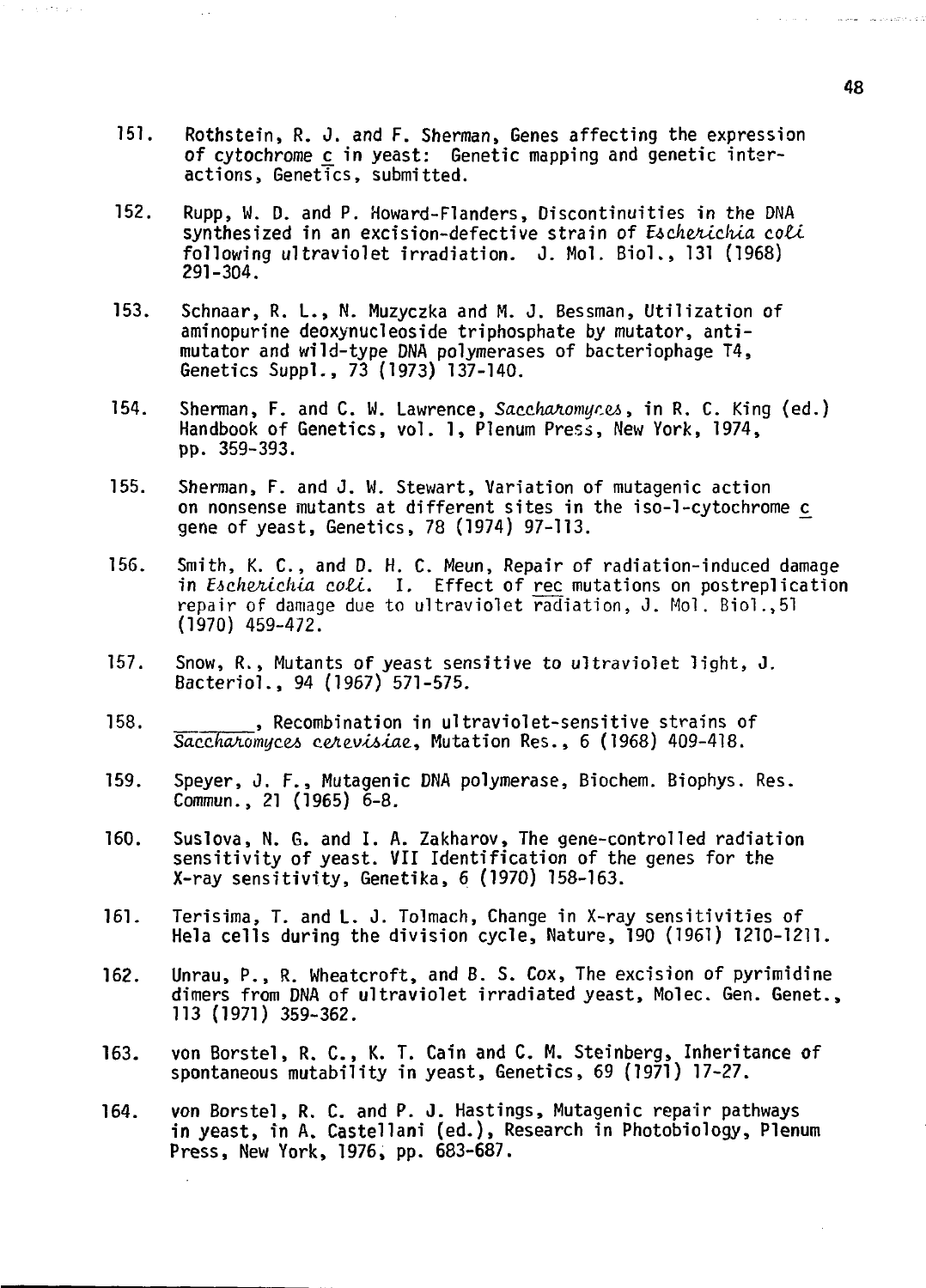165. von Borstel, R. C., S.-K. Quah, C. M. Steinberg, F. Flury and D. J. C. Gottlieb, Mutants of yeast with enhanced spontaneous mutation rates, Genetics Suppl., 73 (1973) 141-151.

Col tarapropas in 1000 mes

- 166. Waters, R. and E. Moustacchi, The disappearance of ultraviolet induced pyrimidine dimers from the nuclear DNA of exponential and stationary phase cells of Saccharomyces cerevisiae following various post-irradiation treatments, Biochim. Biophys. Acta, 353 (1974) 407-419.
- 167. Waters, R. and E. Moustacchi, The fate of ultraviolet-induced pyrimidine dimers in the mitochondrial DNA of Saccharomyces cerevisiae following various post-irradiation cell treatments, Biochim. Biophys. Acta, 366 (1974) 241-250.
- 168. Whelan, W. L., E. Gocke and T. R. Manney, The **CANT** locus of Saccharomyces cerevisiae: Fine-structure analysis and forward mutation rates, Genetics, 91 (1979) 35-51.
- 169. Wickner, R. B., Mutants of Saccharomyces cerevisiae that incorporate deoxythymidine-5'-monophosphate into deoxyribonucleic acid in vivo, J. Bacteriol., 117 (1974) 252-260.
- 170. Wildenberg, J., The relation of mitotic recombination to DNA replication in yeast pedigrees,Genetics, 66 (1970) 291-304.
- 171. Williamson, D. H., Replication of the nuclear genome does not require concomitant protein synthesis in yeast, Biochem. Biophys. Res. Commun., 52 (1973) 731-740.
- 172. Witkin, E. M., Radiation-induced mutations and their repair, Science, 152 (1966) 1345-1353.
- 173. Show that ion-proof and mutation-prone modes of survival in derivatives of Escherichia coli B differing in sensitivity to ultraviolet light, Brookhaven Symp. Bio!., 20 (1967) 17-55.
- 174. , The role of DNA repair and recombination in mutagenesis, Proc. XII Int. Cong. Genet., 3 (1969) 225-245.
- 175. , Ultraviolet-induced mutation and DNA repair, Ann Rev. Genet., 3 (1969) 525-552.
- 176. , Ultraviolet mutagenesis and inducible DNA repair In Esche $\mu$ chia coll, Bacteriol. Rev., 40 (1970) 869-907.
- 177. Zakharov, I. A., T. N. Kozina, I. V. Fedorova, Effets des mutations vers la sensibilité au rayonnemen<sup>+</sup> ultraviolet chez la levure, Mutation Res., 9 (1970) 31-39.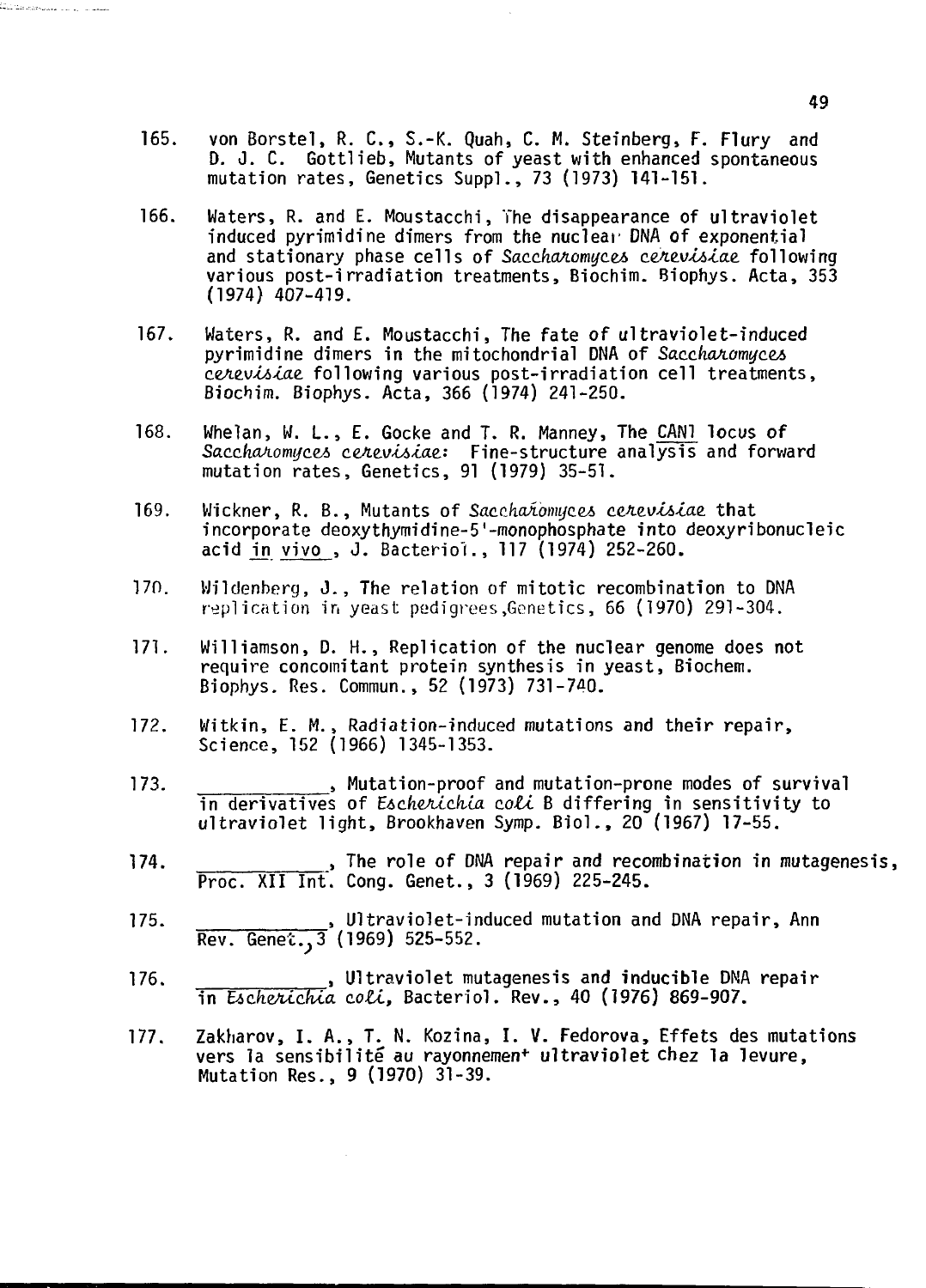| Author, year [ref.]                                                          | Enrich-<br>ment<br>(prescreen) | Isolation<br>(screen) | Genetic Loci <sup>a</sup>                    | Cumulative<br>Total<br>(New Loci) |
|------------------------------------------------------------------------------|--------------------------------|-----------------------|----------------------------------------------|-----------------------------------|
| Nakai and Matsumoto, 1967<br>$[122]$                                         | <b>UV</b><br>UV                | $-$ b<br><b>UV</b>    | rad1<br>rad2, rad51                          | 1<br>3                            |
| Snow, $1967$ [157, unpublished]                                              | <b>EMS</b>                     | UV                    | $rad1, \ldots, 5, 10, 14$                    | 8                                 |
| Cox and Parry, 1968 [22]                                                     | EMS, UV                        | UV.                   | rad],, $17, 1922, 50$                        | 23                                |
| Resnick, 1969 [140]                                                          | <b>NA</b>                      | $UV, X^C$             | rad1,2,18,52,53,xs3                          | 27                                |
| Moustacchi, 1969 [120]                                                       | U <sub>V</sub>                 | UV                    | rad1                                         | 27                                |
| Zakharov et al, 1970 [177]                                                   | <b>UV</b>                      | UV.                   | rad2, rad4, uvs2                             | 28                                |
| Suslova and Zakharov,<br>1970 [ 156]                                         |                                | X                     | rad50,51,54, xrs2, xrs4                      | 31                                |
| Averbeck et al., 1970 [2]                                                    | <b>MNNG</b>                    | UV.                   | rad2, rad9, r <sub>1</sub> <sup>S</sup>      | 32                                |
| Snow [unpublished]<br>Mortimer [unpublished]<br>Game and Mortimer, 1974 [42] |                                | X                     | rad5,9,18,50,52,,57                          | 35                                |
| Prakash and Prakash, 1977<br>[135]                                           | UV                             | <b>MMS</b>            | rad1,4,6,52,55,57,<br>$mns1, \ldots, 22$     | 57                                |
| Ananthaswamy et al., 1978<br>[1]                                             | MNNG                           | χ                     | rad5, $17, 50, 53, 54, + 15$<br>new isolates | $61 - 72$                         |

## Table 1 YEAST MUTANTS SELECTED FOR HYPERSENSITIVITY TO MUTAGENS

Standardized rad locus assignments are based upon inter-lab allelism tests [37,38,39]; rad50 and higher confer only ionizing radiation sensitivity; <u>radl,...,rad49</u> have been reserved for those that confer only UV sensitivity or sensitivity to both UV and ionizing radiation; others have not been tested for complementation or assigned to <u>rad</u> loci; ellipses (...) refer to consecutive locus numbers implied by the series.

b<br>Identified in a survey of auxotrophic yeast stocks CScreened for sensitivity to UV or X-rays, or both.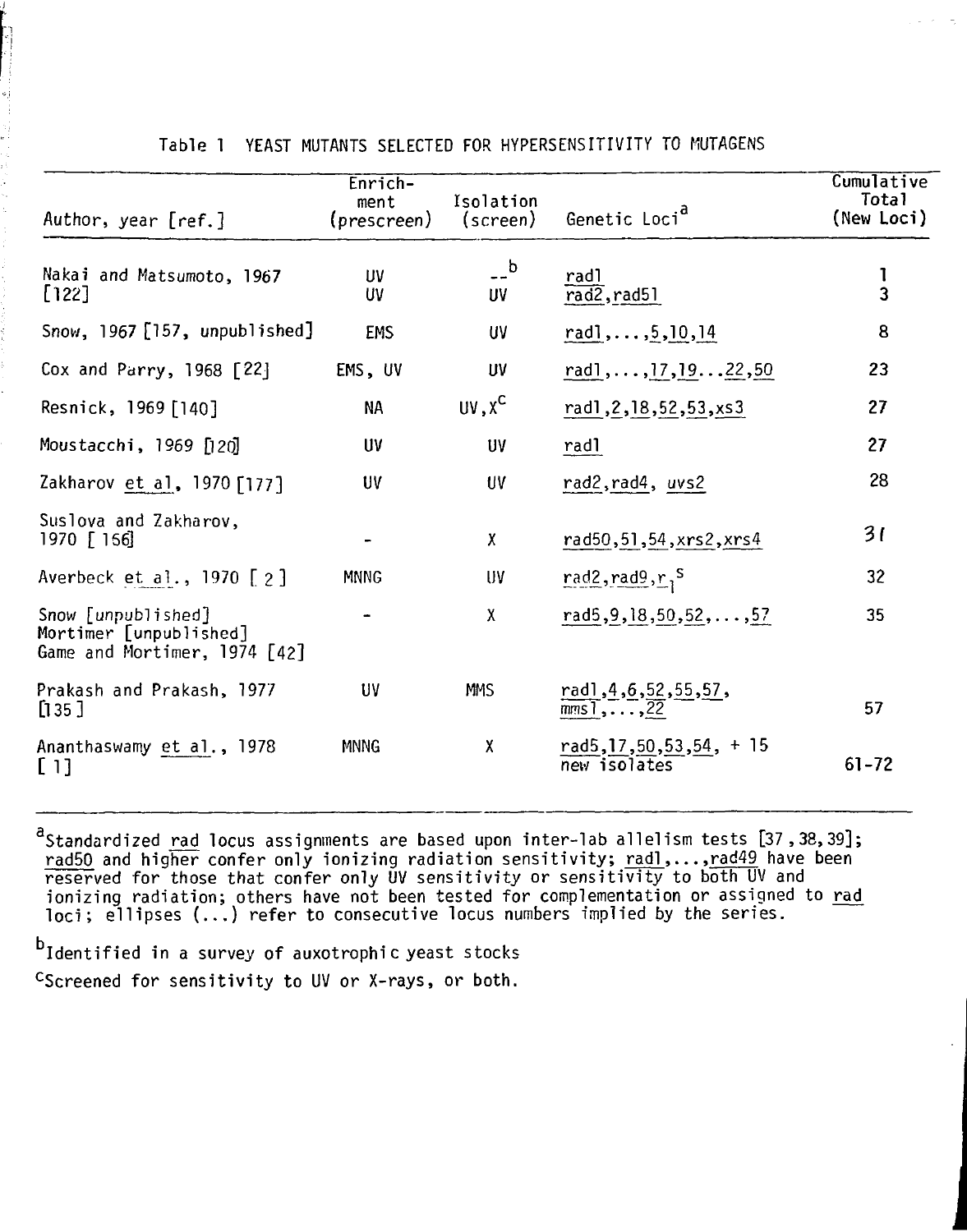| Author, year [ref.]                                                 | Selection Phenotype                                                    | Genetic Loci                                       |
|---------------------------------------------------------------------|------------------------------------------------------------------------|----------------------------------------------------|
| Lemontt, 1971 [93]                                                  | Decreased UV reversion of<br>$arg4-17$ (i.e. UV hypo-mutable)          | revl, rev2, rev3                                   |
| Lemontt, 1973 [96],<br>1976 [100]                                   | Decreased UV forward mutation<br>of CANI (UV hypo-mutable)             | $umr1, \ldots, umr7$                               |
| Rodarte-Ramon and<br>Mortimer, 1972 [147]                           | Decreased X-ray-induced gene<br>conversion at arg4 (X-ray<br>hypo-rec) | $\frac{\text{rec1}}{2C16}$ , , <u>rec5</u> , 2D11, |
| von Borstel et al.,<br>1973[165]<br>Hastings et al., 1976<br>$[55]$ | Increased spontaneous reversion<br>of lysl-l<br>(mutator)              | $mut1, \ldots, mut5, MUT6,$<br>mut9,mut10          |
| Maloney and Fogel, 1976<br>$[108]$                                  | Increased spontaneous gene<br>conversion at arg4 (hyper-rec)           |                                                    |
| Golin and Esposito, 1977<br>[46]                                    | Increased spontaneous mutation<br>of CANI (mutator)                    | rem <sub>1</sub>                                   |
| Quah et al., 1978 [138]                                             | Decreased spontaneous reversion<br>of lysl-1 (antimutator)             |                                                    |

# **Table** 2 YEAST MUTANTS SELECTED FOR ALTERED MUTAGENESIS OR MITOTIC RECOMBINATION

of the local and complete the line of continuation of the survey magnetized by Linear